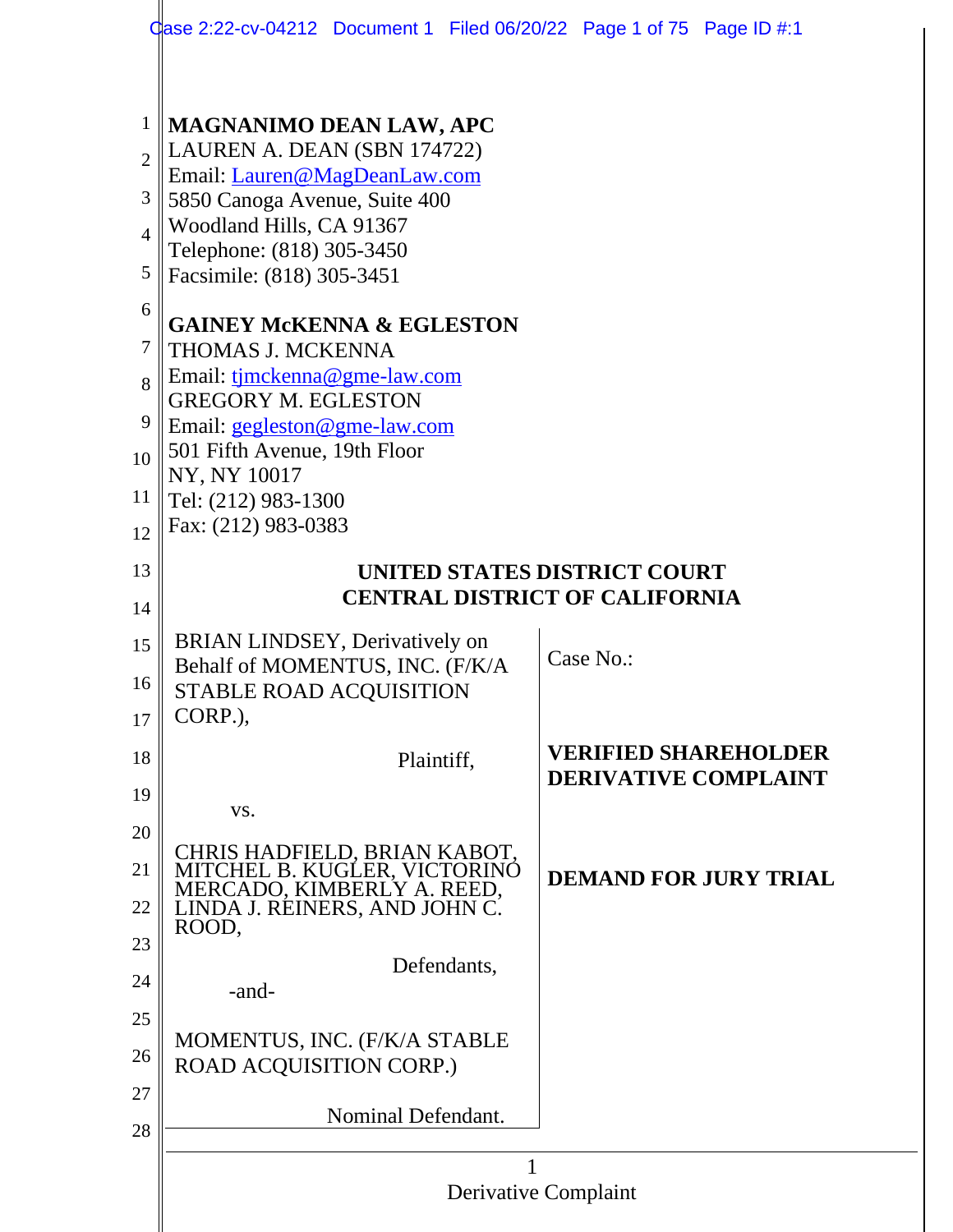1 2 3 4 5 6 7 8 9 10 Plaintiff Brian Lindsey, by and through his undersigned counsel, derivatively on behalf of Nominal Defendant Momentus, Inc. ("Momentus" or "Company") (f/k/a Stable Road AcquisitionCorp.) ("SRAC")), submit this Verified Shareholder Derivative Complaint (the "Complaint"). Plaintiff's allegations are based upon his personal knowledge as to himself and his own acts, and upon information and belief, developed from the investigation and analysis by Plaintiff's counsel, including a review of publicly available information, including filings by Momentus with the U.S. Securities and Exchange Commission ("SEC"), press releases, news reports, analyst reports, investor conference transcripts, publicly available filings in lawsuits, and matters of public record.

11

### **NATURE OF THE ACTION**

12 13 1. This is a shareholder derivative action brought in the right, and for the benefit, of Momentus.

- 14 15 16 17 18 2. SRAC, Momentus, and their directors and officers, misled investors regarding Momentus's business and future prospects in an attempt to gain investor support for a proposed merger between SRAC, mom a special purpose acquisition company (or "SPAC") focused on the cannabis industry, and Momentus, a privately owned space industry startup with no revenue.<sup>1</sup>
- 19

 $\mathfrak{D}$ 20 21 22 23 24 25 26 27 28 <sup>1</sup> On August 12, 2021, SRAC consummated a merger contemplated by the Agreement and Plan of Merger, dated as of October 7, 2020, as amended (the "Merger<br>Agreement"), by and among SRAC, Project Marvel First Merger Sub, Inc., a Delaware<br>corporation and a direct, wholly-owned subsidiary of SRAC Legacy Momentus (the "First Merger"), with Legacy Momentus being the surviving corporation of the First Merger, immediately followed by the surviving corporation the First Merger and the other transactions contemplated by the Merger Agreement, the "Business Combination"), with Second Merger Sub continuing as the surviving entity as a wholly owned subsidiary of SRAC under the name M closing date, and in connection with the closing of the business combination, SRAC changed its name to Momentus.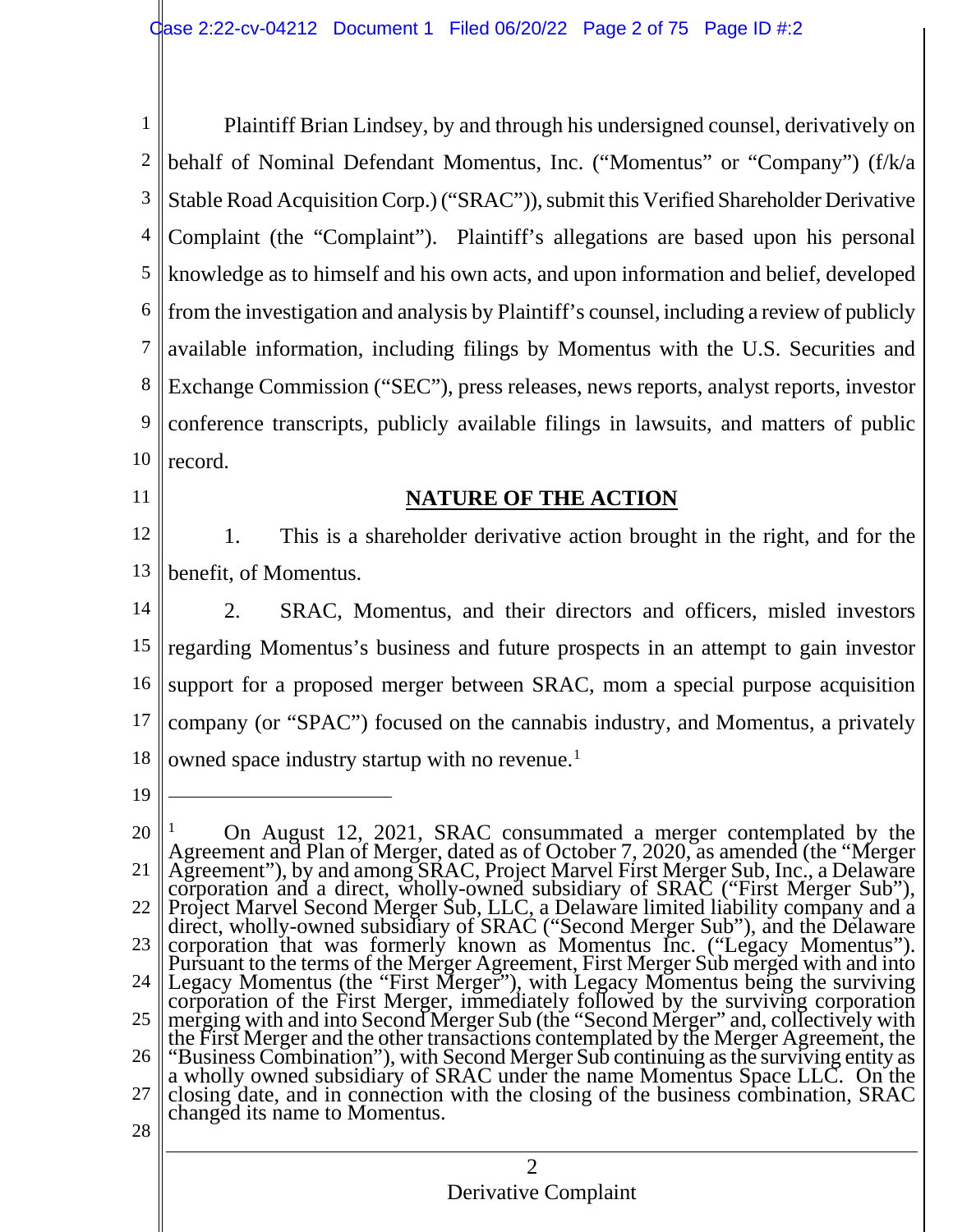1 2 3 4 5 6 7 8 3. SRAC tried to locate a cannabis/marijuana related company to acquire as was its stated purpose but they were unable to locate one prior to the May 13, 2021 deadline upon which SRAC would need to repay \$172.5 million to shareholders if no successful merger was consummated. In order to prevent this return of money and to enrich Defendants (defined below), who would make tens of millions of dollars from the merger, SRAC entered into the merger with Momentus. To make sure that shareholders approved this last-minute deal, Defendants misleadingly touted the proposed merger and Momentus's prospects.

9 10 11 12 13 14 15 16 17 18 19 20 21 22 23 24 25 4. This was confirmed by the SEC itself when on July 13, 2021, the SEC publicly detailed the defendants' misconduct in: (a) a cease and desist order against Momentus, SRAC, SRCNI Holdings LLC (the "Sponsor" of SRAC) and Brian Kabot (SRAC's CEO); and (b) a civil filed against Kokorich. According to the SEC Order and SEC Complaint, the defendants had misleadingly promoted the proposed merger and Momentus's prospects while failing to disclose that (i) multiple federal agencies had determined that Momentus's then-CEO Defendant Kokorich, who is a citizen of Russia with ties to the Russian government and who is not a citizen or legal permanent resident of the United States, posed an unacceptable national security risk, (ii) Momentus had never successfully tested its technology in space as claimed, (iii) as a result, Momentus's financial projections of immediate, explosive revenue growth were highly misleading, and (iv) SRAC's superficial due diligence of Momentus failed to provide any reasonable basis for its public statements about the company. Moreover, the SEC Order and Complaint explained that Momentus, SRAC, and Kabot agreed to pay the SEC fines totaling over \$8 million, the Sponsor agreed to give up SRAC stock potentially worth millions of dollars, and Defendants agreed to allow certain investors to cancel agreements to purchase SRAC securities.

26 27 28 5. In a July 13, 2021 press release announcing the SEC Order and the SEC Complaint, SEC Chair Gary Gensler confirmed that the defendants "misled the investing public" and that SRAC had "fail[ed] to undertake adequate due diligence to protect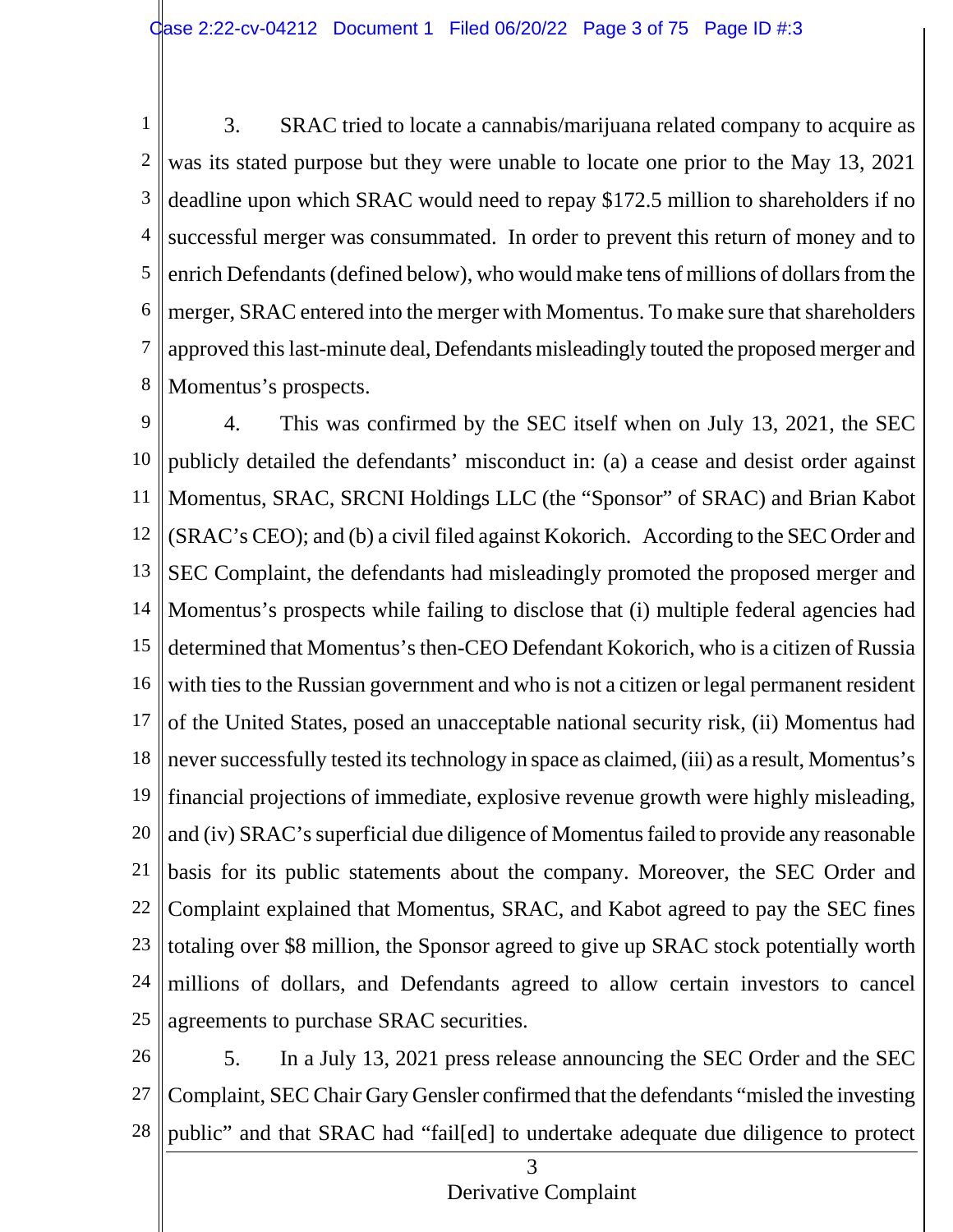1 shareholders." Gensler stated:

2

3

4

5

6

7

8

9

10

This case illustrates risks inherent to SPAC transactions, as those who stand to earn significant profits from a SPAC merger may conduct inadequate due diligence and mislead investors . . . Stable Road, a SPAC, and its merger target, Momentus, both misled the investing public. The fact that Momentus lied to Stable Road does not absolve Stable Road of its failure to undertake adequate due diligence to protect shareholders. Today's actions will prevent the wrongdoers from benefitting at the expense of investors and help to better align the incentives of parties to a SPAC transaction with those of investors relying on truthful information to make investment decisions.

# **JURISDICTION**

11 12 13 14 15 16 17 6. This Court has subject matter jurisdiction pursuant to 28 U.S.C. § 1331 because Plaintiff's claims raise a federal question under Section 10(b) of the Exchange Act (15 U.S.C. § 78j(b)) and Section 21D of the Exchange Act (15 U.S.C. § 78u-4(f)). Plaintiff's claims also raise a federal question pertaining to the claims made in the securities class actions entitled *In re Stable Road Acquisition Corp. Securities Litigation*, Master File No. 2:21-CV-5744-JFW(SHKx) (C.D. Cal.) (the "Securities Class Action") based on violations of the Exchange Act.

18 19 7. This Court has supplemental jurisdiction over Plaintiff's state law claims pursuant to 28 U.S.C. § 1367(a).

20 21 8. This derivative action is not a collusive action to confer jurisdiction on a court of the United States that it would not otherwise have.

22 23  $24$ 25 9. Venue is proper in this District because the alleged misstatements and wrongs complained of herein entered this District, Defendants have conducted business in this District, and Defendants' actions have had an effect in this District. In addition, the Company's principal executive offices are in this District.

26

28

## **THE PARTIES**

27 **Plaintiff**

10. Plaintiff is, and was at relevant times, a shareholder of Stable Road, which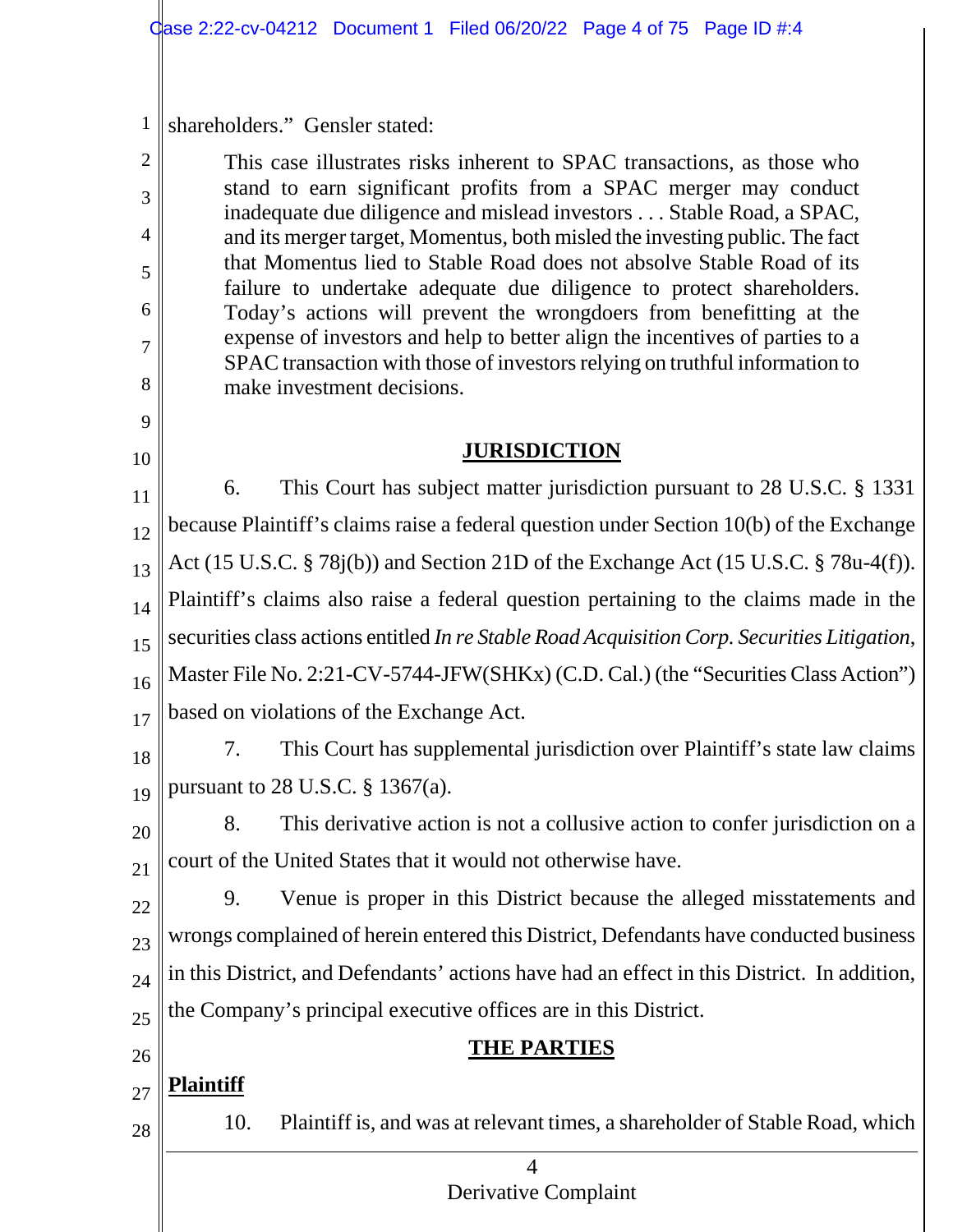1 is now Momentus. Plaintiff will fairly and adequately represent the interests of the 2 3 shareholders in enforcing the rights of the corporation. Plaintiff currently holds Momentus shares as of the filing of this Complaint.

4 **Defendant SRAC**

5 6 7 11. Defendant SRAC was a special purpose acquisition company. SRAC was incorporated in Delaware. SRAC maintained its principal executive offices at 1345 Abbot Kinney Blvd. Venice, California 90291.

8 9 10 11 12 13 12. *Defendant Juan Manuel Quiroga* ("Quiroga") served as Chief Investment Officer and Secretary of SRAC. Defendant Quiroga was a manager of the Sponsor, shared voting and dispositive control over securities owned by the Sponsor and was reported as beneficially owning securities owned by the Sponsor. Defendant Quiroga's business address was c/o Stable Road Acquisition Corp., 1345 Abbot Kinney Blvd. Venice, California 90291.

14 15 16 17 13. *Defendant James Norris* ("Norris") served as Chief Financial Officer ("CFO") and a director of SRAC. Defendant Norris was directly or indirectly a member of the Sponsor. Defendant Norris's business address was c/o Stable Road Acquisition Corp., 1345 Abbot Kinney Blvd. Venice, California 90291.

18 19 20 21 14. *Defendant James Hofmockel* ("Hofmockel") served as a director of SRAC. Defendant Hofmockel was directly or indirectly a member of the Sponsor. Defendant Hofmockel's business address was c/o Stable Road Acquisition Corp., 1345 Abbot Kinney Blvd. Venice, California 90291.

- 22 23 15. Defendants Quiroga, Norris, Hofmockel and Kabot (*see* below) are referred to herein as the "SRAC Individual Defendants."
- 24 **Nominal Defendant Momentus**

25 26 27 16. Nominal Defendant Momentus was a privately owned space industry startup that was an acquisition target of SRAC. Momentus's principal executive offices were located at 3050 Kenneth St., Santa Clara, California 95054.

28 **Momentus Board of Directors**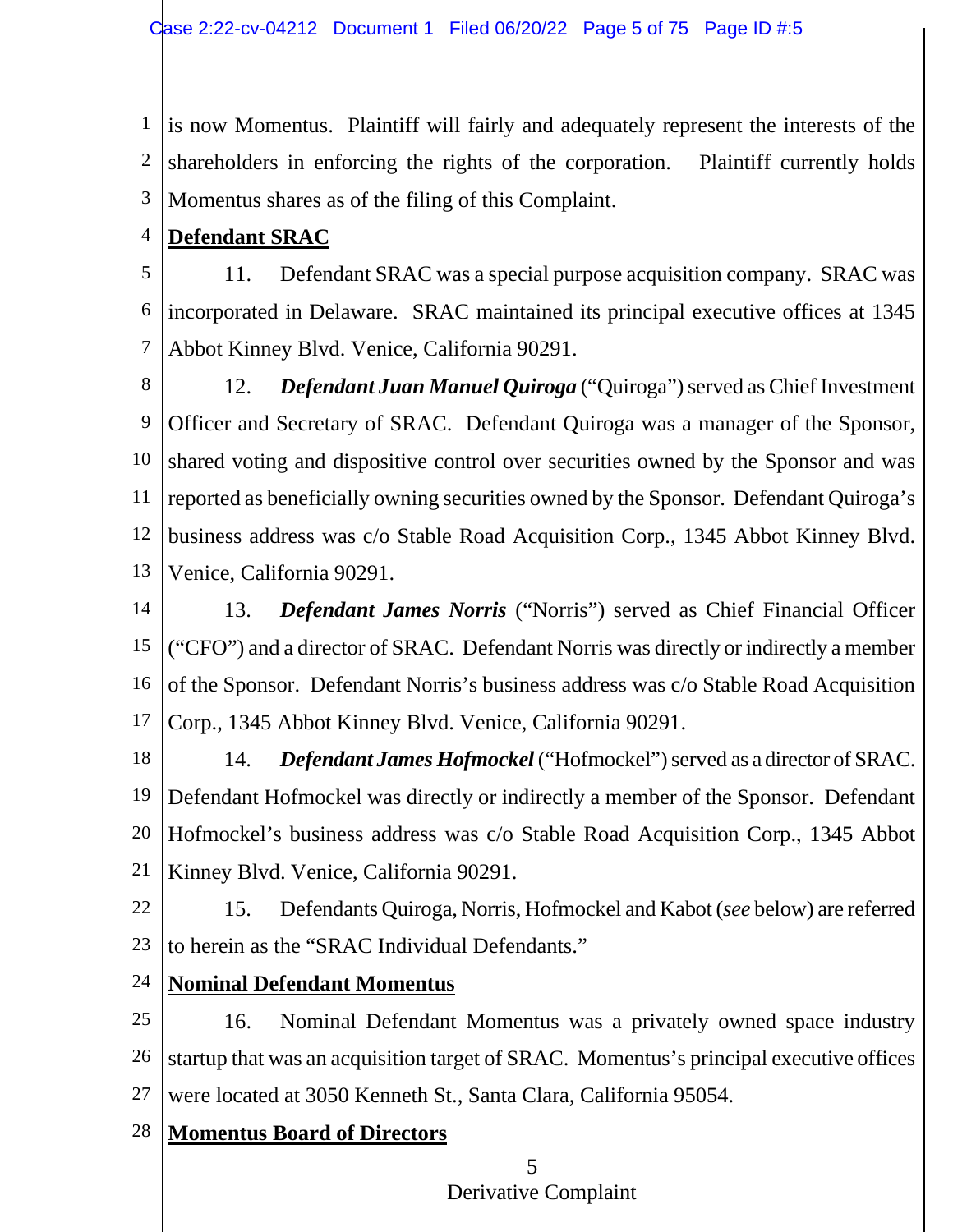1 2 3 4 5 17. *Defendant Mikhail Kokorich* ("Kokorich") served as CEO and a director of Momentus, until his resignation effective immediately on or about January 25, 2021. Defendant Kokorich was a major shareholder of Momentus until he sold his shares to Momentus on or about June 8, 2021. Defendant Kokorich's business address was c/o Momentus Inc., 3050 Kenneth Street, Santa Clara, CA 95054.

6

7 8 9 10 11 12 18. *Defendant Brian Kabot* ("Kabot") served as CEO and Chairman of the board of directors of SRAC. Defendant Kabot was a manager of the Sponsor, shared voting and dispositive control over securities owned by the Sponsor and was reported as beneficially owning securities owned by the Sponsor. Defendant Kabot is also a member of the Board of Momentus and is the Chairperson of the Audit Committee. Defendant Kabot's business address was c/o Stable Road Acquisition Corp., 1345 Abbot Kinney Blvd. Venice, California 90291.

13 14 15 16 17 19. *Defendant Dawn Harms* ("Harms") served as Chief Revenue Officer of Momentus, until Defendant Kokorich's resignation effective immediately on or about January 25, 2021, at which time Defendant Harms became interim CEO and a director of Momentus. Defendant Harms's business address was c/o Momentus Inc., 3050 Kenneth Street, Santa Clara, CA 95054.

18 19 20 20. *Defendant Fred Kennedy* ("Kennedy") served as President of Momentus. Defendant Kennedy's business address was c/o Momentus Inc., 3050 Kenneth Street, Santa Clara, CA 95054.

21 22 23 21. *Defendant Chris Hadfield* ("Hadfield") is a member of the Board. Defendant Hadfield is also a member of the Compensation Committee, Disclosure Committee and Nominating and Corporate Governance Committee.

24 25 26 27 22. *Defendant Mitchel B. Kugler* ("Kugler") is a member of the Board. Defendant Kugler is also the Chairperson of the Compensation Committee, and a member of the Disclosure Committee and the Nominating and Corporate Governance Committee. Defendant Kugler is also a member of the Audit Committee.

28

23. *Defendant Victorino Mercado* ("Mercado") is a member of the Board.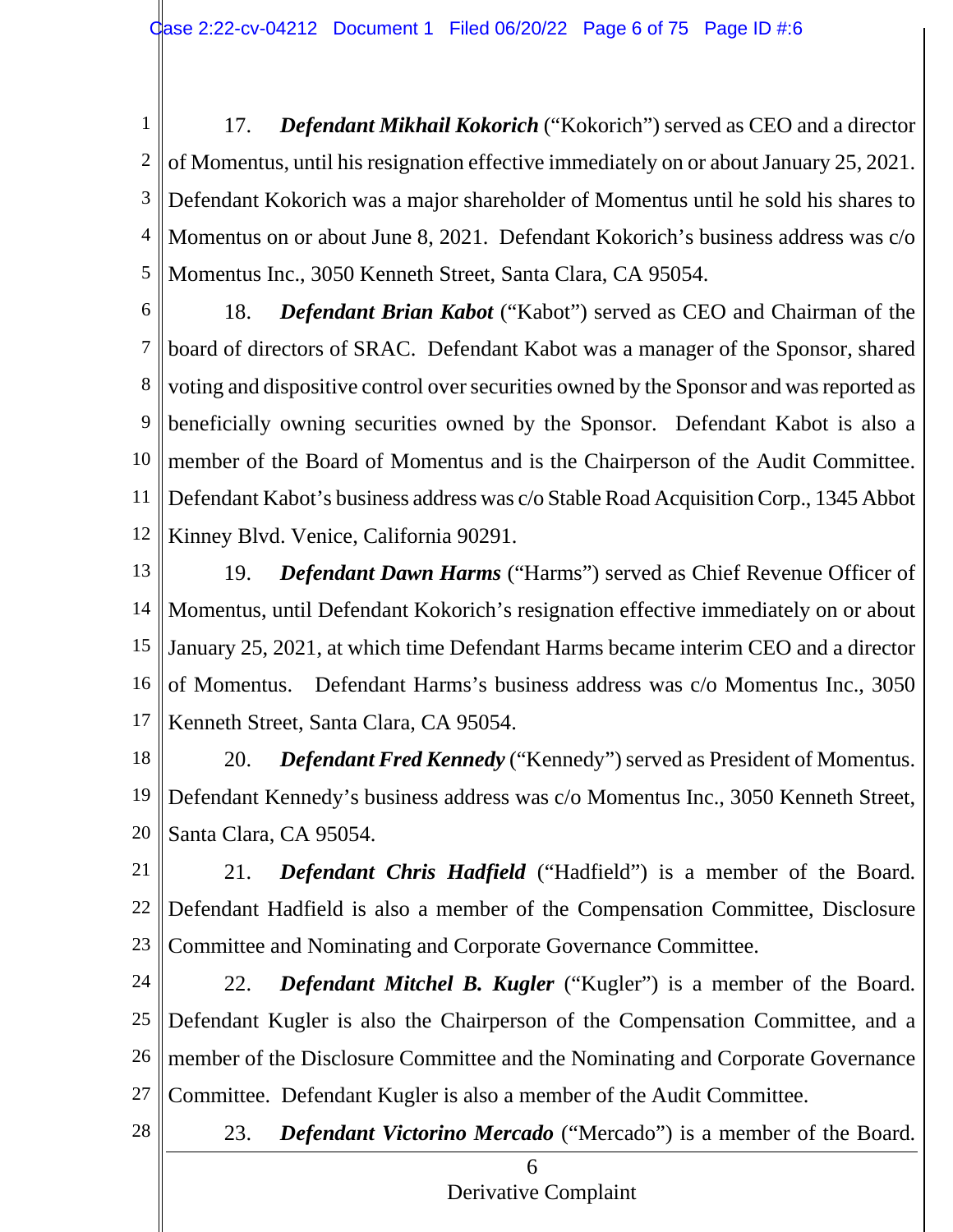1 2 Defendant Mercado is the Chairperson of the Nominating and Corporate Governance Committee and the Security Committee.

3 4 5 24. *Defendant Kimberly A. Reed* ("Reed") is a member of the Board. Defendant Reed is a member of the Audit Committee and the Nominating and Corporate Governance Committee.

6

7

25. *Defendant Linda J. Reiners* ("Reiners") is a member of the Board. Defendant Reiners is the Chairperson of the Audit Committee.

8 9 26. *Defendant John C. Rood* ("Rood") is the CEO of the Company and Chair of its Board. Defendant Rood is a member of the Disclosure Committee.

10 11 12 27. Defendants Kokorich, Kabot, Harms. Kenndey, Hadfield, Kugler, Mercado, Reed, Reiners and Rood are collectively referred to hereinafter as the "Momentus Individual Defendants."

13 14 28. The SRAC Individual Defendants and the Momentus Individual Defendants are collectively referred to herein as "Defendants".

15 16 29. Defendants Kabot, Hadfield, Kugler, Mercado, Reed, Reiners and Rood are collectively referred to herein as the "Director Defendants".

17

# **CODE OF BUSINESS CONDUCT AND ETHICS**

18 19 20 30. Defendants were held to the highest standards of honesty and integrity and charged with overseeing the Company's business practices and policies and assuring the integrity of its financial and business records.

21 22 23 24 25 31. The conduct of Defendants complained of herein involves a knowing and culpable violation of their obligations as directors and officers of the Company, the absence of good faith on their part, and a reckless disregard for their duties to the Company and its investors that Defendants were aware posed a risk of serious injury to the Company.

26

# **DUTIES OF THE DIRECTOR DEFENDANTS**

27 28 32. By reason of their positions as officers and/or directors of the Company, and because of their ability to control the business and corporate affairs of the Company,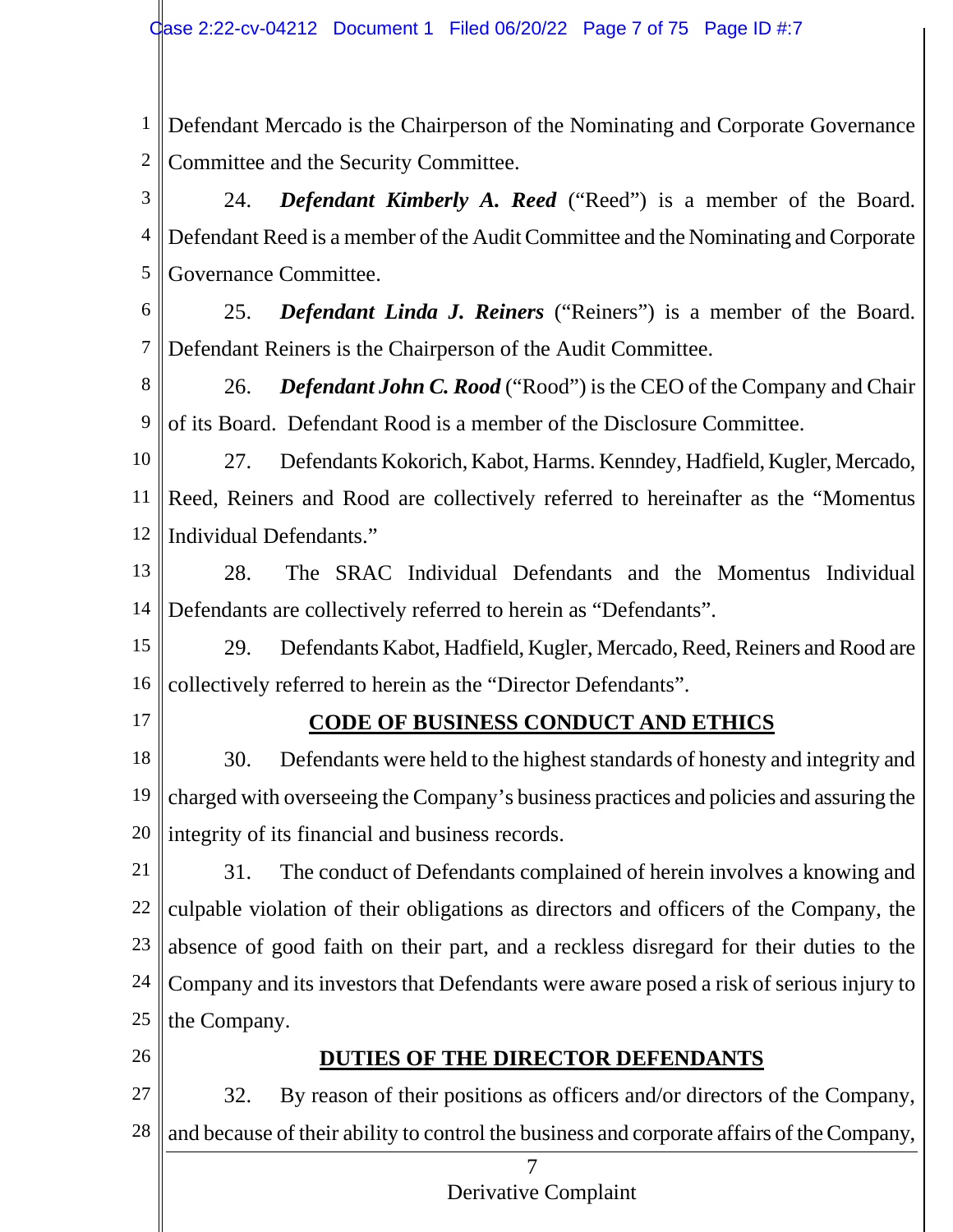1 2 3 4 5 Defendants owed the Company and its investors the fiduciary obligations of trust,  $\parallel$ loyalty, and good faith. The obligations required Defendants to use their utmost abilities to control and manage the Company in an honest and lawful manner. Defendants were and are required to act in furtherance of the best interests of the Company and its investors.

6 7 8 9 10 11 12 13 33. Defendants owe to the Company and its investors the fiduciary duty to exercise loyalty, good faith, and diligence in the administration of the affairs of the Company and in the use and preservation of its property and assets. In addition, as officers and/or directors of a publicly held company, Defendants had a duty to promptly disseminate accurate and truthful information with regard to the Company's operations, finances, and financial condition, as well as present and future business prospects, so that the market price of the Company's stock would be based on truthful and accurate information.

14 15 16 17 34. To discharge their duties, the officers and directors of the Company were required to exercise reasonable and prudent supervision over the management, policies, practices, and controls of the affairs of the Company. By virtue of such duties, the officers and directors of the Company were required to, among other things:

18

19

20

21

22

23

24

25

(a) ensure that the Company complied with its legal obligations and requirements, including acting only within the scope of its legal authority and disseminating truthful and accurate statements to the SEC and the investing public;

(b) conduct the affairs of the Company in an efficient, businesslike manner so as to make it possible to provide the highest quality performance of its business, to avoid wasting the Company's assets, and to maximize the value of the Company's stock;

26 27 28 (c) properly and accurately guide investors and analysts as to the true financial condition of the Company at any given time, including making accurate statements about the Company's business prospects, and ensuring that the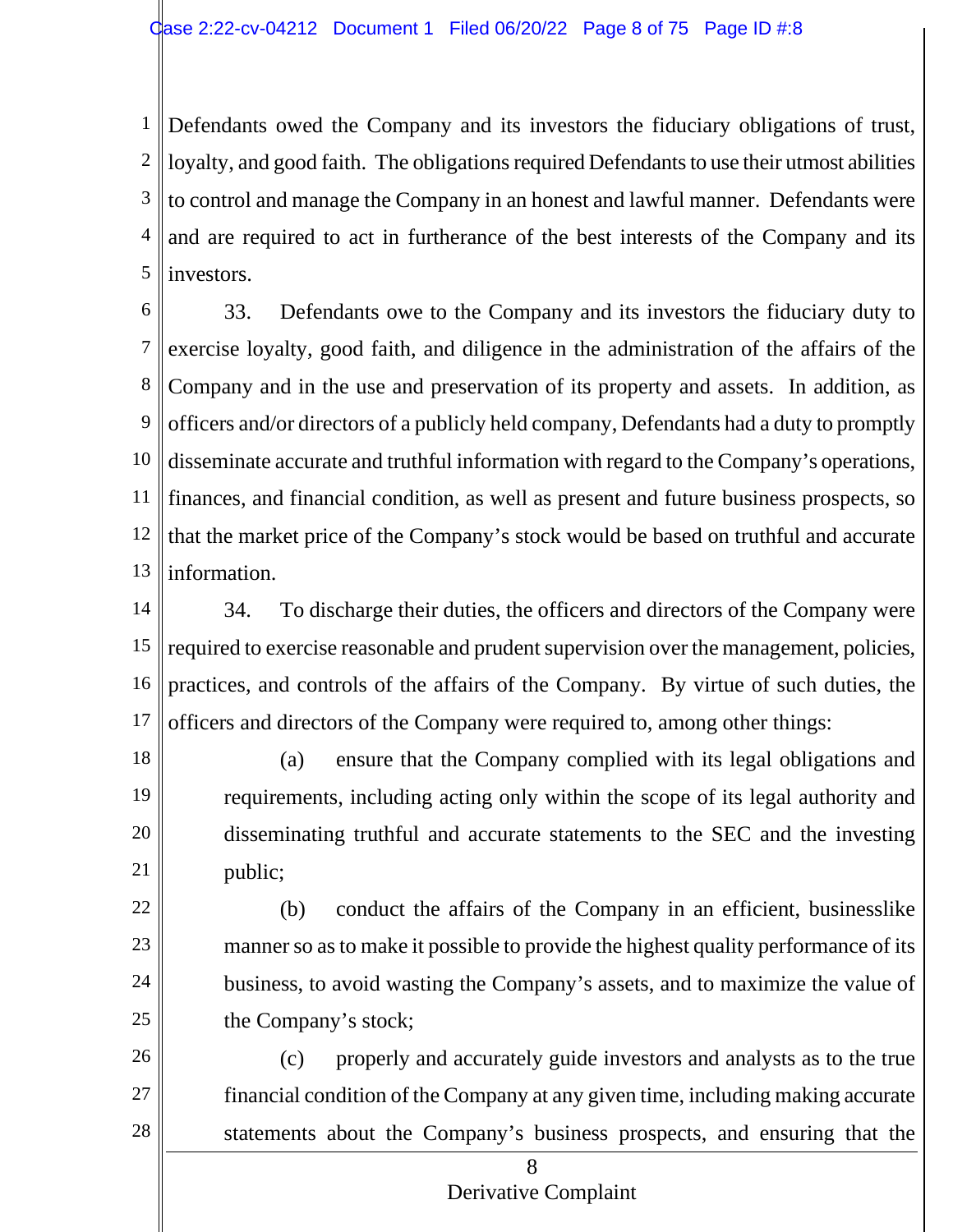Company maintained an adequate system of financial controls such that the Company's financial reporting would be true and accurate at all times;

(d) remain informed as to how the Company conducted its operations, and, upon receipt of notice or information of imprudent or unsound conditions or practices, make reasonable inquiries in connection therewith, take steps to correct such conditions or practices, and make such disclosures as necessary to comply with federal and state securities laws;

(e) ensure that the Company was operated in a diligent, honest, and prudent manner in compliance with all applicable federal, state and local laws, and rules and regulations; and

(f) ensure that all decisions were the product of independent business judgment and not the result of outside influences or entrenchment motives.

13 14 15 16 17 18 19 20 21 35. Each Defendant, by virtue of his position as a director and/or officer, owed to the Company and to its shareholders the fiduciary duties of loyalty, good faith, and the exercise of due care and diligence in the management and administration of the affairs of the Company, as well as in the use and preservation of its property and assets. The conduct of Defendants complained of herein involves a knowing and culpable violation of their obligations as directors and officers of the Company, the absence of good faith on their part, and a reckless disregard for their duties to the Company and its shareholders that Defendants were aware, or should have been aware, posed a risk of serious injury to the Company.

22 23 24 36. Defendants breached their duties of loyalty and good faith by causing the Company to issue false and misleading statements concerning the financial condition of the Company.

25

1

2

3

4

5

6

7

8

9

10

11

12

26

27

# **MOMENTUS'S AUDIT COMMITTEE CHARTER**

37. Momentus's Audit Committee Charter states in relevant part: **Responsibilities**

28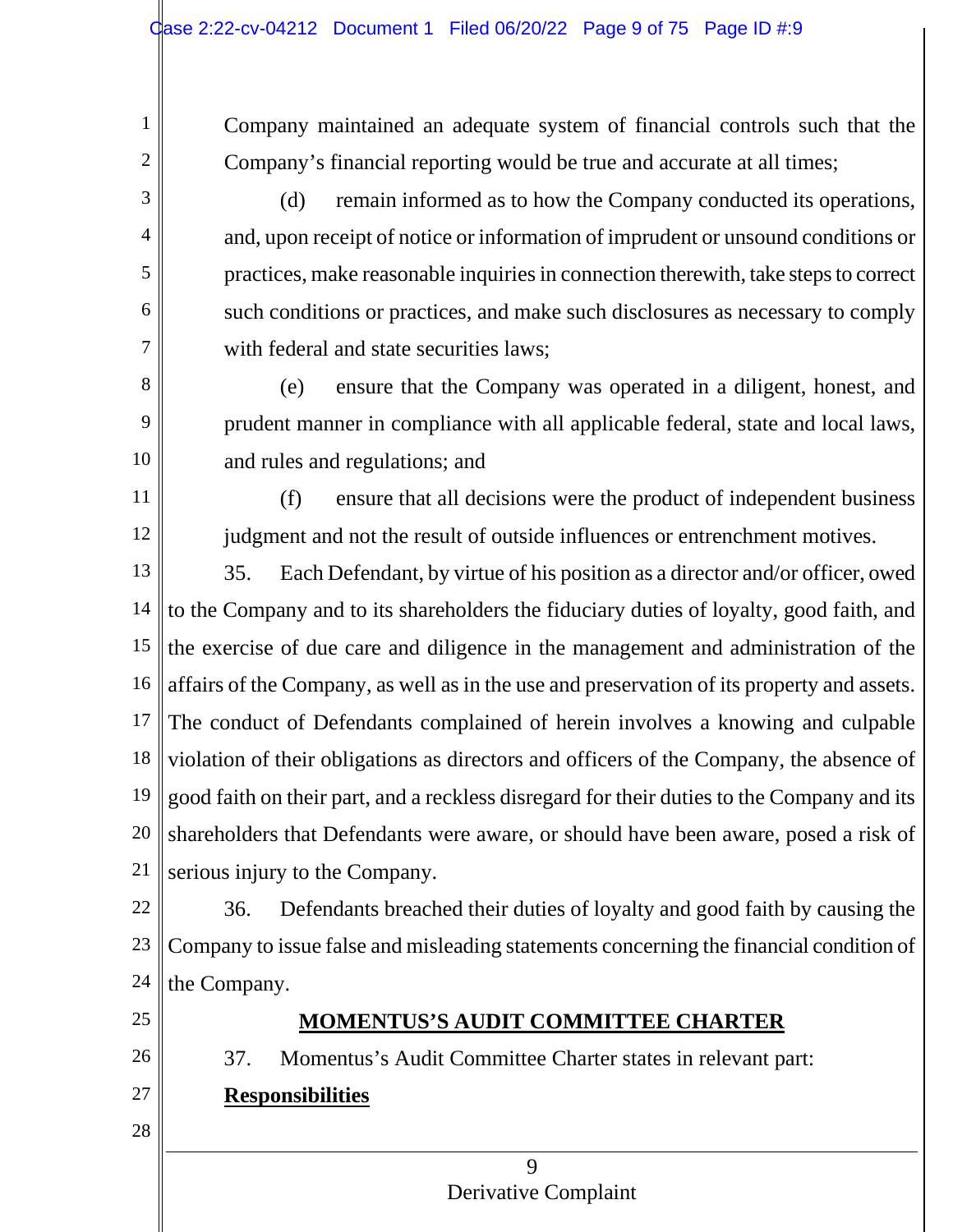1

2

3

4

5

6

7

8

9

10

11

12

In addition to such other responsibilities as may be delegated to the Committee from time-to-time by the Board, the Committee shall:

3.1. Review on a continuing basis the adequacy of the Company's system of internal controls, including meeting periodically with the Company's management and the independent auditors to review the adequacy of such controls and to review before release the disclosure regarding such system of internal controls required under SEC rules to be contained in the Company's periodic filings and, if applicable, the attestations or reports by the independent auditors relating to such disclosure;

3.2. Pre-approve all audit and permissible non-audit services and related engagement fees and terms for services provided to the Company by the independent auditors (or subsequently approving non-audit services in those circumstances where a subsequent approval is necessary and permissible);

13 14 15 16 17 18 19 20 21 22 23 24 25 26 27 28 3.3. Review and provide guidance with respect to the external audit and the Company's relationship with its independent auditors by: (i) reviewing the independent auditors' proposed audit scope, approach and independence; (ii) obtaining on a periodic basis in accordance with applicable requirements of the Public Company Accounting Oversight Board ("PCAOB") a written statement from the independent auditors regarding relationships and services with the Company which may impact independence or objectivity, and to the extent there are relationships, monitoring and investigating such relationships, including actively engaging in a dialogue with the independent auditors with respect to any disclosed relationships or services that may impact the objectivity and independence of the independent auditors, and presenting such information to the Board; (iii) receiving and reviewing a report by the independent auditors describing any material issues raised by the most recent internal quality control review, or peer review, of the independent auditing firm, or by any inquiry or investigation by governmental or professional authorities and any steps taken to deal with any such issues; (iv) discussing with the Company's independent auditors the financial statements and audit findings, including any significant adjustments, management judgments and accounting estimates, critical audit matters addressed during the audit, significant new accounting policies, any alternative treatments of financial information within GAAP that the independent auditor has discussed with management, ramifications of the use of these alternative disclosures and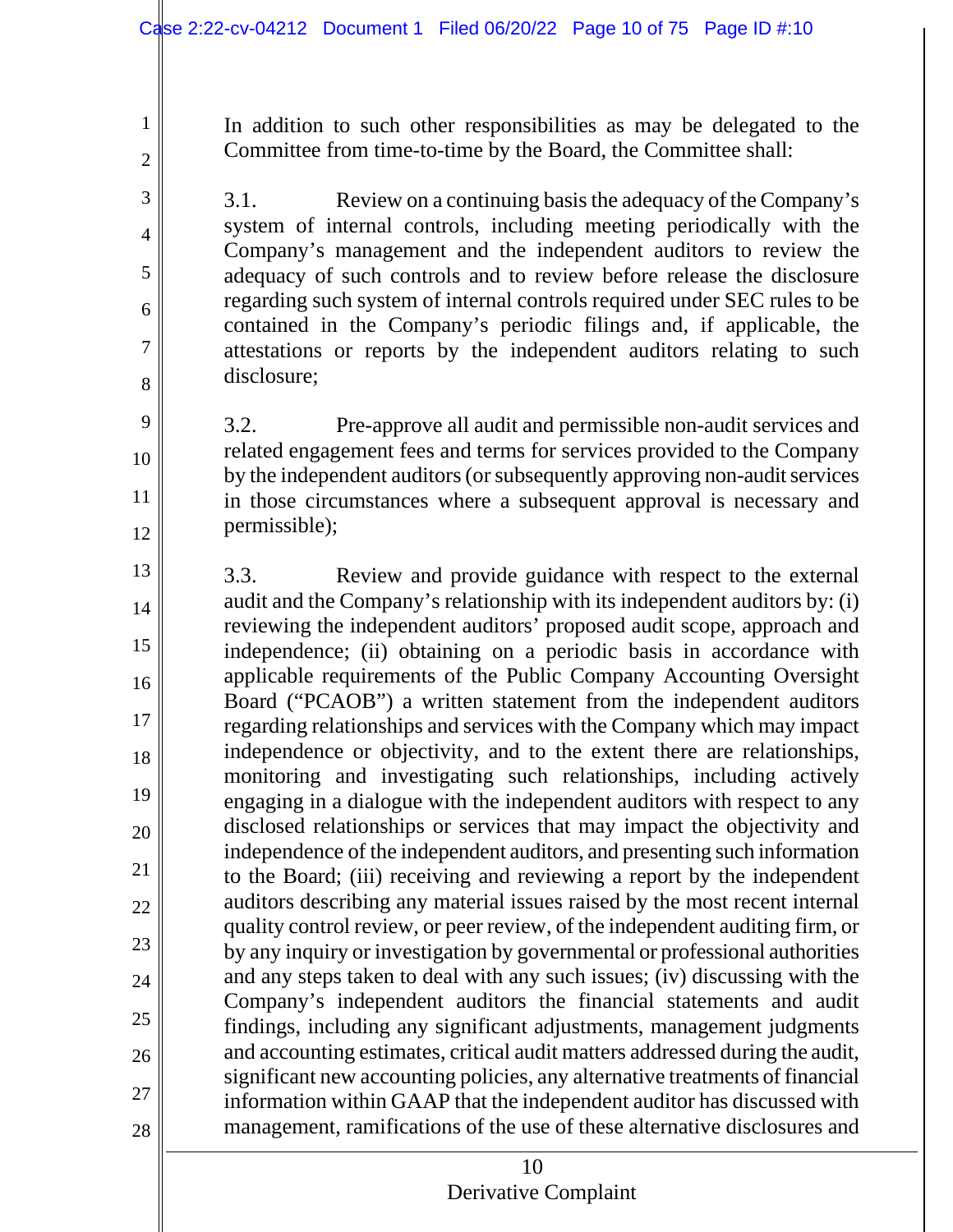1

2

3

4

5

6

7

8

9

10

11

12

13

14

15

19

20

21

22

23

24

25

26

27

28

the treatment preferred by the independent auditor and disagreements with management and any other matters required to be discussed by applicable accounting standards; and (v) reviewing reports submitted to the Committee by the independent auditors in accordance with the applicable SEC requirements and other legal or regulatory requirements;

3.4 Recommend to the Board as to whether the Company's audited financial statements should be included in the Company's Annual Report on Form 10-K based on theCommittee's review and discussions (1) with management of the audited financial statements, (2) with the independent auditor of the matters required to be discussed by the PCAOB and the SEC, and (3) with the independent auditor concerning the independent auditor's independence;

3.5 Review and discuss with management and the independent auditors the annual audited financial statements and quarterly unaudited financial statements, including the Company's disclosures under "Management's Discussion and Analysis of Financial Condition and Results of Operations," prior to filing the Company's Annual Report on Form 10-K and Quarterly Reports on Form 10-Q, respectively, with the SEC;

16 17 18 3.6 Direct the Company's independent auditors to review before filing with the SEC the Company's interim financial statements included in Quarterly Reports on Form 10Q, using professional standards and procedures for conducting such reviews;

3.7. Conduct a post-audit review of the financial statements and audit findings, including any significant suggestions for improvements provided to management by the independent auditors;

3.8. Review before release the unaudited quarterly or annual operating results (or financial outlook or guidance) to be stated in the Company's quarterly earnings release with particular attention to any use of "pro forma" or "adjusted" non-GAAP information;

3.9. Review the contents of the officer certifications to be filed with the SEC pursuant to Sections 302 and 906 of the Sarbanes-Oxley Act and the process conducted to support the certifications;

3.10. Consider the establishment, and oversee the activities, of any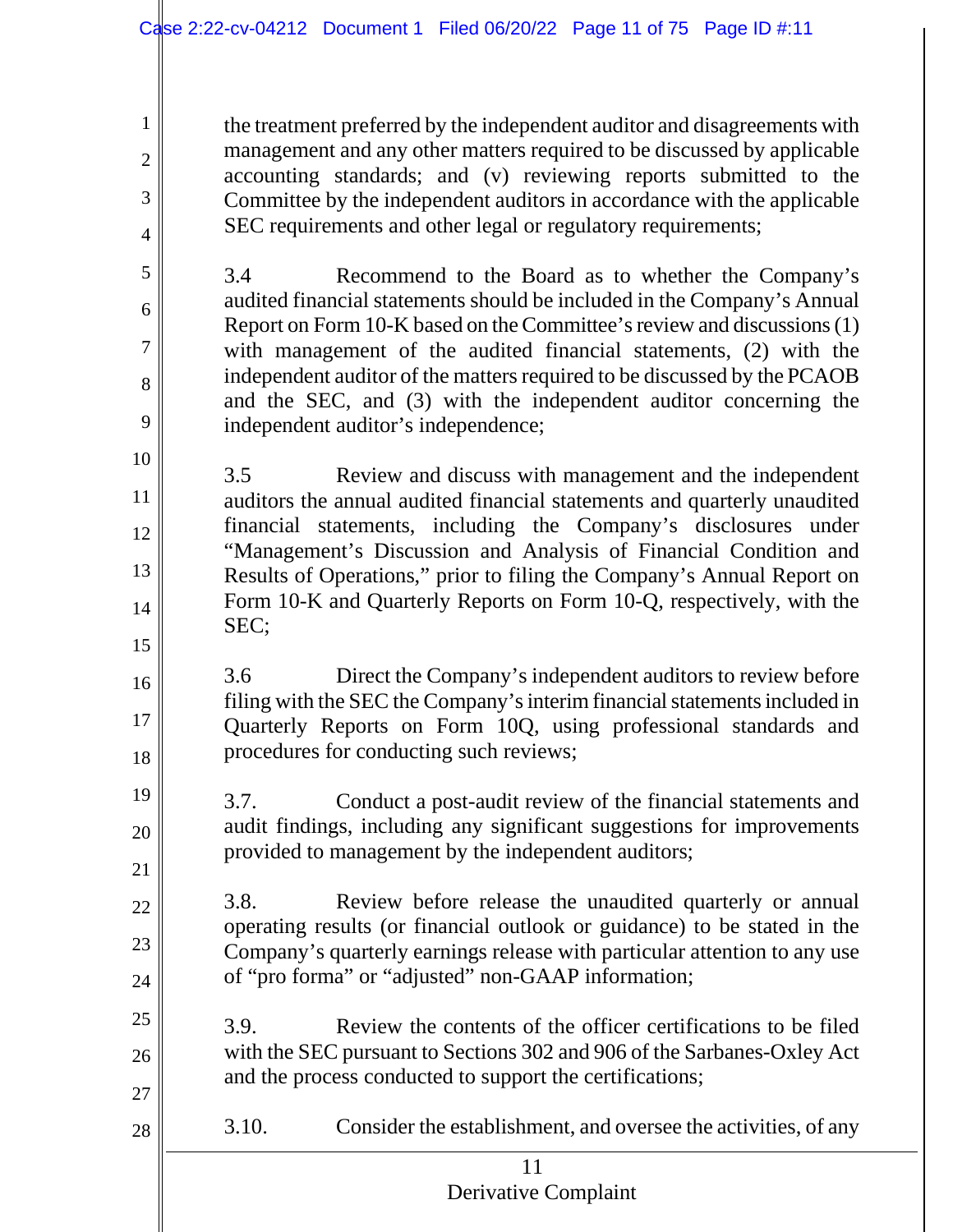internal audit function within the Company;

1

2

3

4

5

6

7

8

9

10

11

12

13

14

15

16

19

20

21

22

23

24

25

3.11. Review any reports by management or internal auditors, if any, regarding the effectiveness of, or any deficiencies in, the design or operation of internal controls and any fraud, whether or not material, that involves management or other employees who have a significant role in the Company's internal controls and review before release the disclosure regarding the Company's system of internal controls required under SEC rules to be contained in the Company's periodic filings and, if applicable, the attestations or reports by the independent auditors relating to such disclosure;

3.12. Oversee compliance with legal requirements for disclosure of the Company's independent auditor's services and Committee members, member qualifications and activities;

3.13. Periodically review the Company's code of business conduct and ethics and approve any amendments thereto or waivers thereof, and perform those functions delegated to the Committee set forth in the Company's code of business conduct and ethics;

- 3.14. Review, in conjunction with counsel, any legal matters that could have a significant impact on the Company's financial statements;
- 17 18 3.15. Provide oversight and review at least annually of the Company's financial risk management policies, including its investment policies;
	- 3.16. If necessary, institute special investigations with full access to all books, records, facilities and personnel of the Company;
	- 3.17. As appropriate, engage and obtain advice and assistance from outside legal, accounting or other advisors with funding to be provided by the Company;
	- 3.18. Conduct appropriate review and oversight of related party transactions, as defined by applicable rules of the SEC and Nasdaq Stock Market;
- 26 27 28 3.19. Review and assess the adequacy of this Charter and recommending any proposed changes to the Board for approval, on an annual basis;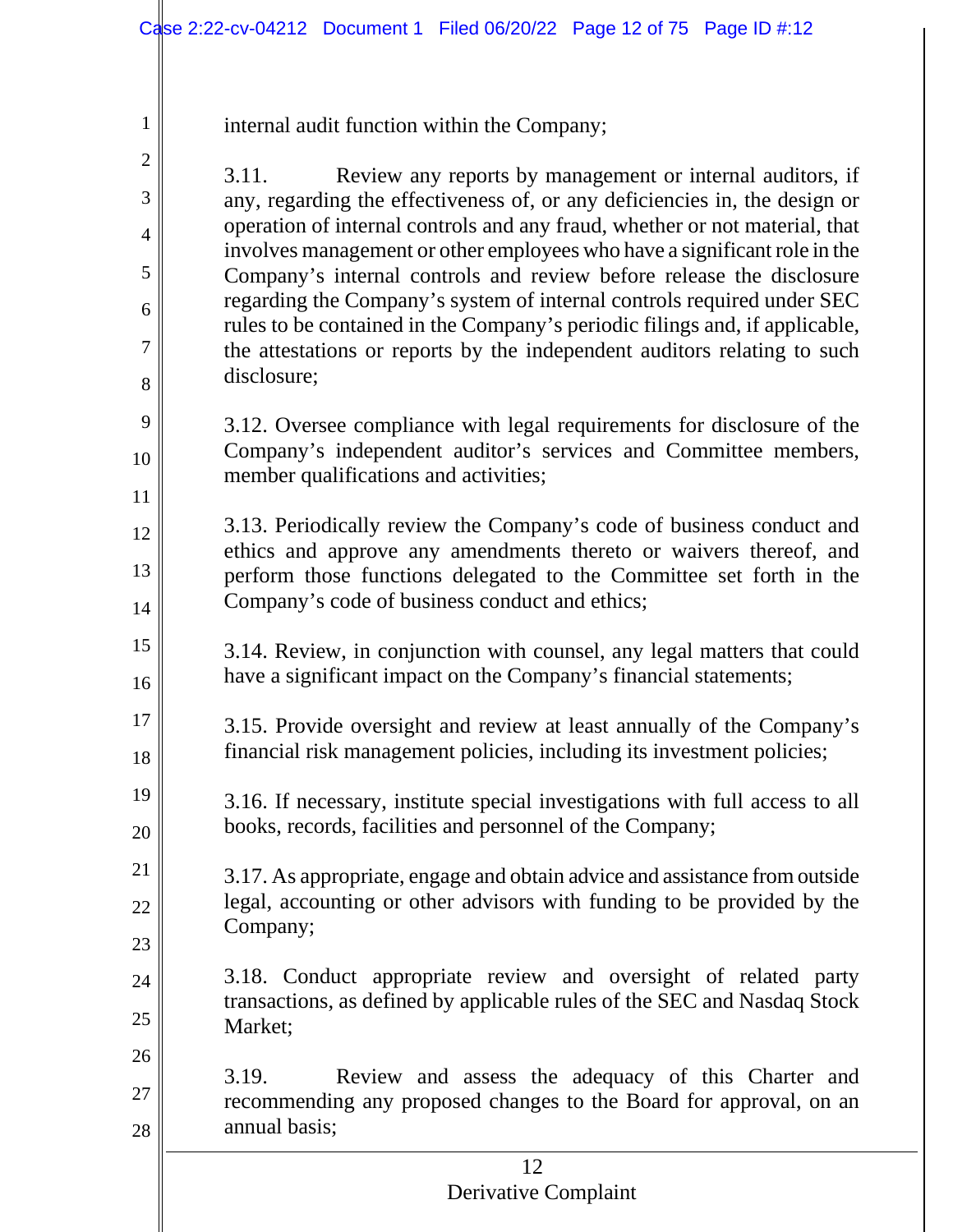3.20. Review annually its own performance against the responsibilities outlined in this Charter and as otherwise established by the Board;

3.21. Provide a report in the Company's proxy statement in accordance with the rules and regulations of the SEC;

3.22. Establish procedures for receiving, retaining and treating complaints received by the Company regarding accounting, internal accounting controls or auditing matters and procedures for the confidential, anonymous submission by employees of concerns regarding questionable accounting or auditing matters;

10 11 12 13 3.23. Review and discuss with management, the independent auditor and the internal auditor, if any, the Company's major financial risk exposures and the steps management has taken to monitor and control such exposures, except as to those risks for which oversight has been assigned to other committees of the Board or retained by the Board;

- 14 15 16 3.23. Review the adequacy and effectiveness of the Company's information and cyber security policies and the internal controls regarding information and cyber security
- 18 and 3.24. Review with management and members of internal audit, if any, the Company's business continuity and disaster preparedness planning.

3.25. Oversee the implementation of the terms of the settled Securities and Exchange Commission's Order issued to the Company on July 13, 2021.

22

17

19

20

21

1

2

3

4

5

6

7

8

9

### 23 **Background of SRAC**

24 25 26 27 38. SRAC was a special-purpose acquisition company, which was incorporated on May 28, 2019 for the purpose of effecting a merger, capital stock exchange, asset acquisition, stock purchase, reorganization orsimilar business combination with one or more businesses.

> 13 Derivative Complaint

39. SRAC filed its IPO prospectus with the SEC on November 8, 2019. On or

28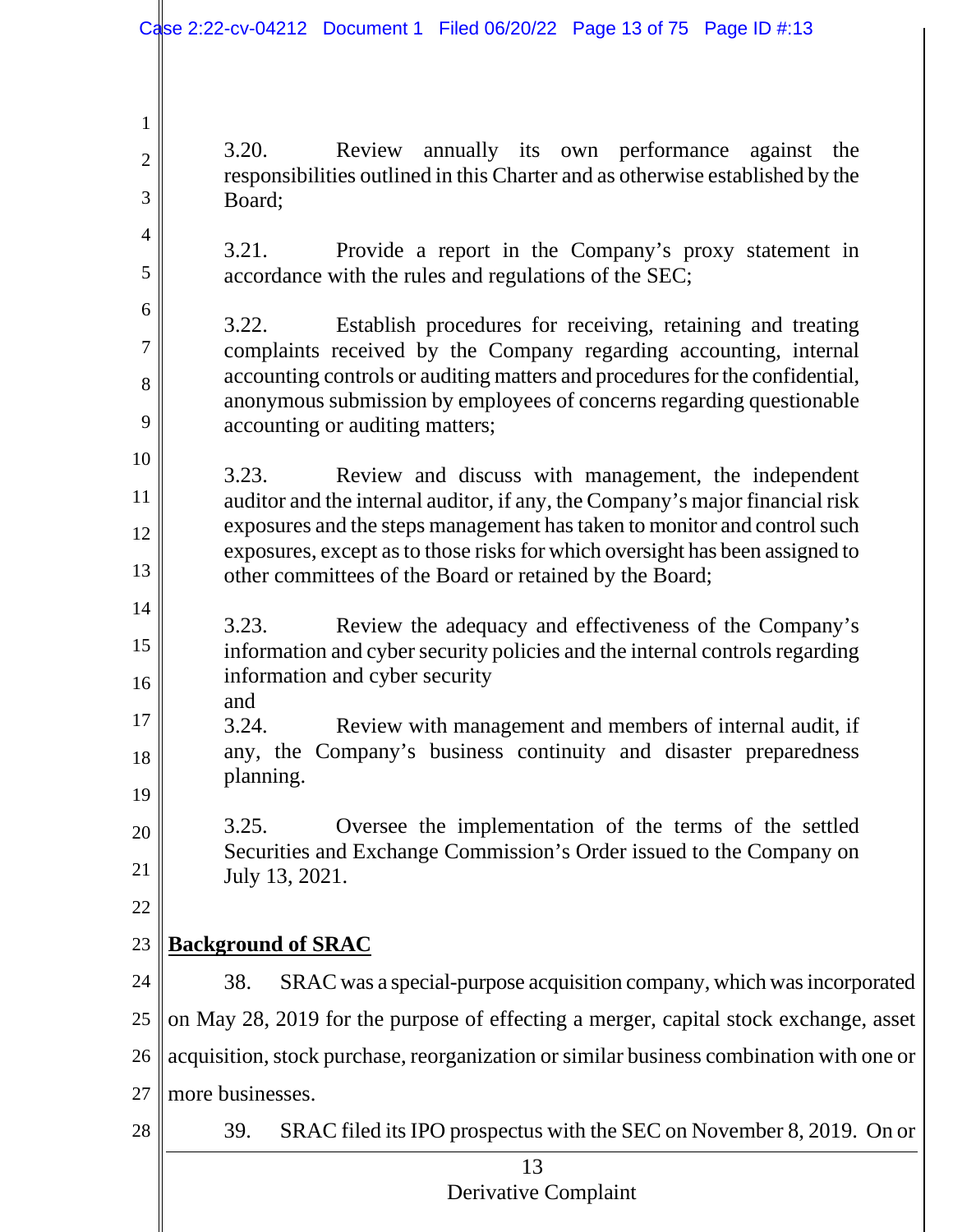1 2 3 4 5 about November 13, 2019, SRAC completed its IPO, selling 17,250,000 units at \$10.00 per unit and generating gross proceeds of \$172.5 million. Following its IPO, SRAC's public units, Class A common stock and public warrants were publicly traded on the Nasdaq Capital Market under the ticker symbols "SRACU," "SRAC" and "SRACW," respectively.

6 7 8 9 10 11 40. During the IPO and afterwards, the directors and officers of SRAC, who also controlled the Sponsor, held themselves out to investors as highly experienced businesspeople, with successful track records in acquiring and growing businesses. In particular, the directors and officers of SRAC held themselves out to investors as highly experienced in the cannabis industry, which they repeatedly stated would be SRAC's focus for completing an acquisition.

12

13 41. From SRAC's IPO, SRAC had only three officers: Defendants Kabot, Norris, and Quiroga. Apart from these three officers, SRAC had no employees.

14 15 16 17 18 42. At the time of its IPO SRAC had five directors: Kabot (Chairman), Defendant Norris, Defendant Hofmockel, March Lehmann, and Kellen O'Keefe. On December 23, 2019. Ann Kono joined SRAC's board. SRAC's board consisted of these six members, apart from the resignation of O'Keefe effective immediately on March 24, 2021.

19 20 21 22 23 43. SRAC was led by Defendant Kabot, who served as SRAC's CEO and Chairman since its inception. In the IPO Prospectus, SRAC repeatedly touted Kabot's investment experience, and his investment experience in the cannabis industry. For instance, SRAC stated: "Mr. Kabot is well qualified to serve as a director due to his extensive investing and advisory experience in the cannabis industry."

24 25 26 27 44. The IPO Prospectus did not disclose, for any of its directors or officers, any experience with satellites, the space industry, engineering, national security regulations, or any related matters. SRAC's directors and officers had no meaningful experience in these subjects.

28

45. In its IPO Prospectus, SRAC repeatedly emphasized that its business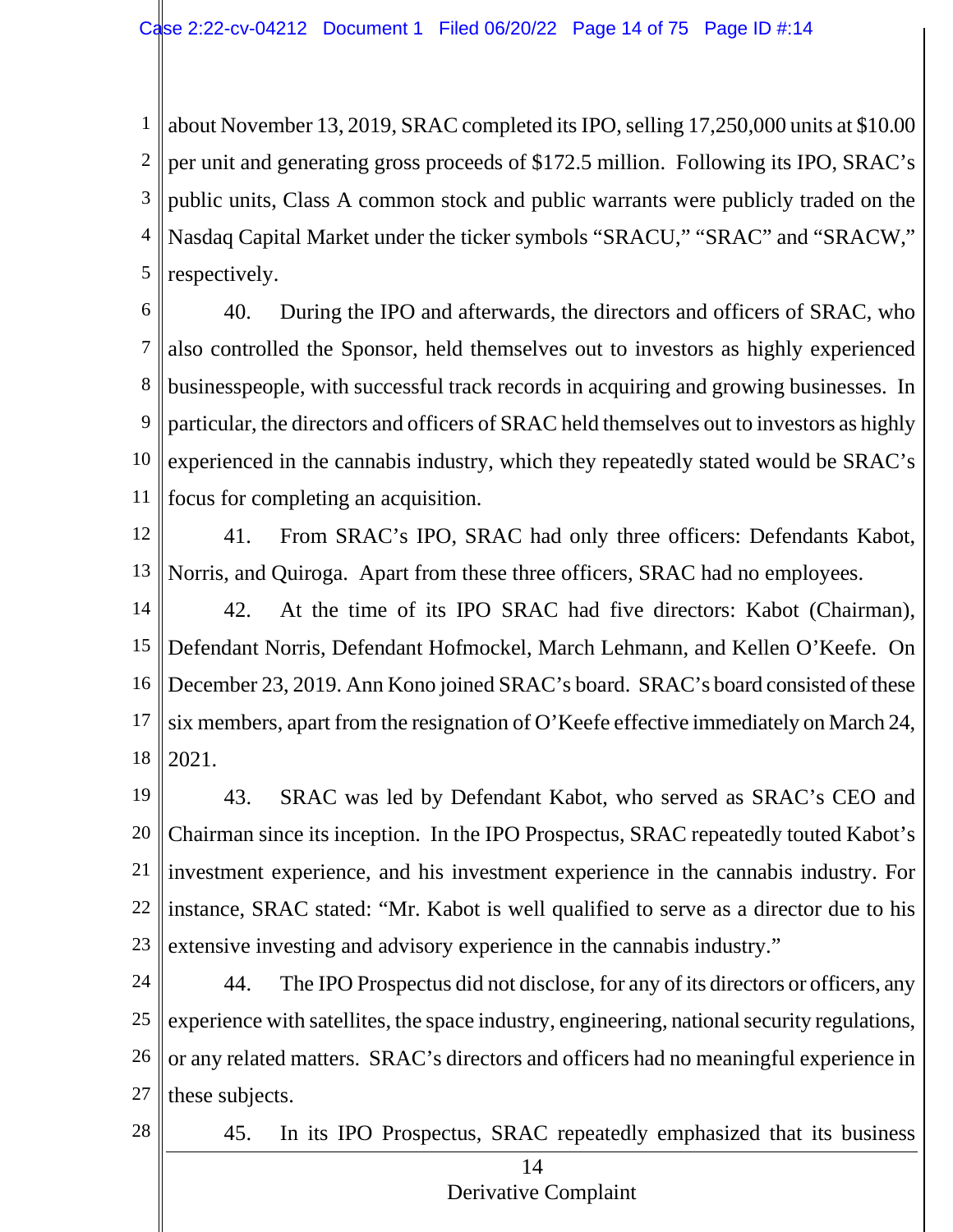1 2 3 4 5 6 7 strategy and source of competitive advantage would be a focus on the cannabisindustry. For instance, SRAC stated: "[o]ur strategy is to pursue one or more business combinations with companies servicing and operating adjacent or ancillary to, the cannabis sector but which are not directly involved in the production, distribution and sale of cannabis (*i.e.* businesses that 'touch the plant')." SRAC also stated: "[w]hile we may pursue an initial business combination target in any business or industry, we intend to focus our search on companies in the cannabis industry."

8 9 10 11 12 13 14 46. SRAC assured investors that it believed its management team "is well positioned to identify and evaluate businesses within the cannabis sector that would benefit from their skills and access to the public markets," and that its management team offers "a deep network of contacts, in the cannabis sector." SRAC also stated that "Mr. Kabot and Mr. Quiroga have, in the aggregate, executed over 20 transactions within or ancillary to the cannabis sector and have been responsible for investing over \$150 million within or ancillary to the cannabis sector since July 2017."

15 16 17 47. The IPO Prospectus mentions "cannabis" 281 times, but contains no references to satellites, the space industry, engineering, national security regulations, or any related matters.

18 19 20 21 22 23 24 25 26 27 28 48. SRAC's intense focus on the cannabis industry continued beyond its IPO. For instance, in its SEC Form 10-K annual report filed March 26, 2020, SRAC repeated many of its IPO Prospectus statements regarding the cannabis experience of its management and its focus on the cannabis industry. SRAC stated: "[o]ur strategy is to pursue one or more business combinations with companies servicing and operating adjacent or ancillary to, the cannabis sector but which are not directly involved in the production, distribution and sale of cannabis (*i.e.*, businesses that 'touch the plant')." SRAC's SEC Form 10-Q quarterly report filed August 11, 2020 likewise repeated that "[a]lthough the Company is not limited to a particular industry or sector for purposes of consummating a Business Combination, the Company is focusing its search on companies in the cannabis industry."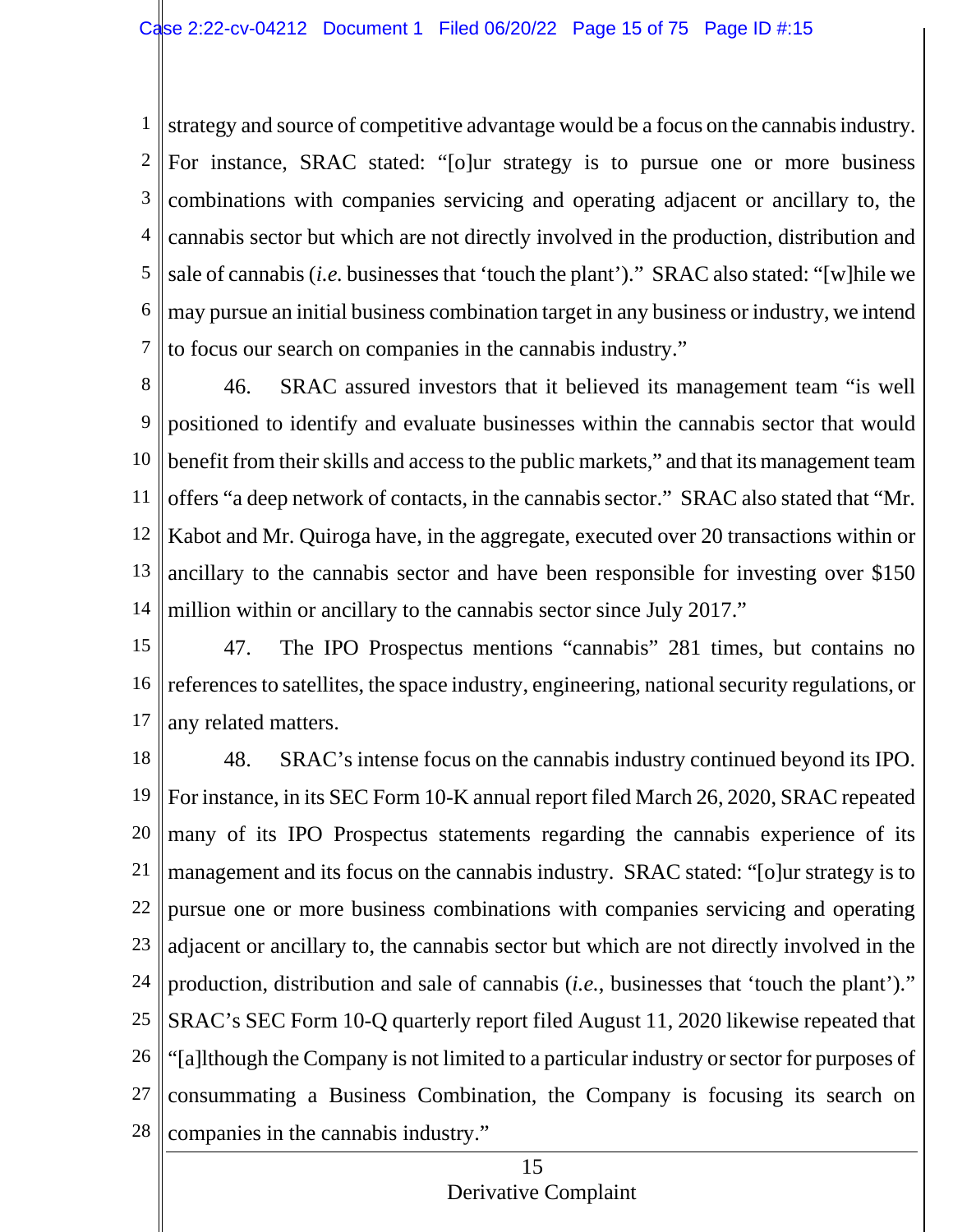1 2 3 4 49. SRAC's other SEC filings subsequent to the IPO and prior to its October 7, 2020 announcement of the Momentus merger agreement similarly contain numerous references to cannabis, but no references to satellites, the space industry, engineering, national security regulations, or any related matters.

#### 5 **SRAC's Business Combination By The May 13, 2021 Deadline**

6

7 8 9 10 11 12 13 14 15 16 50. Due to the SRAC Individual Defendants' ownership interests in SRACand the terms and financial structure of SRAC as a SPAC, the SRAC Individual Defendants possessed strong financial incentives to complete a qualifying transaction by the May 13, 2021 deadline. The SRAC Individual Defendants faced pressure to complete a transaction irrespective of the merits of that transaction for SRAC's public shareholders. 51. SRAC was subject to certain restrictions in its amended and restated certificate of incorporation regarding its pursuit of an acquisition. First, SRAC only had 18 months to complete a business combination from the closing date of the IPO. If SRAC did not complete a business combination in time (*i.e.*, by May 13, 2021) or obtain postponement of this deadline, its corporate existence would cease, except for purposes

17 18 19 20 of winding up its affairs and liquidating. SRAC was required to hold the approximately \$172.5 million of net proceeds from its IPO in a trust account, and these funds were to be released only upon the consummation of a qualifying business combination, or in the case of liquidation to return the funds to SRAC's investors.

21 22 23 24 25 26 27 28 52. Second, if SRAC's stockholders approved an amendment to the amended and restated certificate of incorporation that would affect the substance or timing of SRAC's obligation to redeem 100% of the public shares if SRAC did not complete a business combination on time, SRAC was required to provide the holders of its public shares with the opportunity to redeem all or a portion of their public shares upon approval of any such amendment. Attempting to obtain such a postponement of its deadline for a business combination thus presented serious risks that (i) shareholders would not approve the postponement and so SRAC would be forced to liquidate if it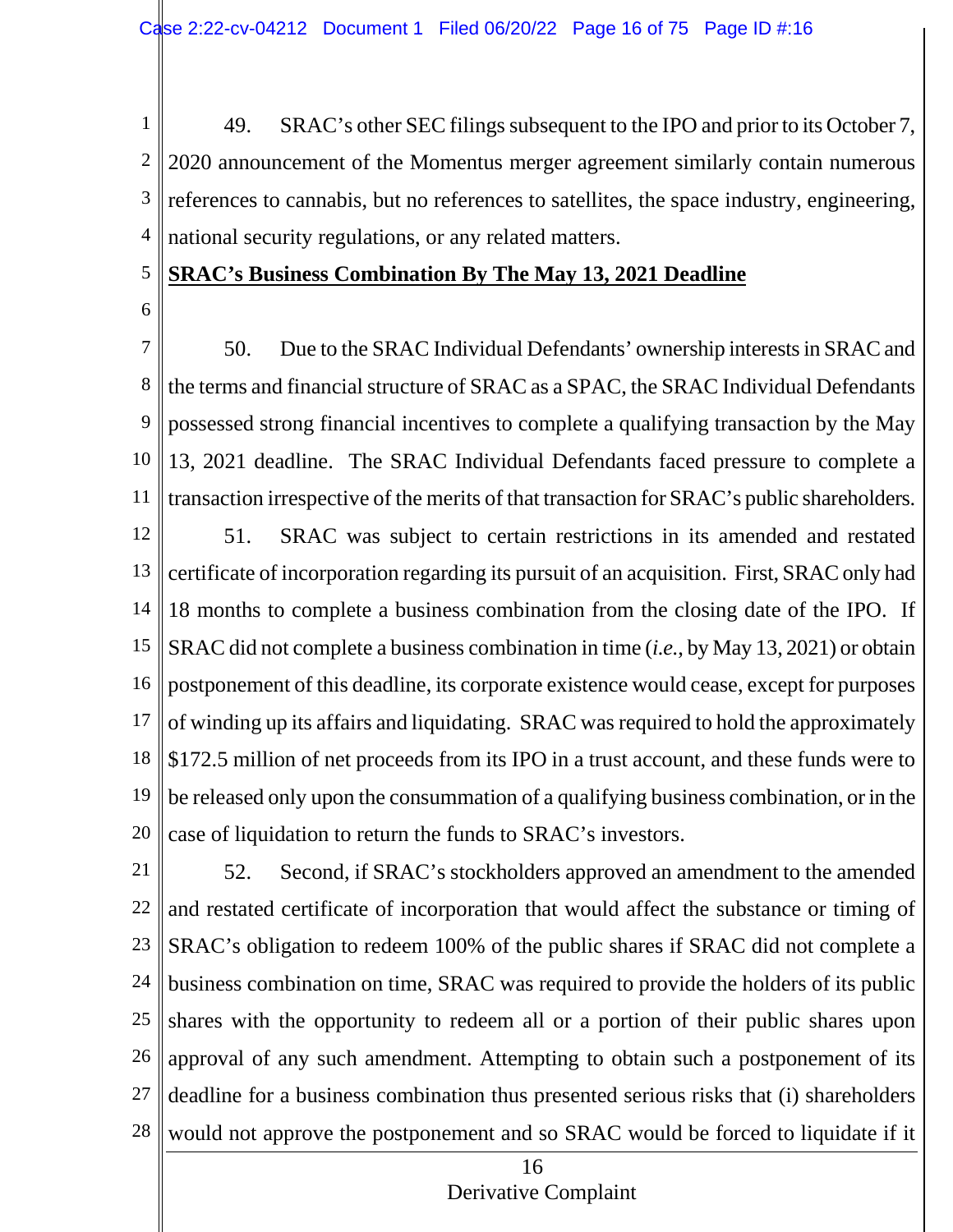1 2 3 4 failed to complete a transaction on time, or (ii) if a postponement was approved, shareholders may decide to redeem SRAC shares in amounts that would significantly deplete SRAC's \$172.5 million trust account and jeopardize its ability to complete a transaction even with an extended deadline.

5 6 7 8 9 10 11 53. The directors and officers of SRAC acquired a significant financial interest in SRAC prior to the IPO, through their interests in and control over SRAC's Sponsor. Each of SRAC's officers and directors was, directly or indirectly, a member of the Sponsor. The Sponsor's board of managers was comprised of Edward K. Freedman, Defendant Kabot and Defendant Quiroga. SRAC reported each of Freedman, Kabot, and Quiroga as beneficially owning the securities owned by the Sponsor and reported that these individuals shared voting and dispositive control over such securities.

#### 12 **Momentus**

13 14 15 16 17 18 19 20 21 54. Momentus was founded in 2017 in Santa Clara, California, by cofounders Defendant Kokorich and Lev Khasis. Kokorich served as Momentus's CEO from November 2017 until his abrupt resignation on January 25, 2021. At the time of the October 7, 2020 merger agreement announcement by SRAC and Momentus, among Momentus's largest beneficial owners were Defendant Kokorich and Olga Khasis, the spouse of cofounder Lev Khasis. At the time of the October 7, 2020 merger agreement announcement, key members of the Momentus management team included Defendant Kokorich, Defendant Harms, then serving as Momentus's Chief Revenue Officer, and Defendant Kennedy, Momentus's President.

22 23 24 25 26 27 28 55. The joint press release from Momentus and SRAC announcing their merger agreement on October 7, 2020, described Momentus as "a commercial space company offering in-space transportation and infrastructure services." SRAC and Momentus claimed that "Momentus is developing capabilities to provide critical infrastructure services: in-space transportation, satellite as a service, and in-orbit services." They further claimed that "Momentus' customers include satellite operators, satellite manufacturers, launch providers, defense primes such as Lockheed Martin and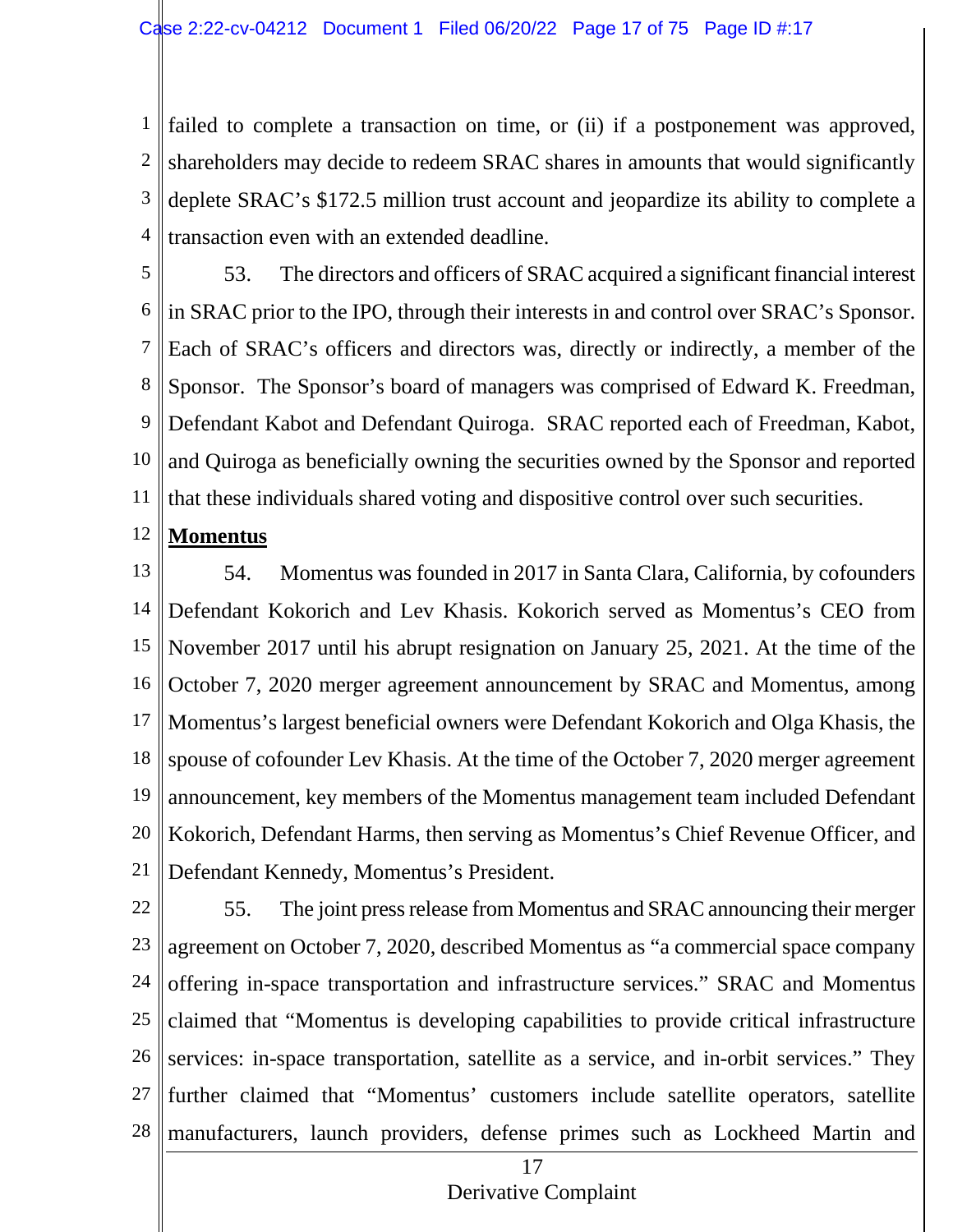1 government agencies such as NASA."

2 3 56. At no time have Momentus's operations had any connection to the cannabis industry.

4 **Momentus Conceals Problems That Might Prevent A Merger With SRAC**

- 5 6 7 57. Since its founding in 2017, Momentus had been regularly incurring losses. Momentus recorded net losses of \$6.2 million for 2018, \$15.8 million for 2019, and \$15.4 million for just the six months ended June 30, 2020.
- 8 9 10 58. Momentus was dependent for its continued existence on raising funds from investors. At the time of the October 2020 merger announcement, Momentus had already raised, and spent, tens of millions of dollars of investor capital.
- 11 12 13 14 59. In May 2020, Momentus received a \$970,000 loan under the federal government's Paycheck Protection Program, which required it to certify that "[c]urrent economic uncertainty makes this loan request necessary to support the ongoing operations of the Applicant."
- 15 16 17 18 60. As of June 30, 2020, Momentus's total liabilities were greater than itstotal assets. As of June 30, 2020, Momentus had \$10.7 million in cash on hand, which would not even be enough to continue its operations through the end of the year based on the rate of its losses in the first half of 2020.
- 19 20 21 61. The Momentus Individual Defendants had a strong incentive to conceal any problems that might prevent Momentus from completing a merger with SRAC and gaining access to its badly needed cash.
- 22

# **UNDISCLOSED FACTS KNOWN TO DEFENDANTS Momentus'sRussian CEO Was A National Security Risk**

23 24

25 26 27 28 62. Momentus and the Momentus Individual Defendants knew, but failed to disclose, that the U.S. government had determined that Momentus's CEO Defendant Kokorich presented a national security risk, which posed serious problems for Momentus and created a heightened risk that Momentus would not be granted regulatory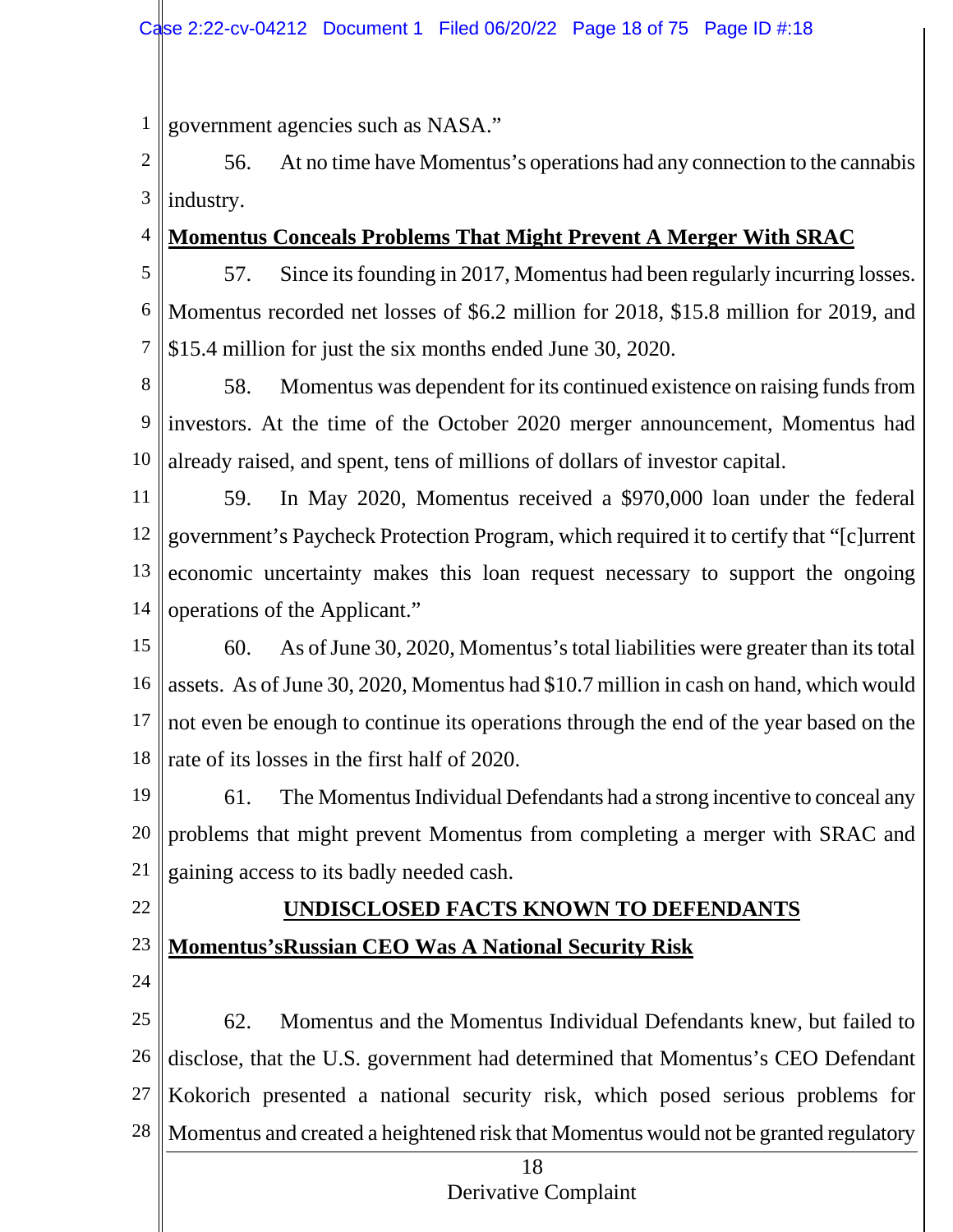1 approvals necessary for its operations.

2 3 63. Kokorich is a citizen of Russia. At no time has he been a citizen or legal permanent resident of the United States.

4 5 6 7 8 9 10 11 12 13 64. Kokorich co-founded Momentus with Lev Khasis, who from 2013 has been First Deputy Chairman of the Executive Board of Sberbank, which is the largest bank in Russia and which is owned by the Russian state. Sberbank is subject to U.S. sanctions imposed by the U.S. Treasury Department Office of Foreign Assets Control in 2018 because Sberbank supported Russia's annexation of Crimea from Ukraine. Sberbank has been led from 2007 by its CEO and Chairman Herman Gref, who is reported to be close to Russia's autocratic leader Vladimir Putin. In a 2018 report to Congress, the Treasury Department named Gref on a list of "senior foreign political figures and oligarchs in the Russian Federation, as determined by their closeness to the Russian regime and their net worth."

14 15 16 17 18 19 20 21 22 23 24 65. Prior to his founding of Momentus, Defendant Kokorich founded and led a company called Dauria Aerospace, which had offices near Moscow and in Mountain View, California. Dauria Aerospace obtained contracts from the Russian state via the state-owned company Roscosmos State Corporation for Space Activities. Dauria Aerospace partnered with the Skolkovo Foundation, which purports to be a non-profit backed by the Russian state to support a scientific and technological center for the development and commercialization of advanced technologies. According to a warning published by the FBI's Boston office in 2014, the Skolkovo Foundation "may be a means for the Russian government to access our nation's sensitive or classified research, development facilities and dual-use technologies with military and commercial applications."

25 26 27 28 66. The parties to the SEC's litigation against Defendant Kokorich have filed various documents as exhibits in that litigation, which directly confirm Momentus's and Kokorich's knowledge of the U.S. government's national security concerns relating to Kokorich.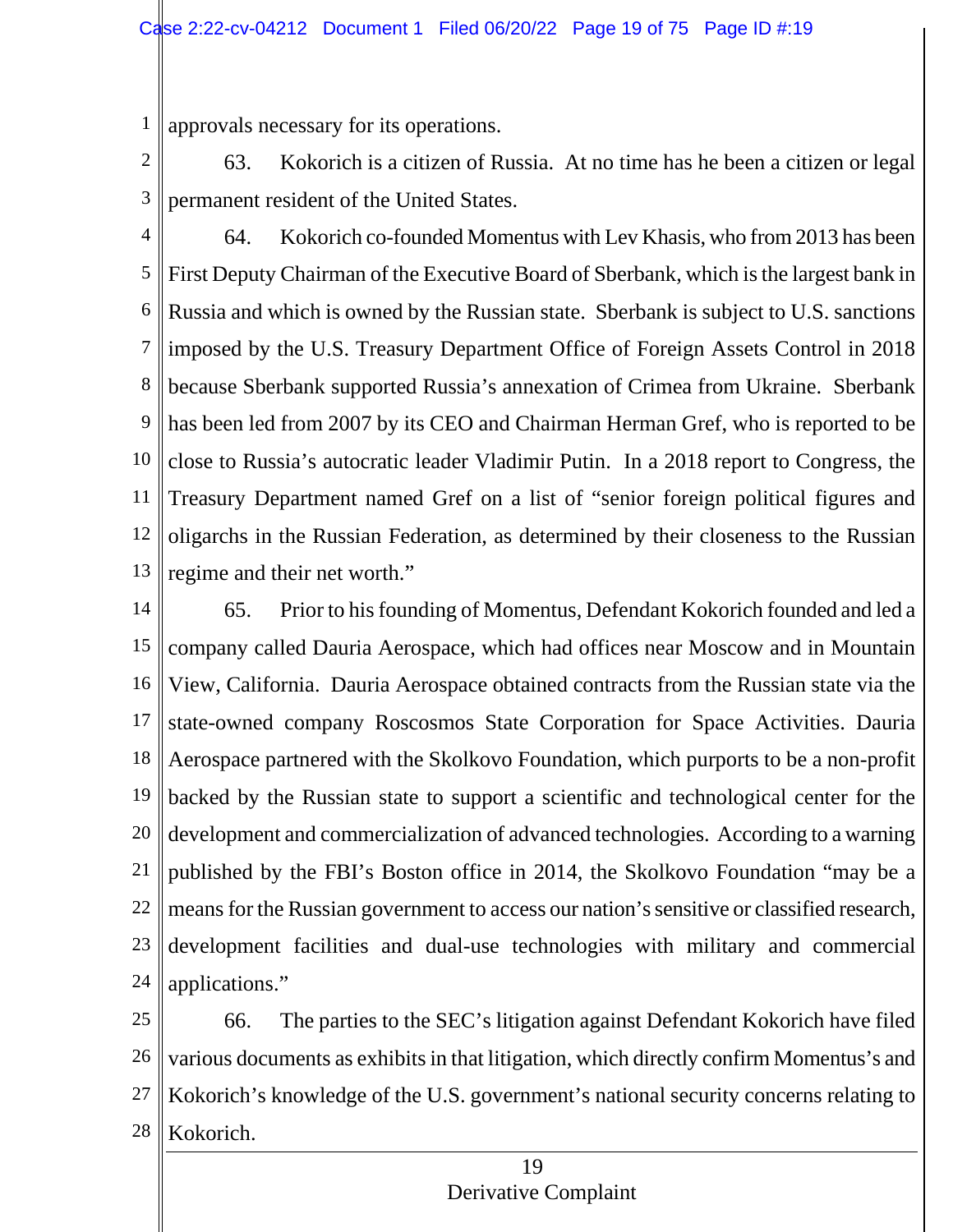1 2 3 4 5 6 7 8 9 10 67. On March 22, 2018, the U.S. Department of Commerce, Bureau of Industry and Security ("BIS") sent an Export License Rejection Notice to Momentus(which was at that time operating under the name Space Apprentices Enterprise). The Rejection Notice denied Momentus's application to provide to Defendant Kokorich "[t]echnology required for the use of electrothermal propulsion devices and thrusters," *i.e.*, the propulsion technology that formed the core of all of Momentus's planned services, and which Momentus advertised as its main competitive advantage. The Rejection Notice stated that the Department of Commerce had concluded that Kokorich "is not an acceptable recipient at this time of U.S.-origin items controlled for national security reasons."

11 12 13 14 15 16 17 18 19 20 21 22 23 24 25 68. On June 24, 2018, an attorney for Defendant Kokorich wrote a letter to the U.S. Department of Treasury, Committee on Foreign Investment in the United States ("CFIUS") regarding Kokorich's ownership of stock in another space industry company, Astro Digital U.S., Inc. ("Astro Digital"). The letter was written to follow up on the attorney's recent phone conference with CFIUS personnel in the U.S. Departments of Treasury and Defense regarding the same subject matter. Kokorich's attorney stated in the letter that "[d]uring the teleconference, CFIUS informed us that it is preparing to order the Kokoriches to divest their ownership interest in Astro Digital. According to your colleagues, CFIUS has concluded that the Kokoriches present a threat to the national security of the United States." The letter further stated that Kokorich was "well versed in U.S. export control and sanctions laws and regulations." According to the letter, CFIUS' investigation relating to national security concerns surrounding Defendant Kokorich had "now spanned almost two years," and prevented Astro Digital from being able to obtain new investment or funding. Defendant Kokorich's counsel listed Kokorich and his spouse as receiving copies of the letter.

26 27 28 69. On November 12, 2020, Momentus received a notification from the Office of National Security and Technology Transfer Controls within the BIS, informing Momentus that the U.S. Department of Commerce intended to deny Momentus'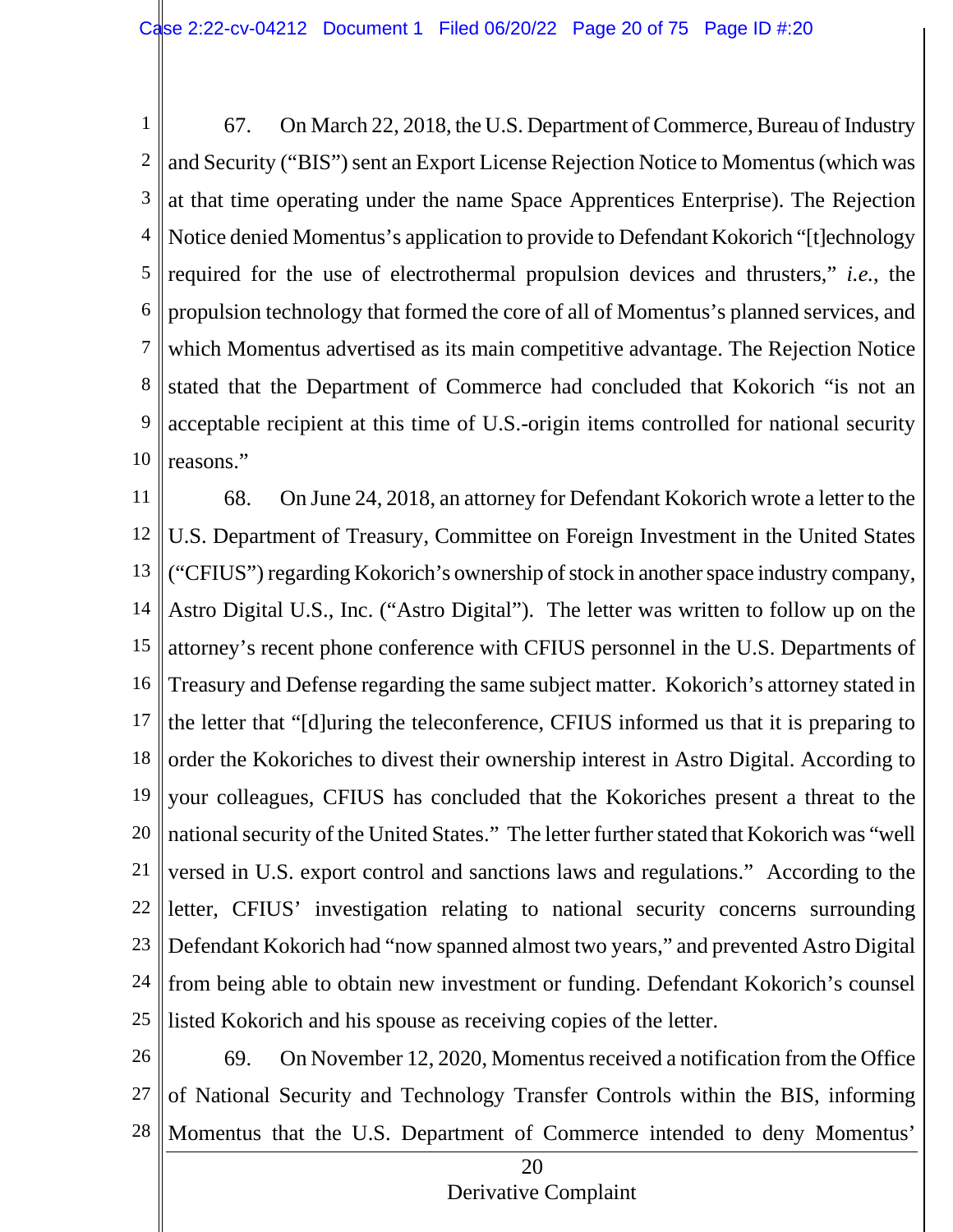1 2 3 4 5 6 7 8 application for the deemed export of its "Vigoride" software and technology to Defendant Kokorich. The notification stated that the Department of Commerce believed the denial "furthers the United States policy . . . to restrict the export of goods and technology which would make a significant contribution to the military potential of any other country or combination of countries which would prove detrimental to the national security of the United States." The notification further stated that the Department of Commerce made its determination in consultation with the Department of Defense, the Department of State, and the Department of Energy.

9 10 11 12 13 14 15 16 17 70. The U.S. Department of Defense, Office of Foreign Investment Review sent a letter dated January 13, 2021 to the SEC concerning the proposed merger between SRAC and Momentus. According to admissions later made in SRAC's SEC filings: "On January 21, 2021, Momentus became aware of correspondence from the U.S. Department of Defense . . . stating Momentus posed a risk to national security as a result of the foreign ownership and control of Momentus by Mikhail Kokorich and Lev Khasis and their associated entities, as well as concerns regarding disclosures relating to such matters made by Stable Road in its SEC filings in connection with the Business Combination."

18 19 20 21 22 23 24 25 26 27 28 71. The January 13, 2021 letter stated that the Department of Defense "has concluded that Momentus presently poses a risk to national security and accordingly has requested appropriate governmental agencies conduct national security reviews" and that the Office of Foreign Investment Review would "continue to recommend that DoD places an indefinite hold on all Momentus' relationships with DoD." The letter stated that Kokorich's previous Dauria Aerospace company partnered with the Skolkovo Foundation, which the FBI assessed "may be a means for the Russian government to access our nation's sensitive or classified research." The letter also noted national security concerns relating to Momentus' "complex and opaque foreign ownership structure [that] may not accurately reflect the ultimate beneficial owner of Momentus nor the true identity of financiers of Momentus." In particular, the letter noted that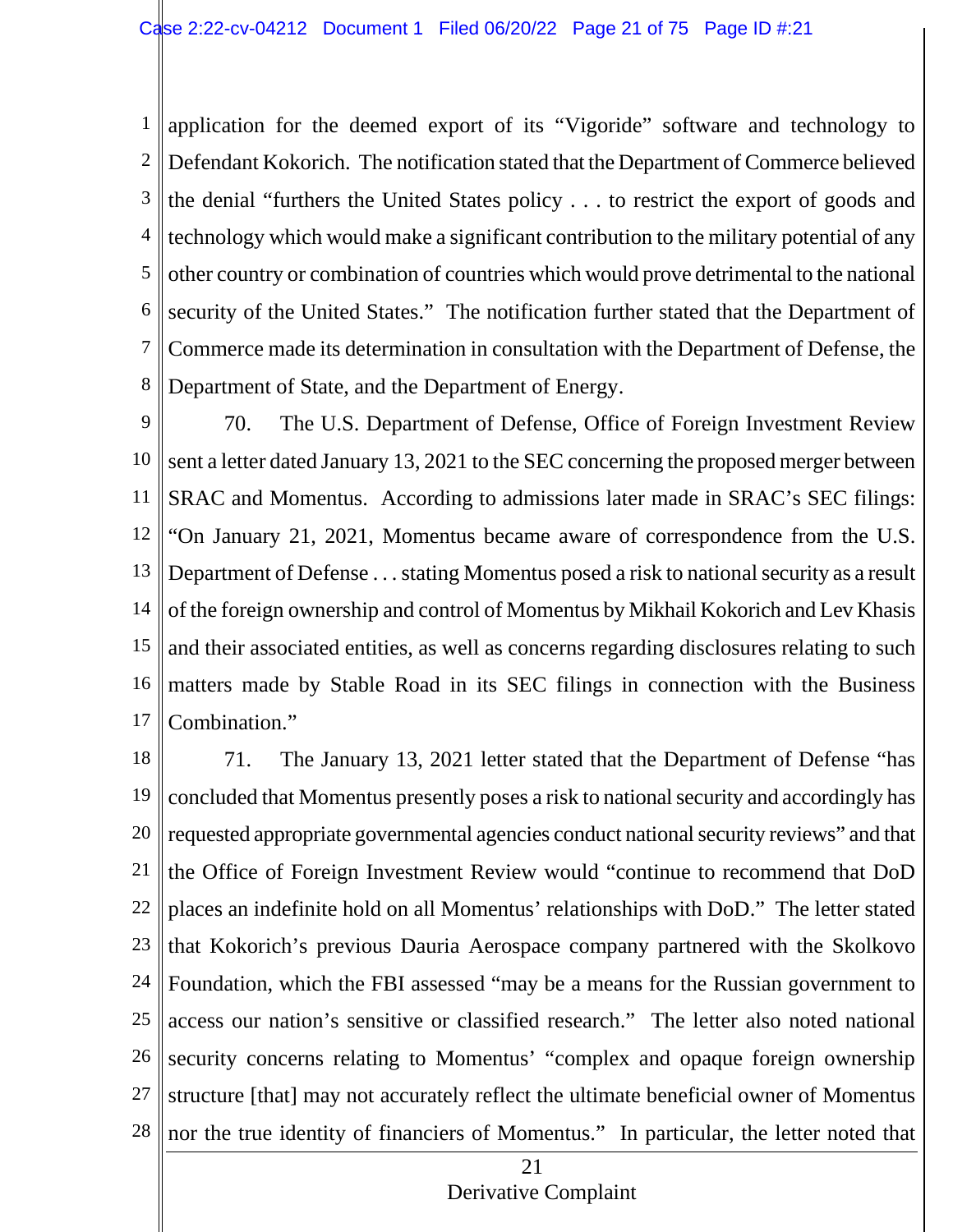1 2 3 4 reported major Momentus shareholder Olga Khasis was the wife of Lev Khasis, who was the "First Deputy Chairman of Russia's state-owned bank, Sberbank," and that Sberbank is on the Treasury Department Office of Foreign Assets Control's "Sanctions List."

5 6 7 8 9 10 11 12 13 72. The Department of Defense's January 13, 2021 letter went on to state that it believed SRAC's November 2, 2020 S-4 filed with the SEC to be misleading regarding these and related national security issues, and that the "DoD is currently reviewing a 2019 federal investigation to determine if Mikhail Kokorich violated export control laws while serving as both an investor and executive in several satellite companies." The letter concludes by stating that the Defense Department "concluded that Momentus' current proposal poses a risk to investors," and by requesting that the SEC "delay the IPO of Momentus in order to provide DoD and other government agencies the appropriate time to conduct further due diligence."

14 15 16 17 18 19 20 21 22 73. This Department of Defense letter appears to have prompted the SEC's investigation of Momentus, SRAC and the proposed merger. As SRAC admitted in later SEC filings, "[o]n January 24, 2021, [Momentus] received a subpoena from the Division of Enforcement of the U.S. Securities and Exchange Commission . . . requesting documents regarding the Registration Statement on Form S-4 and Amendment No. 1 thereto 1 . . . filed by SRAC in connection with the Business Combination." SRAC further admitted in other filings that "[i]n January 2021, the SEC's Division of Enforcement informed SRAC and Momentus that it wasinvestigating certain disclosures made in filings with the SEC, including in connection with the Business Combination."

23 24 25 26 27 28 74. In addition to the foregoing documents filed in the SEC's ongoing litigation against Defendant Kokorich, the SEC revealed additional details regarding Kokorich's national security risks and related problems in the SEC Complaint and the SEC Order. According to the SEC Order's findings and the SEC Complaint's allegations, in June 2018, U.S. Customs and Immigration Services ("USCIS") revoked Defendant Kokorich's work visa and denied his application for permanent resident status. In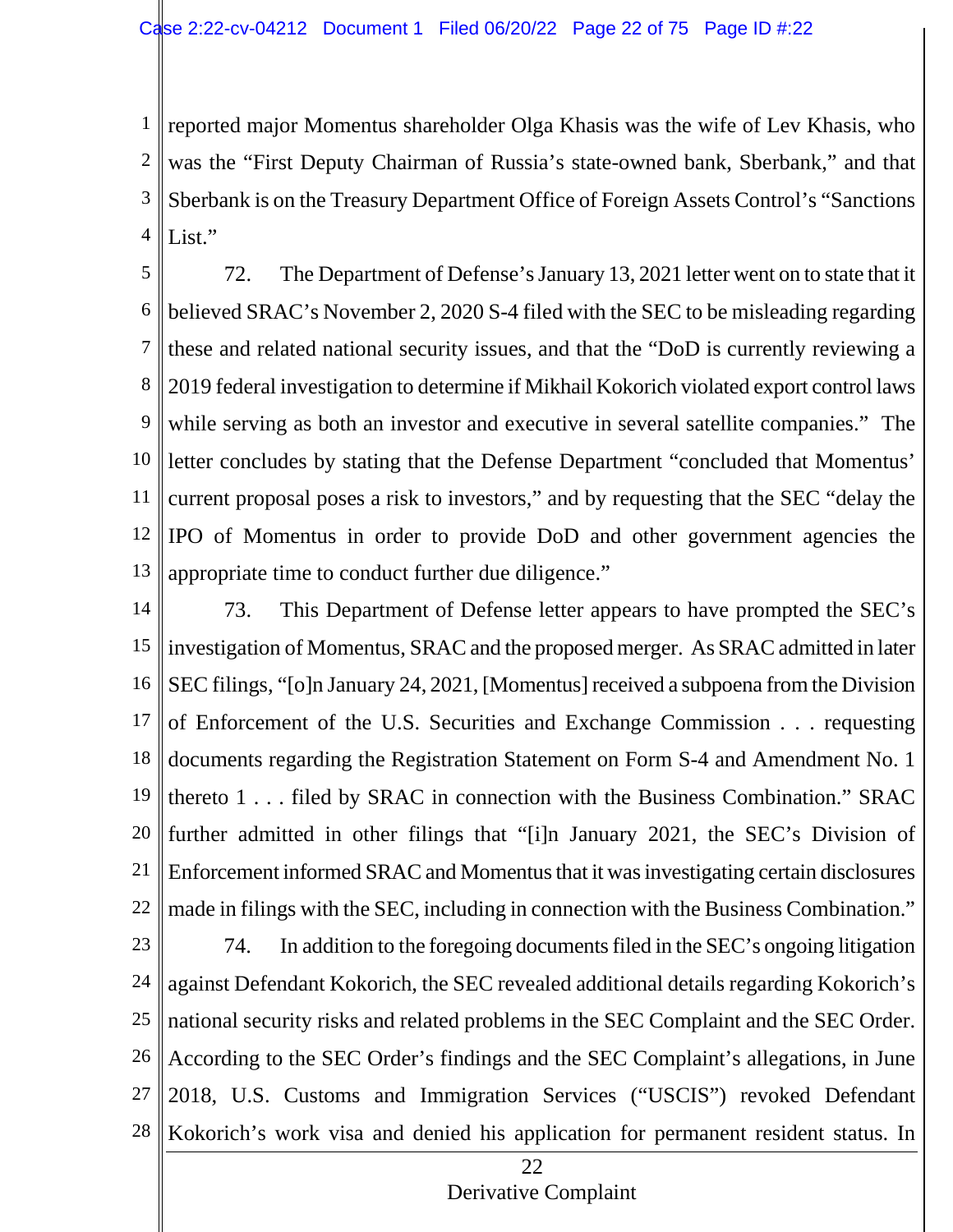1 2 3 4 5 6 7 8 9 10 11 September 2018, Kokorich applied for asylum, claiming to be a prominent critic of the Russian government. On or about August 28, 2019, USCIS informed Kokorich that it had not granted his asylum application, and that it had referred his case to an immigration judge for adjudication in removal proceedings. USCIS based its determination on "inconsistencies" in Kokorich's application and testimony "with regard to [his] political affiliations and activities in Russia." On or about the same date, the FBI, the Department of Homeland Security, and the BIS's Office of Export Enforcement arrived unannounced at Momentus's headquarters, questioned multiple employees, and detained Kokorich and transported him to an immigration detention center after which he was released on bond. Kokorich was in the process of adjudicating the removal proceedings when he left the U.S. in January 2021.

12 13 14 15 16 17 75. The SEC Order and SEC Complaint also provide additional factual findings and allegations regarding the November 12, 2020 notification from the BIS informing Momentus that it intended to deny Momentus' application for the deemed export of its "Vigoride" software and technology to Defendant Kokorich. Momentus had filed this application in February 2020, and on April 15, 2020, Momentus learned that the application was placed on "hold without action" by the BIS reviewer.

18 19 20 21 22 23 76. On October 7, 2020, a BIS representative emailed Momentus stating that the Departments of Defense and State would recommend denying the application, and two days later the same BIS representative further disclosed that the Department of Energy would also recommend denial. On October 23, 2020, the BIS representative emailed again to disclose that BIS's Operating Committee had determined to deny the license.

24 25 26 27 28 77. Momentus and the Momentus Individual Defendants failed to disclose to investors the foregoing highly material known facts, that multiple U.S. government agencies had repeatedly concluded that Defendant Kokorich was an unacceptable national security risk, which posed serious problemsfor Momentus's ability to carry out its planned operations in the space industry, which is very regulated and highly sensitive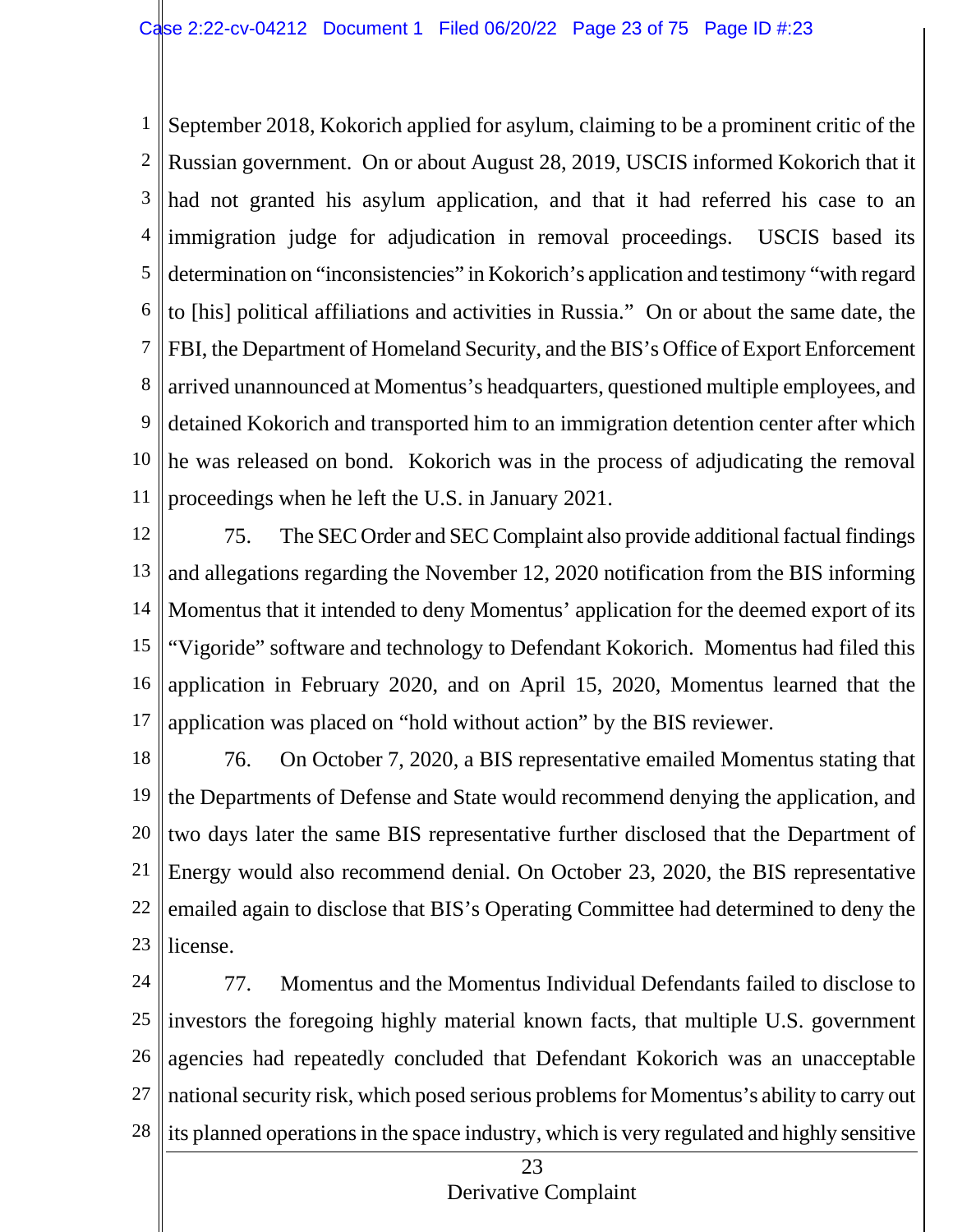1 from a national security standpoint.

#### 2 **Momentus's Space Technology Was A Failure**

3 4 5 6 7 8 9 78. Momentus and the Momentus Individual Defendants knew, but failed to disclose, that Momentus had only conducted one test of its technology in space, that this test was not completed due to an equipment failure, and that even if this test had been successfully completed it would not have demonstrated the commercial viability of Momentus's technology. As such, Momentus was highly unlikely to be able to develop and commercialize its technology on the aggressive timeline touted by Defendants in support of the merger.

10 11 12 13 14 15 79. The critical piece of technology that Momentus touted as a breakthrough and its key source of competitive advantage was the water plasma propulsion system that was to be the source of power to provide Momentus's advertised services of transporting satellites in space. This water plasma thruster was of primary importance to all of Momentus's plans and had to work in space in order for Momentus to generate any revenue.

16 17 18 80. Under pressure from the SEC to correct their prior misstatements, Defendants admitted the severe shortcomings of the one and only in space test that Momentus ever attempted of this technology:

19 20 21 22 23 24 Our first-generation X-band thruster, which operates at 30 Watts, was flown aboard a demonstration mission called El Camino Real in mid- 2019. During this mission, Momentus launched its first MET [microwave electrothermal thruster] into space as a hosted payload on a nanosatellite. The mission's objective was to demonstrate the MET's ability to produce water plasma in space by performing 100 one-minute firings . . . Failure of the host satellite in November 2019 prematurely terminated the demonstration after only 23 of the planned 100 firings of the thruster had been performed . . .

25

26 27 28 81. Momentus later confirmed the failure of this mission in a press release reporting: "The MET water plasma-based thruster was launched in July 2019 in a mission known as El Camino Real. The mission did not meet its prelaunch success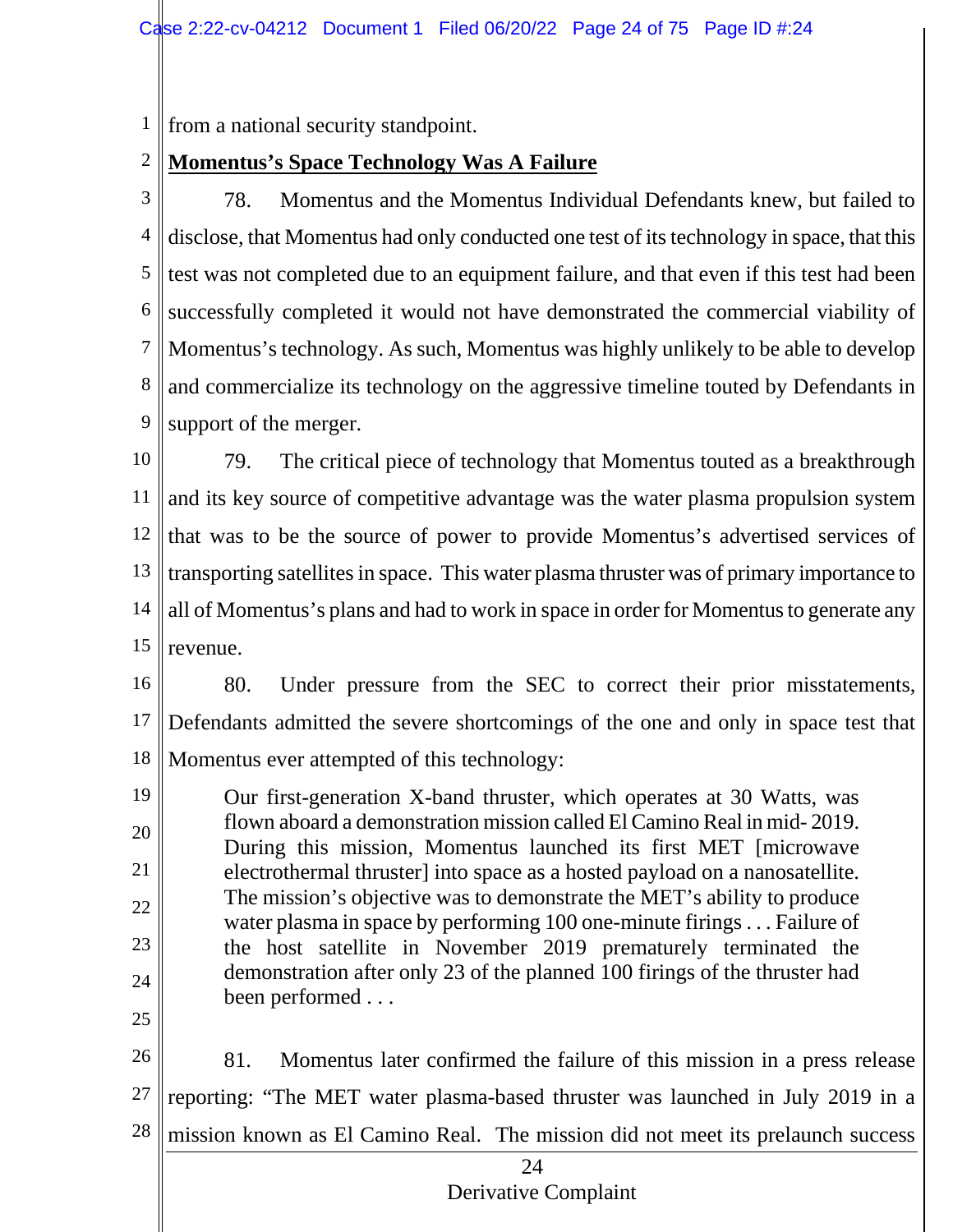1 criteria."

2 3 4 5 6 7 8 9 82. Momentus and its personnel including Defendants Kokorich and Harms were immediately aware of the premature end of the test due to the equipment failure. This failure was discussed in a November 26-27, 2019 email chain among six Momentus employees including Defendants Harms and Kokorich, as well as Momentus's Chief Engineer, with the subject line: "Need El Camino Real Failure Review Board." In that email chain, Momentus's Chief Technology Officer wrote,:"[e]ven if we recover the spacecraft, at this point it is my judgement that we need to convene a failure review board."

10 11 12 13 14 83. Defendants' admissions detailed further shortcomings of this one and only in space test, stating that of the 23 firings completed before the mission's failure, there were "12 hot firings with microwave power turned on and 11 cold firings with the microwave turned off," and that "a pump issue significantly restricted flow of water into the thruster during nine of the 12 hot firings, preventing plasma-generation."

15 16 17 18 19 84. Even for the three hot firings that had water present, Defendants admitted that "pressure and temperature data did not provide sufficient information to either confirm or contradict plasma presence." However, Defendants went on to state "Momentus believes that the reflected power data collected during the three hot firings with water present to be sufficient to conclude that plasma was produced."

20 21 22 23 85. Defendants went on to admit "issue[s]" and "weaknesses" revealed by this test, reporting "[t]he aforementioned pump issue and other observed weaknessesfrom El Camino Real have informed our propulsion system design, pressure sensorselection and overall vehicle design process."

24 25 26 27 28 86. In addition, Defendants admitted that the technology they planned to commercially deploy was not the small, commercially useless test model thruster involved in the 2019 in space test, but a redesigned version that was supposed to generate many times more thrust, that would be needed for any commercial operations. While the 2019 test model was supposed to operate at 30 Watts, Defendants admitted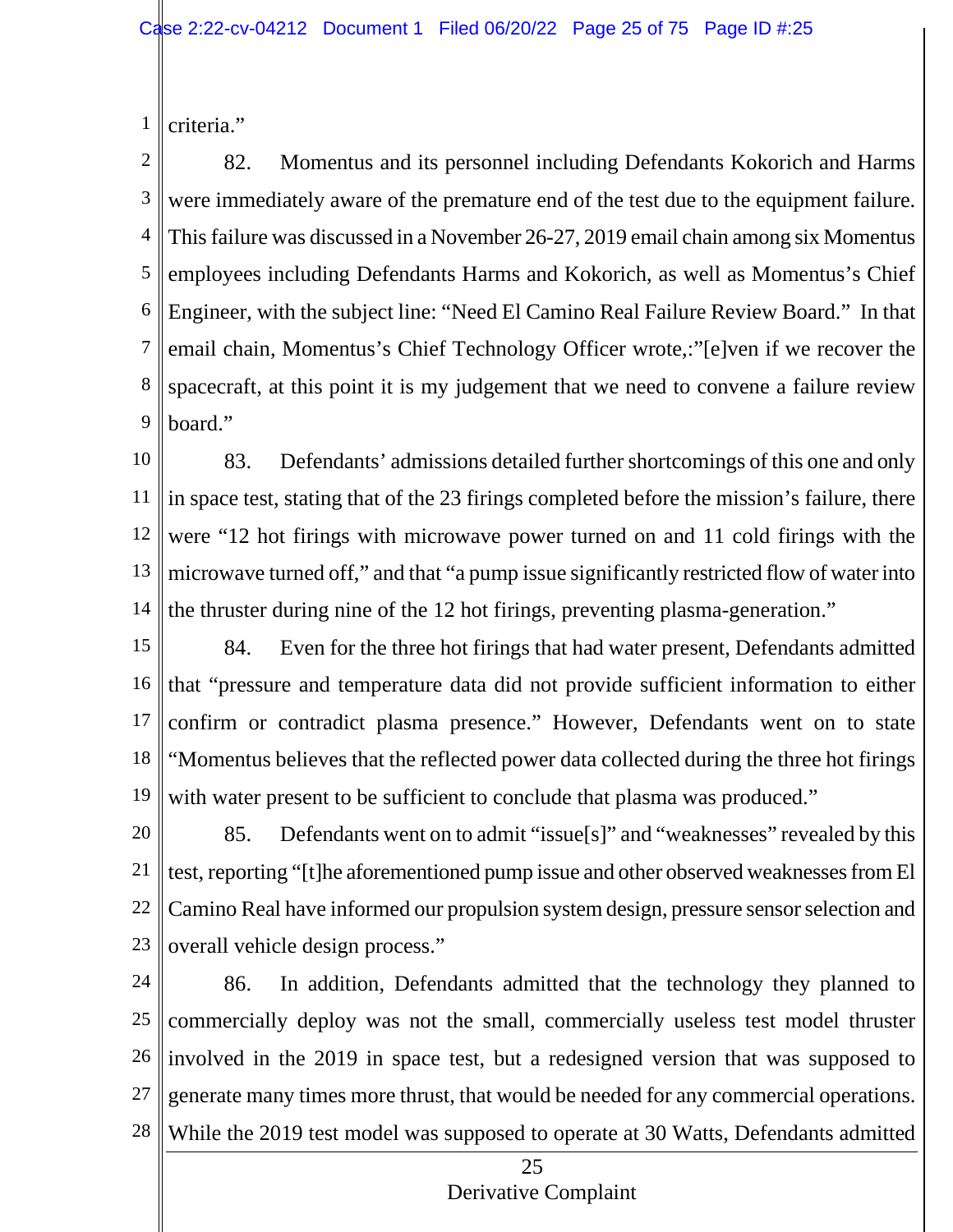1 2 3 4 5 that their planned commercial use thrusters were supposed to operate at powers of 550 Watts, 750 Watts, or more. Defendants also admitted that "the technology underlying Momentus's anticipated service offerings (including its water plasma propulsion technology) is still in the process of being developed and has not been fully tested or validated in space."

6 7 8 9 10 11 12 13 14 15 16 87. The SEC also revealed additional details regarding Momentus's failure to successfully test its technology in space in the SEC Complaint and the SEC Order. According to the SEC Order's findings and the SEC Complaint's allegations, a former Momentus officer stated that the thruster tested in the El Camino Real mission did not have"commercial potential" because it was "too small, too inefficient, too low in [specific impulse], too low in total impulse." A former Momentus officer stated that the mission yielded "no data to suggest that that thruster would deliver an impulse of any commercial significance." A Momentus engineer admitted that the mission did not yield sufficient data to demonstrate the propulsion system's reliability orlongevity. The SEC also revealed that while the satellite used in the El Camino Real test is still in space, it is not functional.

17 18 19 20 21 22 23 88. The SEC Complaint and the SEC Order also confirm Defendant Kokorich's knowledge of these facts. Defendant Kokorich admitted he understood even before the launch that the mission was not designed to show that the thruster could provide a measurable change in velocity from thrust, to measure specific impulse, or to show the thruster's reliability. In a February 2020 internal Momentus document sent to Defendant Kokorich, a Momentus engineer acknowledged that Momentus did not obtain "any useful mission results" from the launch.

24 25 26 27 28 89. Momentus and the Momentus Individual Defendants failed to disclose to investors the foregoing highly material known facts, that Momentus's only test of its technology in space was not completed due to an equipment failure, and that even if this test had been successfully completed it would not have demonstrated the commercial viability of Momentus's technology.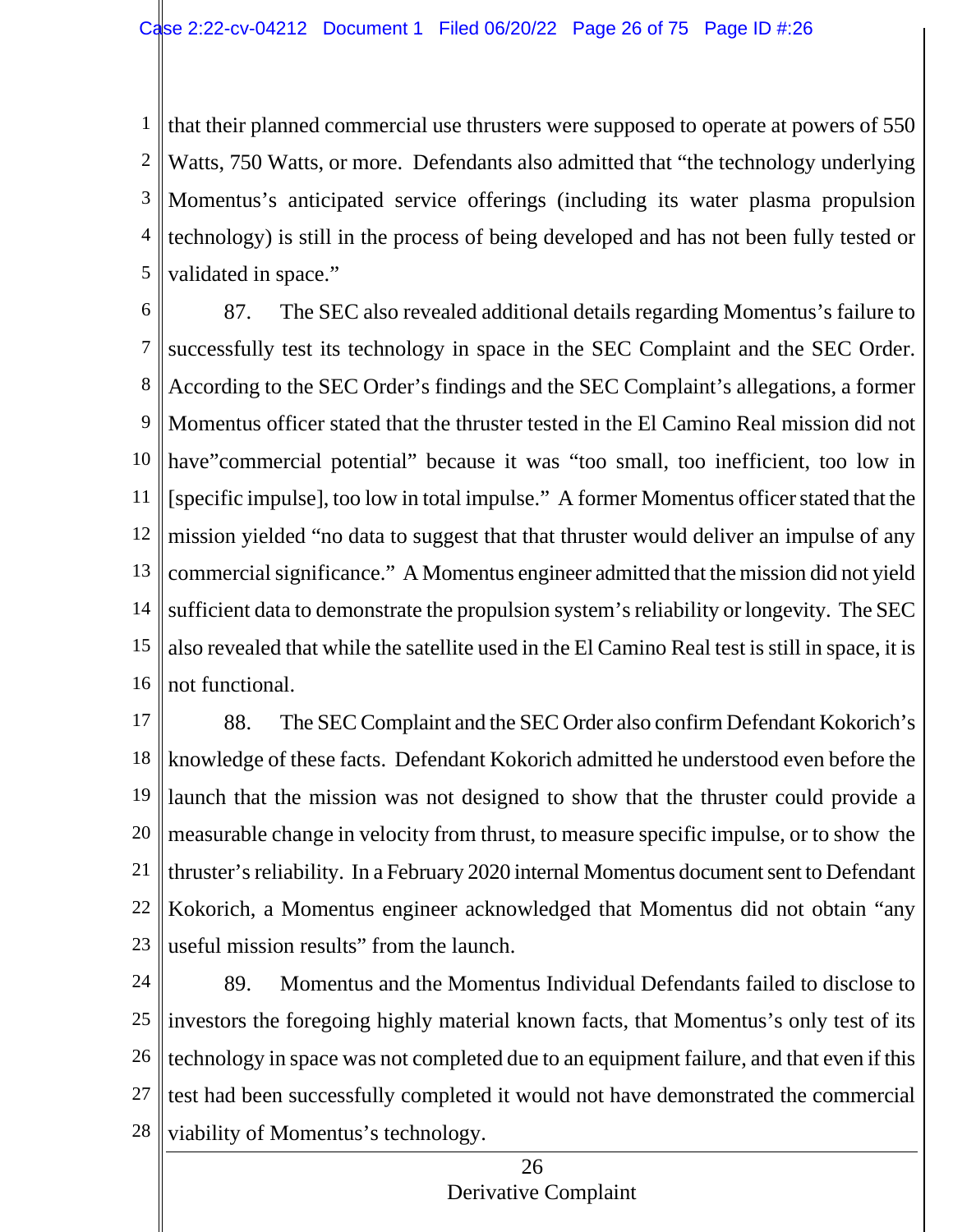#### 1 **Momentus's Revenue Projections**

2 3 4 5 90. Defendants repeatedly emphasized to public investors their aggressive revenue projections for Momentus. For instance, Defendants' projections issued as part of the October 7, 2020 deal announcement forecast \$2 million in 2020 revenue, \$19 million in 2021, and \$152 million in 2022, growing to over \$4 billion by 2027.

6 7 8 9 10 11 12 91. Because Momentus would only recognize revenue upon successfully providing its planned services in space, these forecasts were premised on the key assumptions that Momentus's technology would work as hoped in space, and that Momentus would be granted all of the many required regulatory approvals to conduct its operations and place its products on rocket launches. As such, Defendants' near-term revenue forecasts likewise depended on the critical assumption that Momentus would be allowed to participate in one rocket launch in 2020, and three more in 2021.

13 14 15 16 17 18 19 92. But Momentus and the Momentus Individual Defendants knew that the federal government had serious national security concerns relating to Defendant Kokorich which posed a high risk that Momentus would not receive regulatory approvals necessary to conduct its operations. And Momentus and the Momentus Individual Defendants knew that it had never successfully demonstrated the commercial viability of its technology in space which posed a high risk that itstechnology would not perform as hoped on its first ever commercial missions.

20 21 22 23 24 25 26 27 93. Momentus and the Momentus Individual Defendants knew of these serious risks to its planned operations and launch schedule, and likewise knew that their revenue projections ignored those risks and simply assumed that the federal government would grant Momentus all required regulatory approvals and that Momentus's technology would work in space as hoped. Defendants knew that the best-case scenario assumptions they used in preparing Momentus's published financial projections were likely to fail, and that the aggressive revenue projections based on those assumptions were unlikely to be achieved.

### 28 **SRAC Lack of Due Diligence**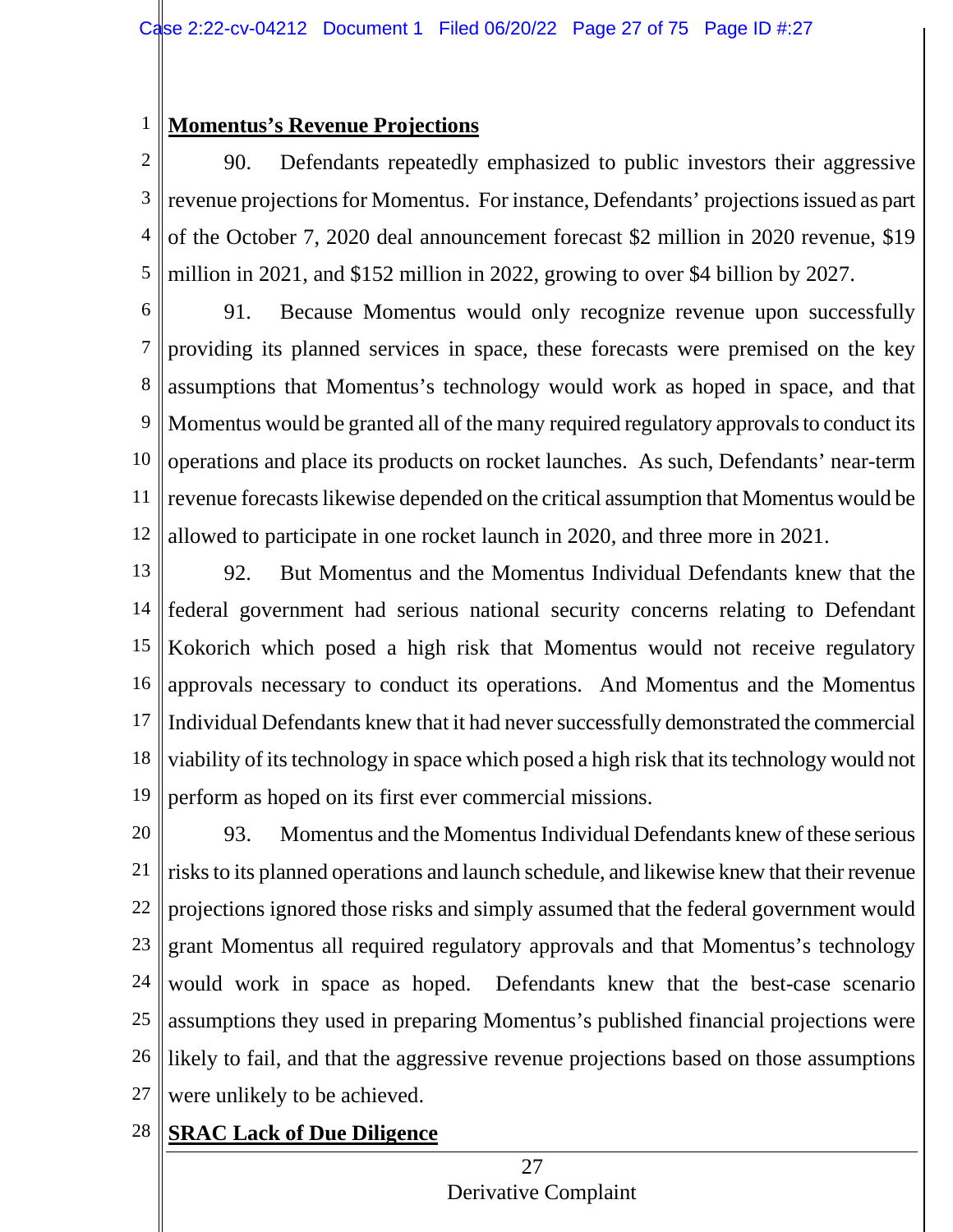1 2 3 4 94. SRAC and the SRAC Individual Defendants knew, but failed to disclose, that they had conducted inadequate due diligence of Momentus that failed to follow up on known red flags regarding Defendant Kokorich's national security issues, and that failed to investigate the results of Momentus's only test of its technology in space.

5 6 7 8 9 10 11 95. SRAC and the SRAC Individual Defendants knew that they lacked sufficient information to assess the truth or falsity of their own statements regarding regulatory risks facing Momentus, or the purported success of Momentus's one and only  $\|$  in space test of its technology. These Defendants knew that they lacked sufficient information to assess the truth or falsity of their own statements reiterating Momentus's aggressive revenue projections, because those projections were based on key assumptions that SRAC had never evaluated.

- 12 13 14 96. Under pressure from the SEC to correct their prior misstatements, Defendants admitted facts showing that SRAC failed to reasonably investigate Momentus's claims regarding its technology.
- 15 16 17 18 19 97. Defendants admitted that "none of the directors or officers of SRAC are engineers or physicists, and therefore their views as to the technical and commercial viability of Momentus' technology relied on the review and conclusions of experts that SRAC engaged as part of its due diligence review, as well as the representations of Momentus' senior management."
- 20 21 22 98. Defendants admitted that their technical advisors' review did not evaluate Momentus's claims to have successfully tested its technology in space and was rushed to completion in only four weeks:
- 23 24 25 26 27 28 On September 1, 2020, SRAC engaged Stellar Solutions, a technology consulting firm, to assist with technical due diligence. Stellar Solutions' review, which resulted in a final report to SRAC in approximately four weeks, was designed to conduct an assessment encompassing technical capabilities, technical maturity, system and operational risks and concerns, as well as industry expert observations on market and competitive considerations for the services and business. Stellar Solutions did not conduct a review of the results of the 2019 demonstration mission called El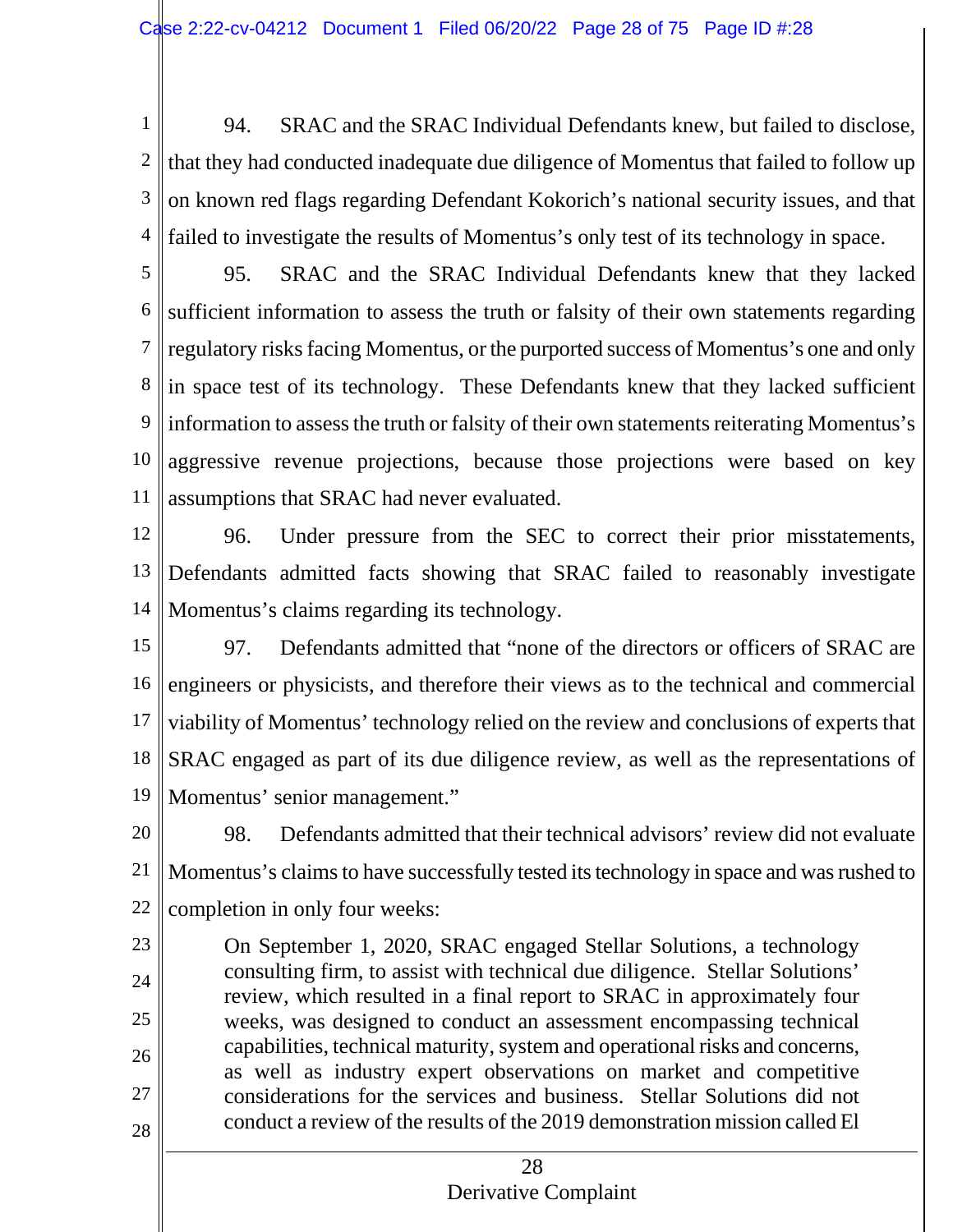Camino, based on its determination regarding the further development of the technology since that time and the additional ground testing that had been conducted by Momentus thereafter.

3

1

2

4 5 6 7 8 9 10 99. Defendants admitted that members of the law firm, Kirkland & Ellis LLP, retained by SRAC in connection with the proposed merger and due diligence of Momentus, included investors in the Sponsor and its affiliate SRAC Pipe Partners LLC. SRAC's attorneys assisting with due diligence were not independent and objective, but shared the SRAC Individual Defendants' conflicts of interest based on their financial interests in the Sponsor. According to SRAC's SEC filings, "[c]ertain partners of Kirkland & Ellis LLP are investors in the Sponsor and SRAC Partners."

11 12 13 100. The SEC revealed additional details regarding the failure of SRAC and the SRAC Individual Defendants to conduct adequate due diligence of Momentus in the SEC Complaint and the SEC Order.

14 15 16 101. The SEC Order found that SRAC did not specifically ask Stellar Solutions to review Momentus's El Camino Real mission, and Stellar Solution's report to SRAC made no mention of that mission.

17 18 19 20 21 22 23 24 25 102. The SEC Order also found that SRAC and Defendant Kabot conducted inadequate due diligence relating to national security concerns surrounding Defendant Kokorich. SRAC and Defendant Kabot knew that CFIUS had required Kokorich to divest form another space technology company in 2018. During due diligence, SRAC received a copy of CFIUS's final order and repeatedly asked Momentus for correspondence and other documents that would describe the basis of the order. Momentus responded that it did not possess those documents. SRAC failed to obtain a full and complete understanding of the basis for the CFIUS order or its impact on Momentus's business.

26 27 28 103. SRAC and the SRAC Individual Defendants knew that they had failed to verify key information relating to Momentus's technology and Kokorich's national security risks, and that they were simply repeating to public investors unsupported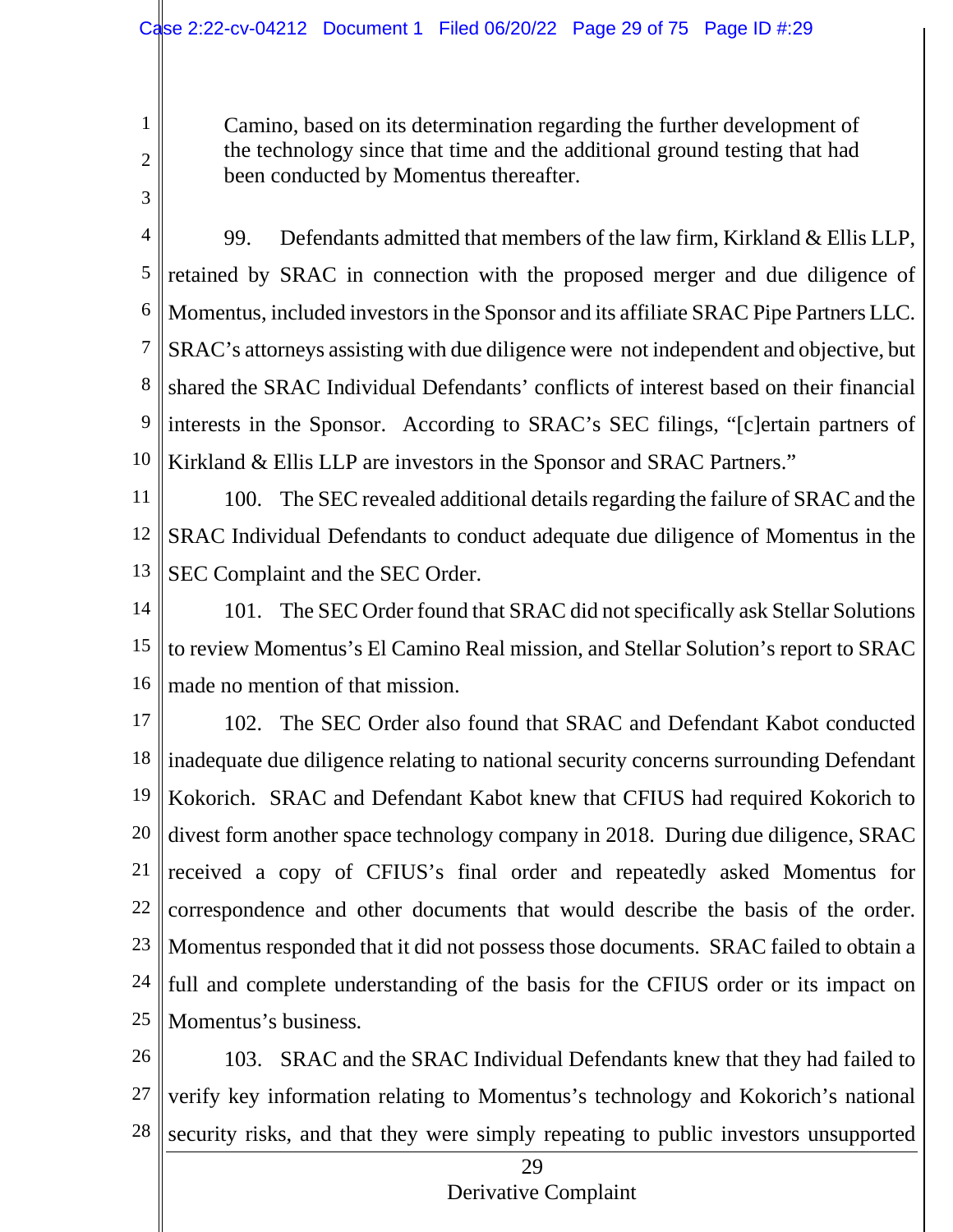assertions made to them by Momentus and the Momentus Individual Defendants.

#### 2 **Defendants Hype Momentus's Prospects**

3

1

4 5 6 7 8 9 10 11 104. On October 7, 2020, SRAC and Momentus announced that they had entered into a merger agreement, pursuant to which the two companies would merge, SRAC stockholders would gain a proportionate interest in Momentus, Momentus would gain access to the \$172.5 million in SRAC's trust account (plus additional funds from a concurrent private placement), and Momentus would become a publicly traded company. Defendants stated that completion of the proposed transaction was subject to approval by Momentus and SRAC shareholders and was expected to be completed in early 2021.

12 13 14 15 16 17 18 19 105. On October 7, 2020, SRAC filed with the SEC a Form 8-K that contained further information about the proposed merger transaction. The Form 8-K included as attachments a copy of the joint press release from SRAC and Momentus, a copy of the merger agreement, and an investor presentation about Momentus and the proposed merger. On the same day, Defendants conducted a public conference call to discuss the proposed merger and to provide further information to investors, and Defendant Kabot gave a televised interview on *CNBC*. Through these various channels, Defendants aggressively promoted the proposed merger and Momentus's prospects.

20 21 22 23 24 25 26 27 28 106. Defendants' October 7, 2020 statements were materially false and/or misleading, and failed to disclose material adverse facts about the Momentus's business, operations, and prospects. Defendants failed to disclose to investors that: (i) the federal government had determined Momentus's CEO, Defendant Kokorich, to be a threat to national security, (ii) Momentus had never successfully tested its technology in space, (iii) as a result, Defendants' projections of Momentus's future revenue were wildly overstated, and (iv) SRAC's due diligence of Momentus was superficial, ignored red flags that demanded further investigation, and did not provide a reasonable basis for SRAC's statements about Momentus.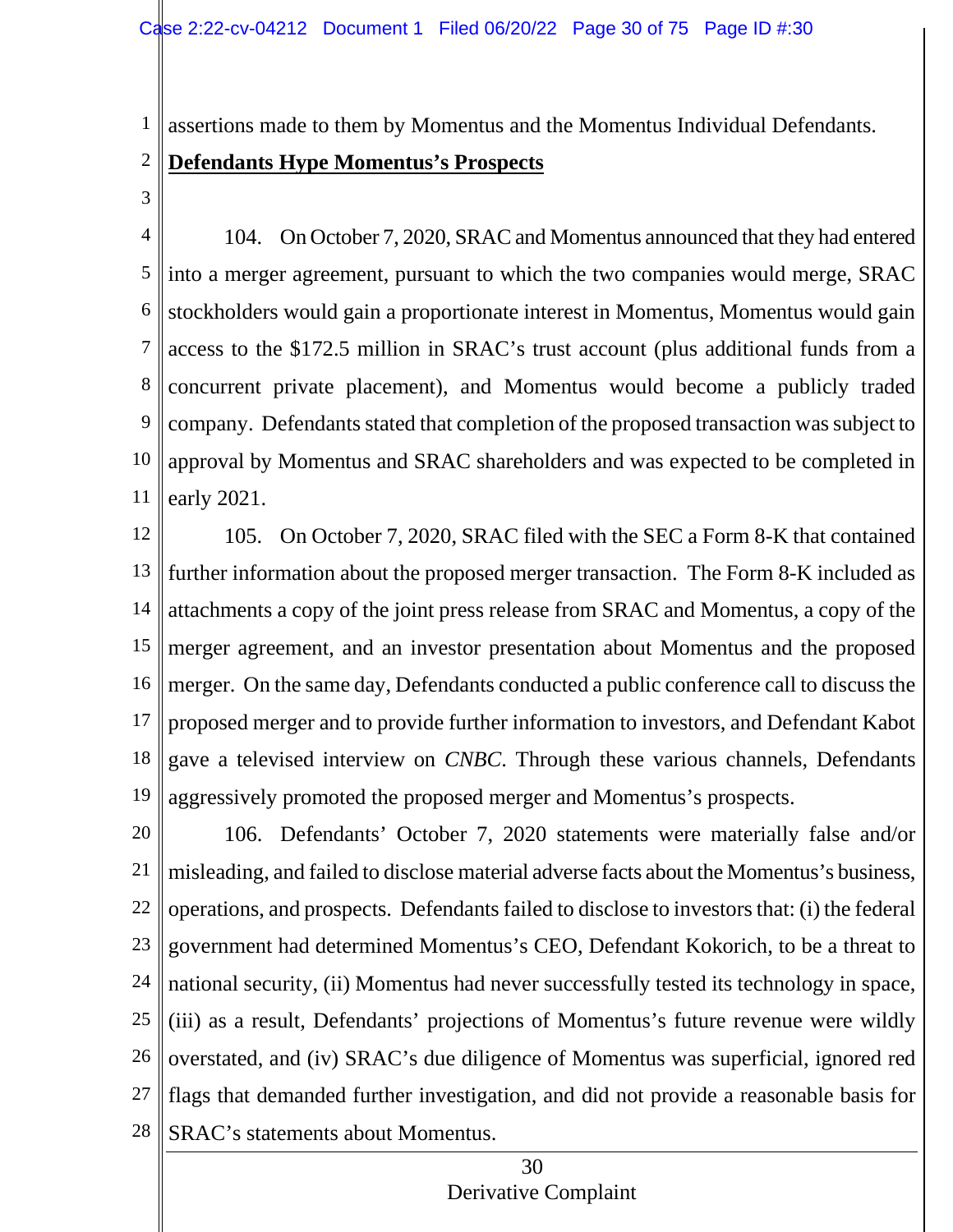1 2 3 4 5 6 7 107. Nowhere in Defendants' October 7, 2020 statements did they mention that the federal government had raised national security concerns regarding Momentus's cofounder, major shareholder and CEO Defendant Kokorich, which had caused the U.S. Department of Commerce Bureau of Industry and Security to deny Momentus an export license, and which had caused the U.S. Treasury Department Committee on Foreign Investment in the United States to order Kokorich to divest his ownership interests in another space industry company he had led.

8 9 10 11 12 108. In the press release announcing the Merger Agreement, SRAC and Momentus stated that: "[i]n 2019, the Company successfully tested its water plasma propulsion technology in space." However, the mission referred to failed before achieving its objectives, and did not even attempt to demonstrate the commercial viability of Momentus's technology.

- 13 14 15 16 17 109. Defendants ignored the substantial risksto Momentus's business posed by these national security concerns and the unproven status of its technology, and baselessly forecast revenues of \$2 million in 2020, \$19 million in 2021, increasing to over \$1 billion by 2024, and over \$4 billion by 2027, despite never having earned any revenue in the company's history to date.
- 18 19 20 110. And when Defendant Kabot went on television, in response to a question regarding the current "blank check bonanza," and "whether you think there's just too many" SPACs, he stated:

21 22 23 24 25 what I think is great for the investor is we did four months of due diligence. We spent a lot of money with some of the top service providers out there from Stellar Solutions to Kirkland and Ellis, from Orrick to Evercore to cantor completing our underwriting, right, we did four months of due diligence, which in a traditional ipo you would never have the opportunity to do, so I think SPACs are very healthy for the market.

26 27 28 111. Defendant Kabot made these statements despite knowing that SRAC had failed to undertake basic due diligence such as confirming whether Momentus's technology was actually successfully tested in space or following up on red flags known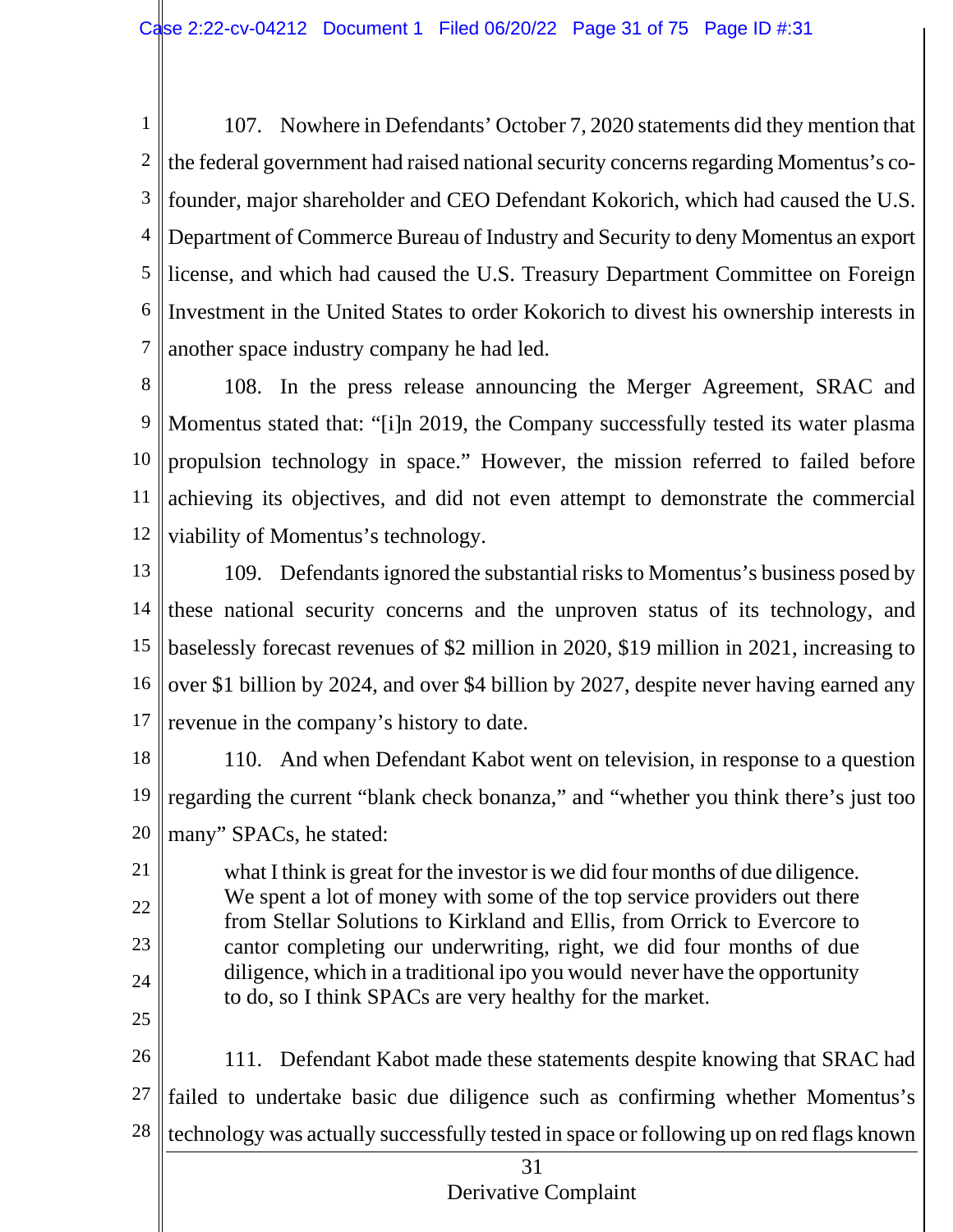1 to SRAC about national security issues relating to Defendant Kokorich.

#### 2 **Defendants Promoted The Proposed Merger**

3

4 5 6 7 112. From Defendants' first public announcement of the proposed Merger on October 7, 2020 up to the SEC's July 13, 2021 announcement of the SEC Order and the filing of the SEC Complaint, Defendants misleadingly promoted the proposed Merger and Momentus's business prospects in numerous public statements.

8 9 10 11 12 13 113. Defendants falsely ignored and downplayed the U.S. government's national security concerns relating to Defendant Kokorich. Defendants falsely told investors that Momentus had successfully tested its technology in space. Defendants ignored national security and technological risks to baselessly claim that Momentus could achieve explosive revenue growth, beginning in only a matter of months. And Defendants falsely boasted of SRAC's purportedly "extensive" due diligence of Momentus.

14 15 16 17 114. SRAC filed with the SEC a Registration Statement on Form S-4 on November 2, 2020, which, similar to Defendants' October 7, 2020 statements, contained false and misleading statements and omissions regarding Momentus, SRAC's due diligence, and the proposed merger.

18 19 20 21 22 23 24 115. While SRAC's November 2, 2020 Registration Statement (and later amendments) recited certain potential risks that could arise in connection with the merger with Momentus, it provided no reasons to suspect that SRAC had failed to reasonably investigate such risks, or any indication that any of these potential risks had already substantially materialized. In short, SRAC's shareholders had no reason to doubt the Defendants' characterization of Momentus as a valuable business with a clear path to rapid and substantial revenue growth and profitability.

25 26 27 28 116. SRAC subsequently amended the Registration Statement four times: December 14, 2020; March 8, 2021; June 29, 2021; and July 12, 2021. While certain of these amendments provided additional information regarding Momentus's national security problems, Momentus's failure to successfully test its technology in space,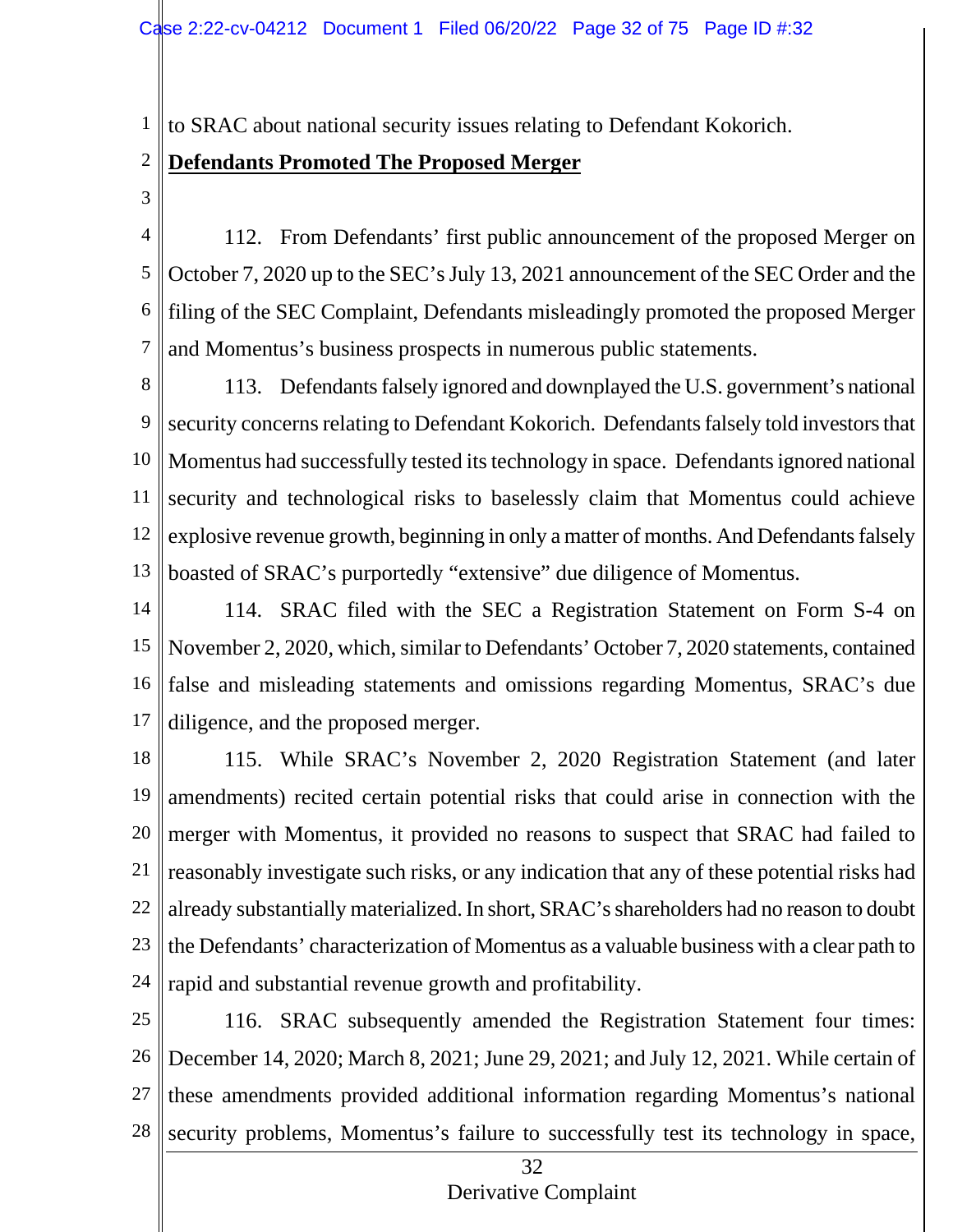1 2 3 Momentus's financial projections, or SRAC's due diligence, each amended Registration Statement still omitted material information and failed to disclose sufficient information to fully reveal the truth to investors.

4

5

6

7

8

117. SRAC also filed with the SEC updated versions of the investor presentation relating to Momentus that had been initially filed on October 7, 2020. SRAC filed such updated investor presentations, each of which remained materially misleading for the above stated reasons, on October 13, 2020; November 17, 2020; December 14, 2020; April 7, 2021; and May 5, 2021.

9 10 11 12 118. Momentus issued a dozen promotional press releases, which touted Momentus's business and/or promoted the proposed Merger, for example by announcing customer "contracts" to deliver satellites to lunar orbits which Momentus had never attempted and lacked the technology to achieve.

- 13 14 15 16 17 18 19 20 21 119. Defendants gave interviews to public media outlets to misleadingly promote the proposed merger. For example, on January 4, 2021, simultaneously with Defendants' announcement that Momentus's launch schedule would be delayed in order to obtain regulatory approvals, Defendant Kennedy gave an interview to IPO Edge in which he misleadingly reaffirmed Momentus's revenue projections and downplayed national security concerns relating to Defendant Kokorich. And on May 4, 2021, Defendants Kabot and Harms, along with Momentus Chief Technology Officer Rob Schwartz, gave another interview to IPO Edge, in which they continued to misleadingly tout Momentus's prospects and technology.
- 22

### **THE TRUTH EMERGES**

23 24 25 26 27 28 120. From January 4, 2021 until July 13, 2021, the truth regarding SRAC and Momentus was revealed to investors in a series of partial corrective disclosures and materializations of previously concealed risks. Over this period, Momentus and SRAC made several piecemeal partial disclosures of regulators' national security concerns relating to Momentus, resulting in the repeated postponement of its planned space missions, the resignation of Defendant Kokorich, and customers and suppliers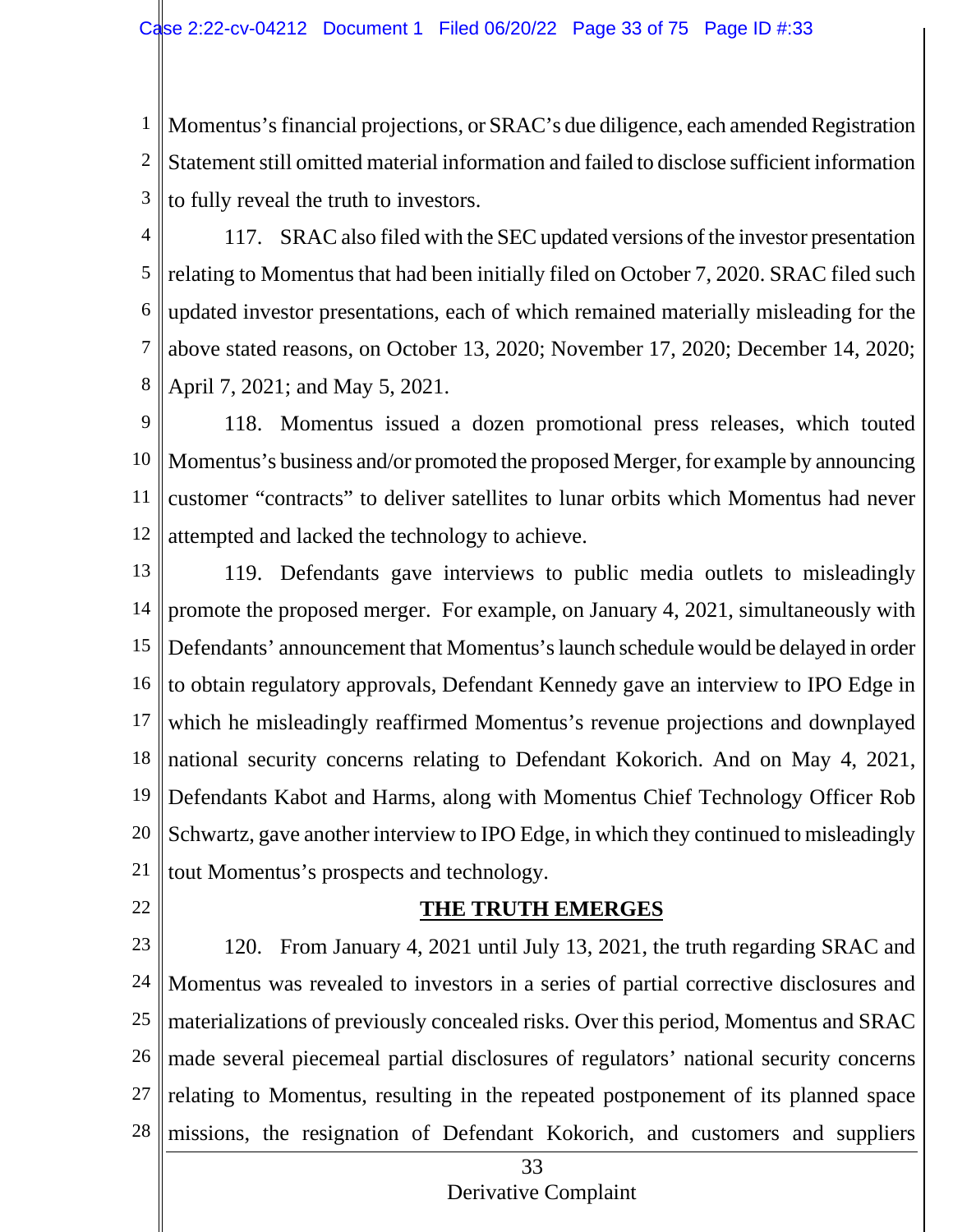1 2 3 4 5 abandoning Momentus. Over this period, Momentus and SRAC similarly made piecemeal partial disclosures relating to and as a result of the SEC's investigation into their misleading statements to investors, culminating in the SEC's announcement of the Cease and Desist Order and the filing of a civil enforcement action against Defendant Kokorich on July 13, 2021.

6

7 8 9 121. In response to SRAC's and Momentus's partial corrective disclosures and materializations of concealed risks over the January 4, 2021 to July 13, 2021 period, and ultimately in response to the SEC's revelations, SRAC's publicly traded stock price declined dramatically.

10

## **January 4, 2021 Disclosures Concerning Launch Delay**

11 12 13 14 122. On January 4, 2021, after the close of stock market trading, Momentus published a press release titled "Momentus Announces Move of Vigoride from January 2021 Mission; Will be Remanifesting to a Subsequent Launch," and SRAC publicly filed a copy of the press release with the SEC.

15 16 17 18 123. The press release stated in relevant part that Momentus "will be remanifesting its January 2021 mission to a subsequent launch opportunity in 2021. This move will allow for the additional time necessary to secure FAA approval of Momentus' payloads, including completion of a standard interagency review."

19 20 21 22 23 24 25 26 124. From the October 7, 2020 deal announcement onward, Defendants had repeatedly touted a planned December 2020 or January 2021 mission to place customer satellites in space and test Momentus's technology in space. However, as partially revealed by the January 4, 2021 press release, the risks relating to national security and SRAC's deficient due diligence concealed by Defendants' false statements had begun to materialize, with a federal government agency denying an approval without which Momentus could not operate its business, and with the announcement of an ongoing "interagency review."

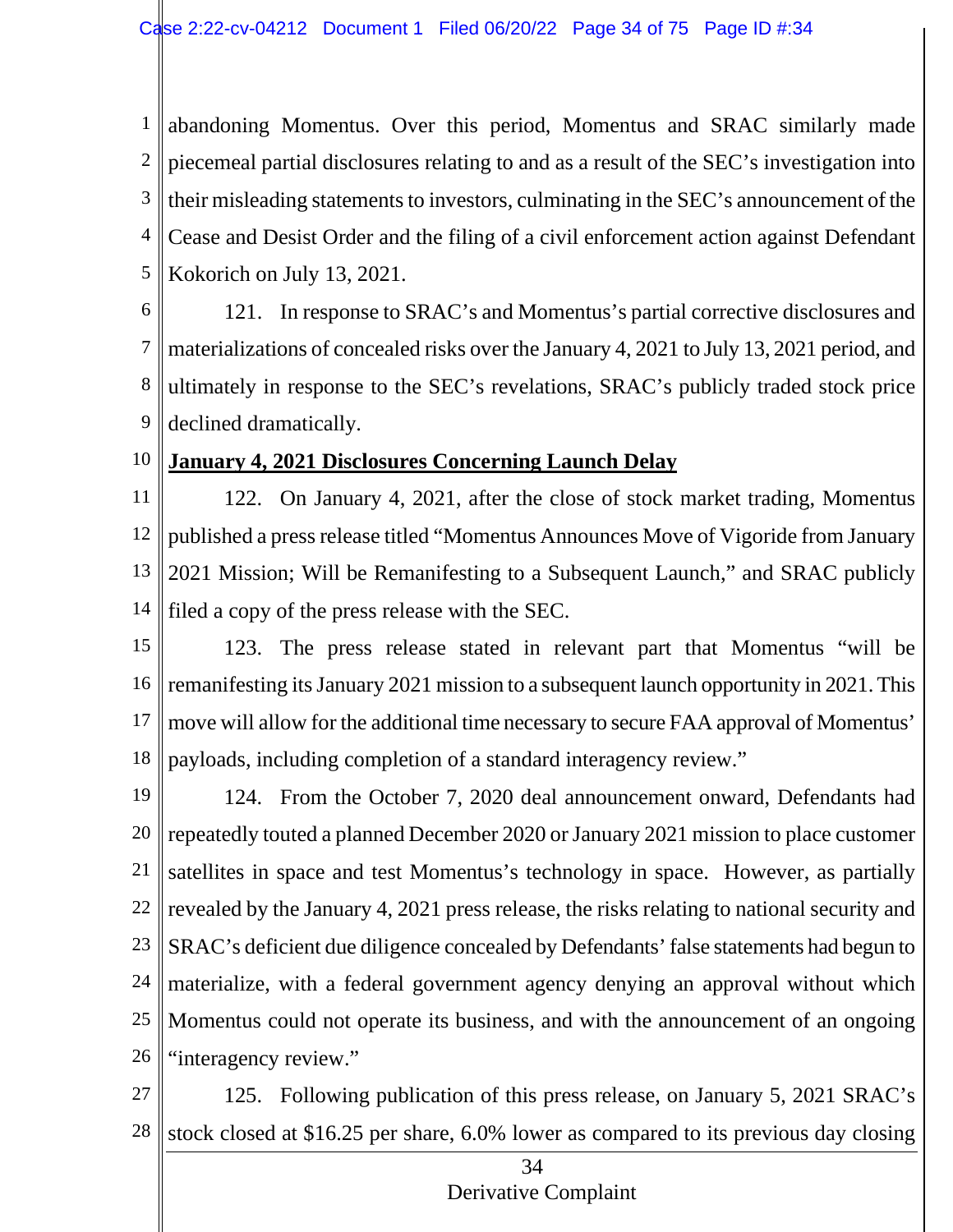1 2 3 price. SRAC's stock continued to fall in the next trading session, closing January 6, 2021 at a price of \$15.40 per share, representing a total loss of 10.9% since publication of the press release.

4 **January 25, 2021 Disclosures Concerning Kokorich's Resignation**

5 6 7 126. On January 25, 2021 before the open of stock market trading, Momentus published a press release titled "Momentus Names Dawn Harms Interim CEO," and SRAC publicly filed a copy of the press release with the SEC.

8 9 10 11 12 13 14 15 16 17 18 127. The press release disclosed that Defendant Kokorich had resigned effective immediately, and would be replaced by Defendant Harms as interim CEO. The press release stated in relevant part, "Momentus, in consultation with . . . Stable Road . . . has determined that accepting Mr. Kokorich's resignation is in the best interest of the Company, in an effort to expedite the resolution of U.S. government national security and foreign ownership concerns surrounding the Company, the existence of which the Company recently has confirmed." The press release quoted Defendant Kabot as stating, "We believe that this leadership transition will position the company for success and help accelerate regulatory reviews by the U.S. government." The press release stated that "Momentus and Stable Road are fully committed to cooperating with the U.S. government in connection with any regulatory reviews."

19 20 21 22 23 24 25 26 128. From the October 7, 2020 deal announcement onward, Defendants had touted Defendant Kokorich's central importance to Momentus and its future plans. However, as partially revealed by the January 25, 2021 press release, the federal government had "national security and foreign ownership concerns" relating to Momentus. Also as partially revealed by the January 25 press release, the risks relating to national security and SRAC's deficient due diligence concealed by Defendants' false statements had further materialized, to the point that Momentus's CEO and co-founder was forced to resign, amid ongoing "regulatory reviews by the U.S. government."

27 28 129. Following publication of this press release, on January 25, 2021 SRAC's stock closed at \$23.68 per share, 4.7% lower as compared to its previous day closing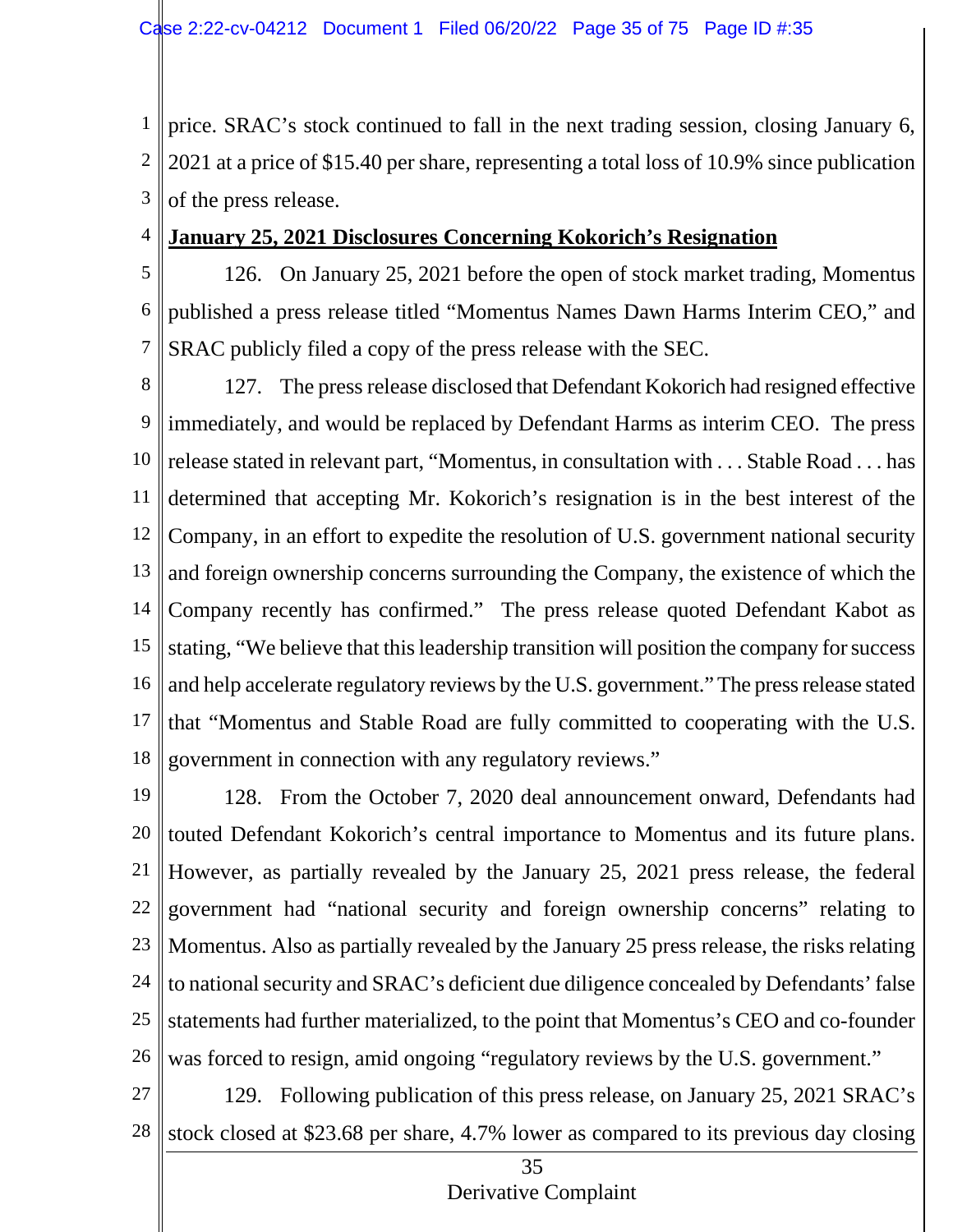1 price. SRAC's stock continued to fall in the next trading session, closing January 26, 2 3 4 2021 at a price of \$22.75 per share. And SRAC's stock continued to fall in the following trading session, closing January 27, 2021 at a price of \$20.10 per share, representing a total loss of 19.1% since publication of the press release.

- **March 8, 2021 Disclosures Concerning Governmental Investigations**
- 6

5

7 130. On March 8, 2021, SRAC publicly filed with the SEC an amended Registration Statement on Form S-4/A.

8 9 10 11 131. The amended Registration Statement contained partial corrective disclosures, and revealed the further materialization of concealed risks, relating to the federal government's national security concerns surrounding Defendant Kokorich. For example, the amended Registration Statement disclosed that:

12 13 14 15 16 On January 21, 2021, Momentus became aware of correspondence from the U.S. Department of Defense . . . stating Momentus posed a risk to national security as a result of the foreign ownership and control of Momentus by Mikhail Kokorich and Lev Khasis and their associated entities, as well as concerns regarding disclosures relating to such matters made by Stable Road in its SEC filings in connection with the Business Combination.

17

18 19 20 21 22 23 132. The amended Registration Statement also revealed that "after a series of communications with the FAA with respect to a license for the January 2021 mission, the FAA ultimately determined that it was unable to grant to SpaceX an approval of the Momentus payload for the SpaceX Transporter-1 launch in January 2021 due to national security and foreign ownership concerns regarding Momentus raised by the Department of Defense during an interagency review."

24 25 26 27 133. The amended Registration Statement further disclosed that Momentus had offered to undertake costly and time consuming "mitigation" efforts, that would adversely impact its business, in order to address the federal government's national security concerns:

28

These proposed mitigation measures include, among other things, the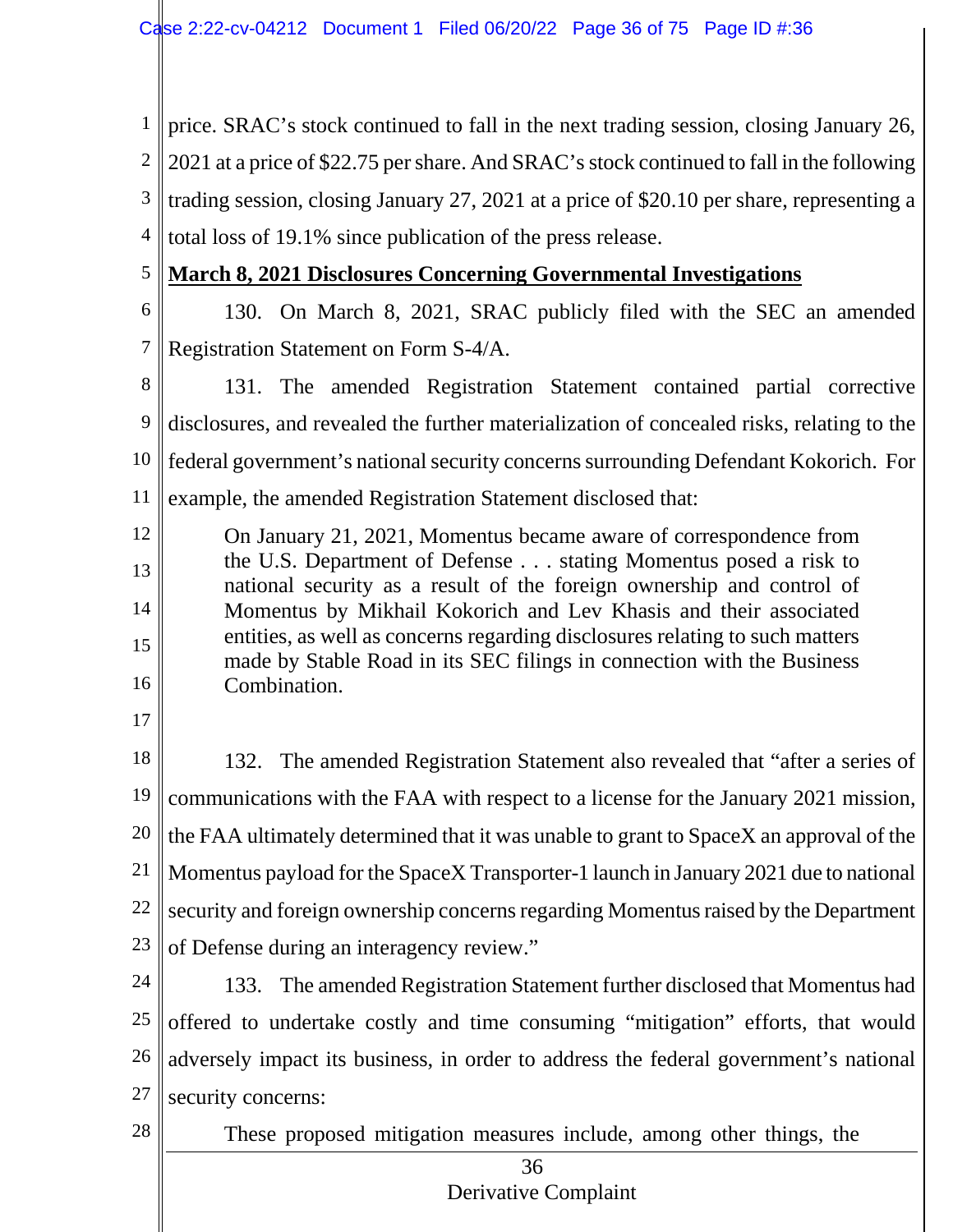engagement of an independent professional to conduct an audit of Momentus' technology, adoption and implementation of a NSIT- or ISOcompliant data security plan, and appointment of a security officer to oversee compliance with mitigation terms agreed with CFIUS. Momentus and SRAC indicated in the CFIUS notice that the proposed mitigation measures are not intended to be exhaustive or exclusive, and that they are committed to wholly addressing CFIUS's and its member agencies' national security concerns.

7 8 9 10 134. The amended Registration Statement revealed that Momentus now did not expect to complete its first launch until June 2021 and that Momentus generally expected a more delayed schedule for launches and commercialization of its technology as compared to its prior forecasts.

11 12 13 14 15 16 17 18 19 20 21 135. The amended Registration Statement revealed that Momentus's backlog of customer contracts fell from \$90 million to \$86 million. This represented the cancellation of \$4 million worth of customer contracts and was a further materialization of concealed risks relating to national security and SRAC's deficient due diligence, and the resulting significant delay in Momentus's planned launch schedule. Also, the amended Registration Statement deleted a statement from the prior version of the Registration Statement, which had said "[w]e were recently selected by Lockheed Martin to support its \$89.7 million contract from NASA's 2020 Tipping Point solicitation, to provide Satellite as a Service using our Vigoride vehicle for Lockheed Martin's payload," thus revealing that Lockheed Martin would no longer use Momentus for this mission.

22

1

2

3

4

5

6

- 23
- 24 25

26

- 27
- 28

136. The notes to Momentus's financial statements included in the amended

Registration Statement revealed that Momentus "has concluded there is substantial

doubt about its ability to continue as a going concern within one year after the date these

financial statements are issued," due to its history of losses, need to obtain additional

investment, and uncertainty surrounding its products and services. The substantial doubt

about Momentus's ability to continue as a going concern represented a further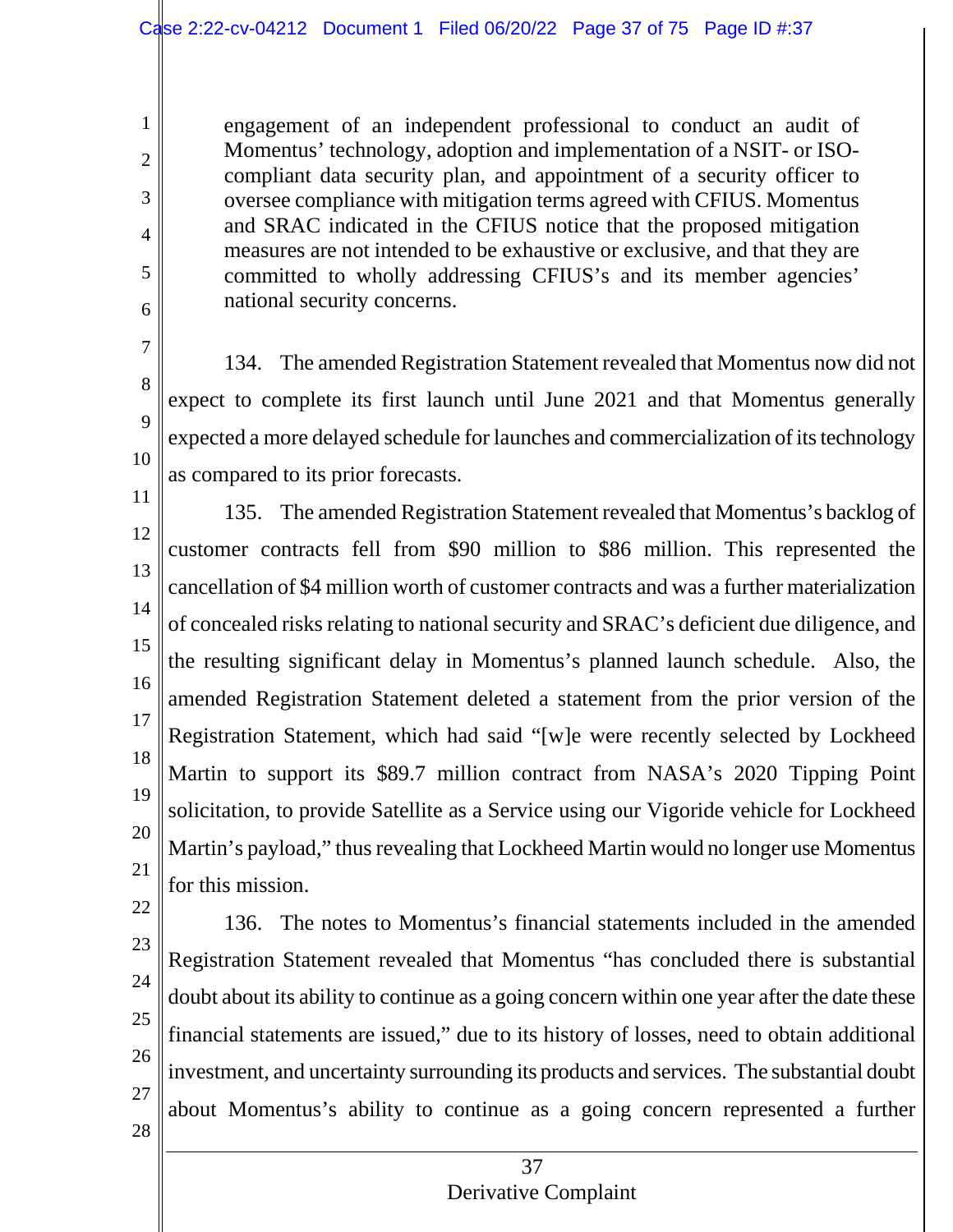1 2 3 4 materialization of risks relating to national security and SRAC's deficient due diligence concealed from investors, as delays in Momentus's launch schedule and ability to generate revenue were directly caused by the federal government's national security review of Kokorich and Momentus.

5 6 7 8 9 10 137. The amended Registration Statement also revealed that "in January 2021, the SEC's Division of Enforcement informed SRAC and Momentus that it was investigating certain disclosures made in filings with the SEC, including in connection with the Business Combination. SRAC and Momentus are fully cooperating with the SEC's investigation and are unable to predict the outcome of the matter at this time."

11 12 138. Following publication of the amended Registration Statement, on March 8, 2021 SRAC's stock closed at \$12.50 per share, 8.0% lower as compared to its previous day closing price.

13

### **May 4, 2021 Disclosures Concerning Loss Of Customers**

14 15 16 139. On May 4, 2021, representatives of SRAC and Momentus participated in a live broadcast interview with IPO Edge. The interview was accompanied by a modified version of Momentus's investor presentation.

17

18 140. On May 5, 2021, SRAC publicly filed a transcript of this interview with the SEC on Form 425, along with a copy of the accompanying investor presentation.

19 20 21 22 23 24 25 26 27 28 141. The investor presentation was similar to presentations previously published by SRAC and Momentus. However, whereas prior presentations had touted \$90 million or \$86 million of "backlog" customer contracts, Defendants removed all backlog numbers from this new version of the presentation. The May 4, 2021 presentation contained slides titled "Momentus at a Glance" and "Significant Customer Traction and Expected Demand" that were substantially similar to slides included in prior presentations, with the exception that the prior versions contained specific backlog numbers which were now conspicuously absent from the May 4, 2021 presentation. Also, conspicuously absent from the May 4, 2021 presentation was the inclusion of Lockheed Martin among the lists of customers included in prior presentation versions.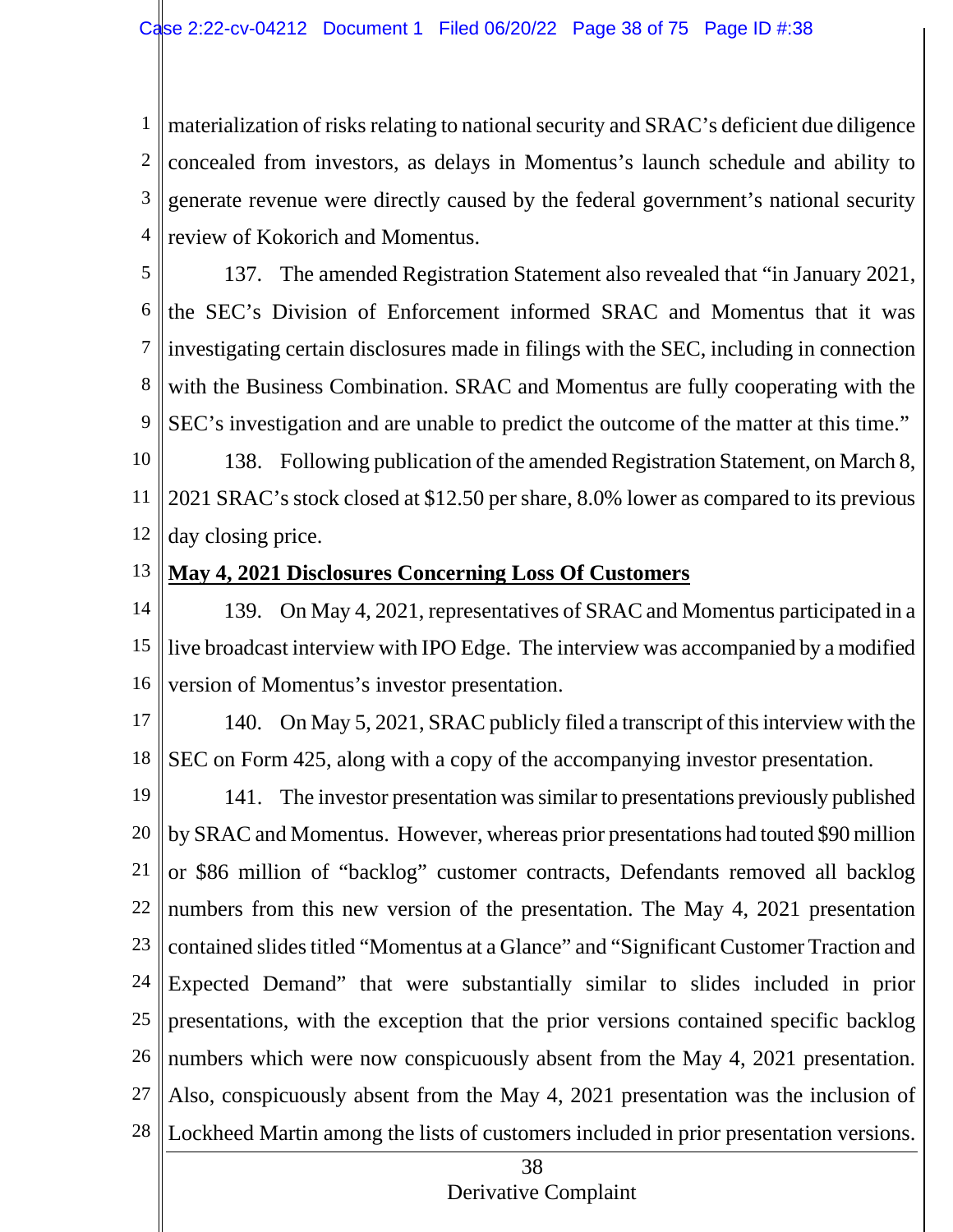1 2 3 4 These changes to the investor presentation revealed to the market that Momentus continued to lose customers and backlog. This was a further materialization of concealed risks relating to national security and SRAC's deficient due diligence, and the resulting significant delay in Momentus's planned launch schedule.

5

142. Following the broadcast of this interview and presentation, on May 4,

6 2021 SRAC's stock closed at \$11.08 per share, 6.7% lower.

#### 7 **May 24, 2021 Disclosures Concerning Launch Delays**

8 9 143. On May 24, 2021, SRAC publicly filed with the SEC a current report on Form 8-K.

10 11 12 13 14 144. The current report stated: "On May 23, 2021, Momentus informed Stable Road that it does not expect to fly any missions in 2021 and that this determination was based on information from SpaceX that it was suspending its Momentus-related efforts while Momentus works to secure approvals from the U.S. government . . . Momentus is in the process of updating its financial projections and backlog."

15 16 17 18 19 20 21 22 145. Defendants repeatedly touted participation in multiple planned launches in 2021, even after they admitted to delays in the launch schedule in response to ongoing national security investigations. Defendants had also promoted SpaceX as a key partner important to Momentus's future plans and success. However, the risks relating to national security and SRAC's deficient due diligence concealed by Defendants' false statements had further materialized, and Momentus would now not be able to participate in any launches in 2021, and so would not be able to generate any revenue from offering its services in space in 2021.

23 24 25 146. Also, Defendants had promoted the potential revenue from Momentus's customer order backlog, and aggressive revenue projections based on multiple launches occurring in 2021, but now admitted that these figures required "updating."

- 26 **The June 29, 2021 Disclosures**
- 27

28

147. On June 29, 2021, SRAC publicly filed with the SEC an amended Registration Statement on Form S-4/A.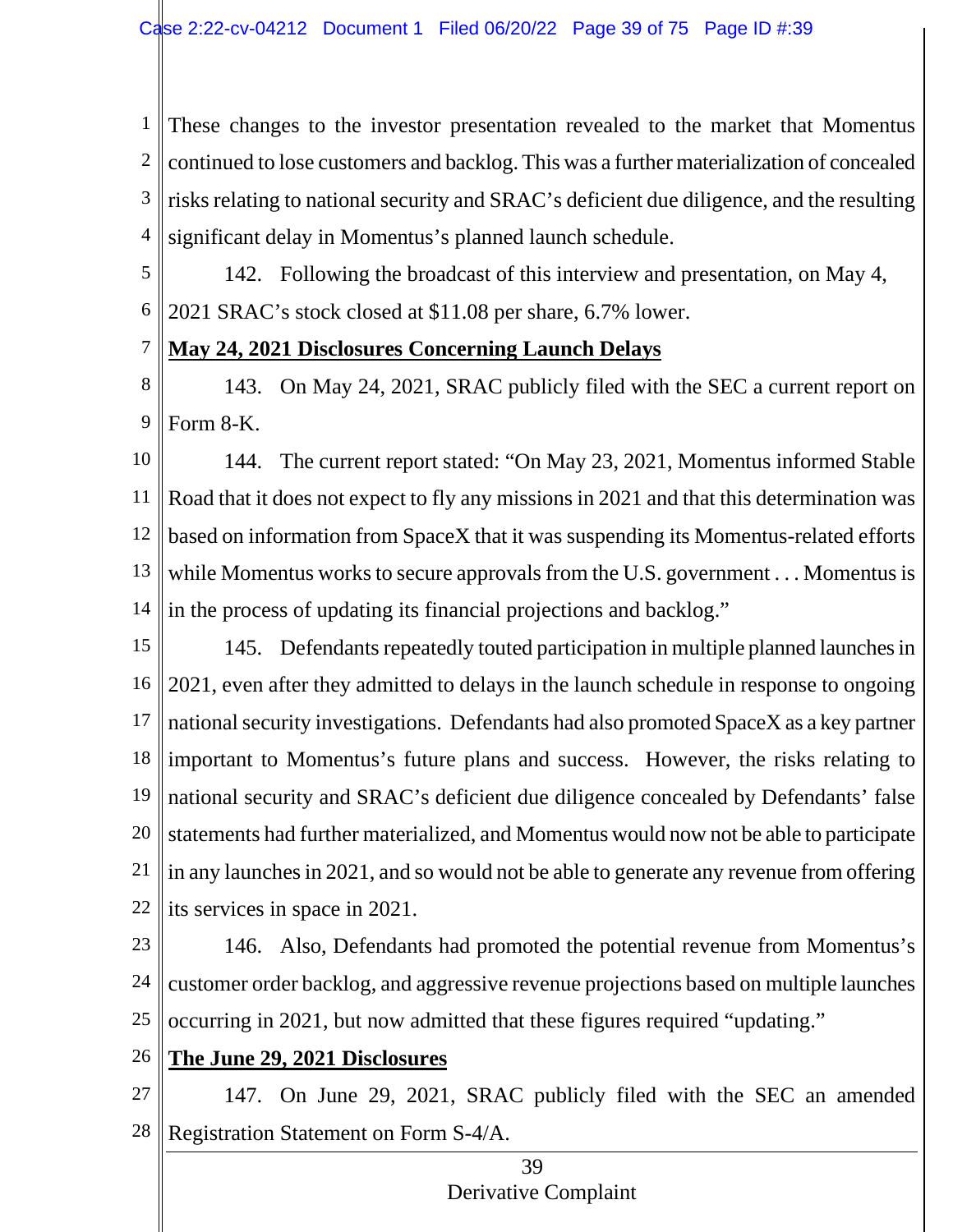$\mathbf{I}$ 

| $\mathbf{1}$   | 148. The amended Registration Statement contained partial corrective                                                                                     |  |  |  |  |  |  |  |  |  |  |  |
|----------------|----------------------------------------------------------------------------------------------------------------------------------------------------------|--|--|--|--|--|--|--|--|--|--|--|
| $\overline{2}$ | disclosures relating to Momentus's unproven technology. The amended Registration                                                                         |  |  |  |  |  |  |  |  |  |  |  |
| 3              | Statement disclosed that "the technology underlying [Momentus's] anticipated service                                                                     |  |  |  |  |  |  |  |  |  |  |  |
| $\overline{4}$ | offerings (including its water plasma propulsion technology) is still in the process of                                                                  |  |  |  |  |  |  |  |  |  |  |  |
| 5              | being developed and has not been fully tested or validated in space and may never have                                                                   |  |  |  |  |  |  |  |  |  |  |  |
| 6              | the capabilities or functionality in space that Momentus currently expects."                                                                             |  |  |  |  |  |  |  |  |  |  |  |
| $\overline{7}$ | 149. The amended Registration Statement admitted that Momentus's sole in                                                                                 |  |  |  |  |  |  |  |  |  |  |  |
| 8              | space test had not met its objectives and had encountered serious operational problems:                                                                  |  |  |  |  |  |  |  |  |  |  |  |
| 9              | Our first-generation X-band thruster, which operates at 30 Watts, was                                                                                    |  |  |  |  |  |  |  |  |  |  |  |
| 10             | flown aboard a demonstration mission called El Camino Real in mid-2019.<br>During this mission, Momentus launched its first MET into space as a          |  |  |  |  |  |  |  |  |  |  |  |
| 11             | hosted payload on a nanosatellite. The mission's objective was to                                                                                        |  |  |  |  |  |  |  |  |  |  |  |
| 12             | demonstrate the MET's ability to produce water plasma in space by<br>performing 100 one-minute firings. The MET was instrumented with                    |  |  |  |  |  |  |  |  |  |  |  |
| 13             | temperature, pressure and RF reflected power sensors to infer the presence                                                                               |  |  |  |  |  |  |  |  |  |  |  |
| 14             | of water plasma, which if detected, would indicate that the water propellant<br>was flowing into the thrust chamber and radio frequency energy was being |  |  |  |  |  |  |  |  |  |  |  |
| 15             | absorbed by the water.                                                                                                                                   |  |  |  |  |  |  |  |  |  |  |  |
| 16             | Failure of the host satellite in November 2019 prematurely terminated the                                                                                |  |  |  |  |  |  |  |  |  |  |  |
| 17             | demonstration after only 23 of the planned 100 firings of the thruster had                                                                               |  |  |  |  |  |  |  |  |  |  |  |
| 18             | been performed including 12 hot firings with microwave power turned on<br>and 11 cold firings with the microwave turned off. While a pump issue          |  |  |  |  |  |  |  |  |  |  |  |
| 19             | significantly restricted flow of water into the thruster during nine of the 12                                                                           |  |  |  |  |  |  |  |  |  |  |  |
| 20             | hot firings, preventing plasma generation, the three hot firings that did have<br>water present were found to have produced plasma.                      |  |  |  |  |  |  |  |  |  |  |  |
| 21             |                                                                                                                                                          |  |  |  |  |  |  |  |  |  |  |  |
| 22             | The amended Registration Statement also contained partial corrective<br>150.                                                                             |  |  |  |  |  |  |  |  |  |  |  |
| 23             | disclosures, relating to the federal government's national security concerns surrounding                                                                 |  |  |  |  |  |  |  |  |  |  |  |
| 24             | Defendant Kokorich. For instance, the amended Registration Statement disclosed that:                                                                     |  |  |  |  |  |  |  |  |  |  |  |
| 25             | On June 8, 2021, CFIUS' review of the joint notice relating to historical                                                                                |  |  |  |  |  |  |  |  |  |  |  |
| 26             | acquisitions of interests in Momentus by Mr. Kokorich, his wife, and<br>entities that they control concluded when the Companym entered into a            |  |  |  |  |  |  |  |  |  |  |  |
| 27             | National Security Agreement with Mr. Kokorich, on behalf of himself and                                                                                  |  |  |  |  |  |  |  |  |  |  |  |
| 28             | Nortrone Finance S.A. (an entity controlled by Mr. Kokorich), Lev Khasis                                                                                 |  |  |  |  |  |  |  |  |  |  |  |
|                | 40<br>Derivative Complaint                                                                                                                               |  |  |  |  |  |  |  |  |  |  |  |
|                |                                                                                                                                                          |  |  |  |  |  |  |  |  |  |  |  |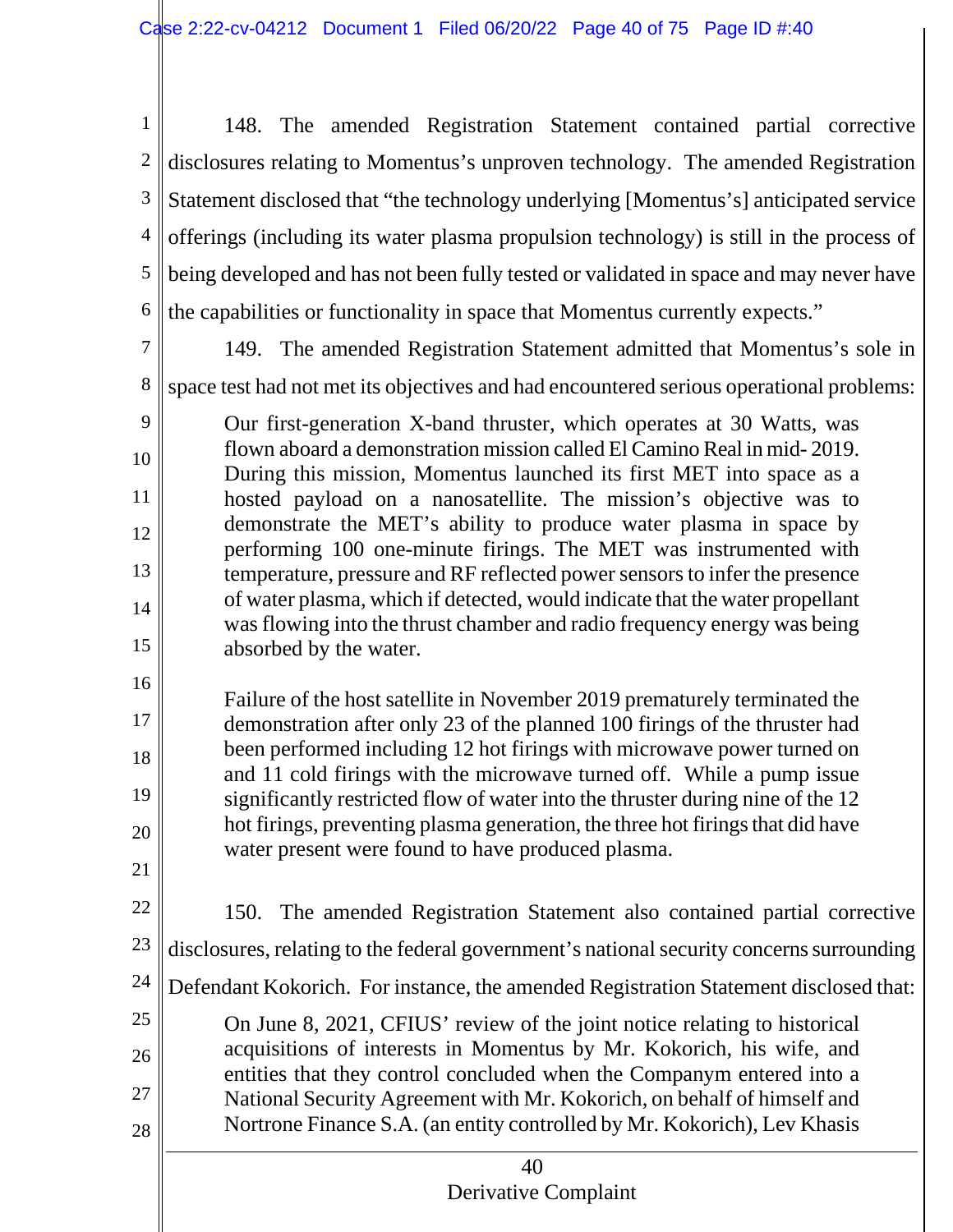and Olga Khasis, each in their respective individual capacities and on behalf of Brainyspace LLC (an entity controlled by Olga Khasis), and the U.S. government, represented by the U.S. Departments of Defense and the Treasury (the 'NSA'). In accordance with the NSA, on June 8, 2021, Mr. Kokorich, Nortrone Finance S.A., Lev Khasis and his wife Olga Khasis, and Brainyspace LLC fully divested all the equity interests in Momentus owned or beneficially owned by them by selling such equity interests to Momentus. The NSA also establishes various requirements and restrictions on Momentus in order to protect national security, certain of which may materially and adversely affect the operating results of Momentus due to uncertainty associated with and the cost of compliance with security measures, and limitations on Momentus' control over certain U.S. facilities, contracts, personnel, vendor selection and operations.

- 11 12 13 151. The amended Registration Statement revealed that Momentus would have to pay Defendant Kokorich, Lev Khasis, and their affiliates, \$50 million in exchange for the repurchase of their interests in Momentus.
- 

1

2

3

4

5

6

7

8

9

10

14 15 16 152. The amended Registration Statement revealed that Momentus's National Security Agreement with the U.S. government imposed onerous and expensive requirements on Momentus, including that:

17 18 19 20 21 22 23 24 25 26 27 28 Under the NSA, we are required to hire and pay for the costs of a full time Security Officer who will be responsible for overseeing compliance with the NSA, an independent third-party monitor to monitor compliance with the NSA by the parties to the NSA, as well as an independent third-party auditor to regularly audit our compliance with the NSA. We are also required to establish: (i) a security plan to safeguard protected technical information, systems and facilities; (ii) a board-level Security Committee to oversee the development and implementation of policies and procedures to safeguard protected technical information, systems and facilities and to exercise appropriate oversight and monitoring of Momentus' operations to ensure that the protective measures contained in the NSA are effectively maintained and implemented; (iii) an audit plan; and (iv) a communications plan. We are also required to provide detailed and frequent reports to the third-party monitor. We will incursubstantial costs to implement these and other requirements under the NSA, and we expect that substantial personnel time will need to be devoted to implement and comply with these requirements . . . These costs, requirements and restrictions may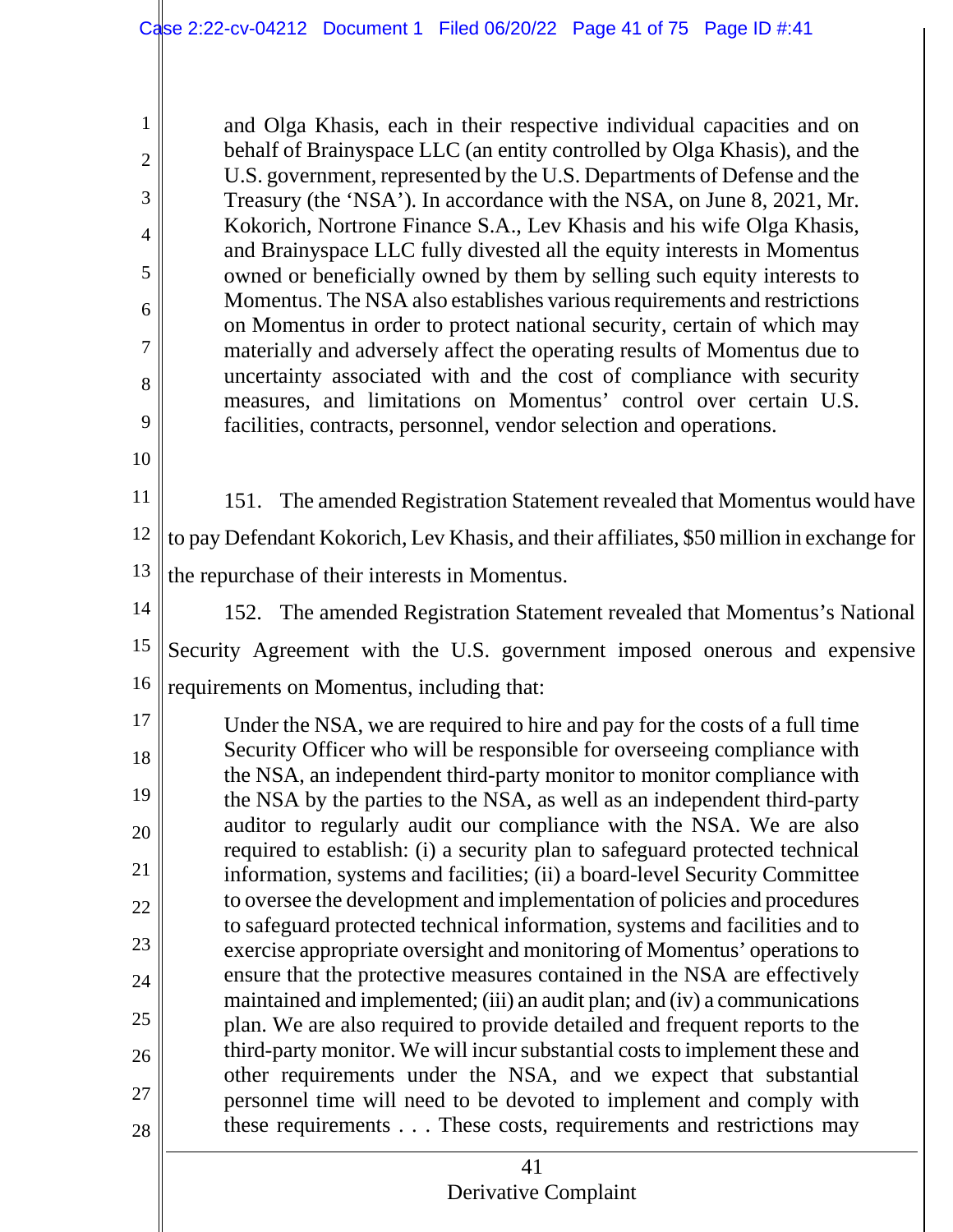|                | Case 2:22-cv-04212 Document 1 Filed 06/20/22 Page 42 of 75 Page ID #:42                                                                                                                                                                                                                                                                                                                                                                                         |  |  |  |  |  |  |  |  |  |  |  |
|----------------|-----------------------------------------------------------------------------------------------------------------------------------------------------------------------------------------------------------------------------------------------------------------------------------------------------------------------------------------------------------------------------------------------------------------------------------------------------------------|--|--|--|--|--|--|--|--|--|--|--|
|                |                                                                                                                                                                                                                                                                                                                                                                                                                                                                 |  |  |  |  |  |  |  |  |  |  |  |
| 1              | materially and adversely affect our operating results.                                                                                                                                                                                                                                                                                                                                                                                                          |  |  |  |  |  |  |  |  |  |  |  |
| $\overline{c}$ |                                                                                                                                                                                                                                                                                                                                                                                                                                                                 |  |  |  |  |  |  |  |  |  |  |  |
| 3              | The amended Registration Statement revealed further delays to Momentus's<br>153.                                                                                                                                                                                                                                                                                                                                                                                |  |  |  |  |  |  |  |  |  |  |  |
| 4              | anticipated launch schedule:                                                                                                                                                                                                                                                                                                                                                                                                                                    |  |  |  |  |  |  |  |  |  |  |  |
| 5              | Our first launch with customers is currently anticipated to occur in June                                                                                                                                                                                                                                                                                                                                                                                       |  |  |  |  |  |  |  |  |  |  |  |
| 6              | 2022, subject to receipt of licenses and other government approvals and<br>availability of slots on our launch provider's manifests. Prior planned<br>launches were cancelled due to not receiving required licenses and other<br>governmental approvals and other factors, and we can offer no assurances<br>that our first launch will occur in June 2022. And Defendants similarly<br>admitted that "Momentus now anticipates sending its first two Vigoride |  |  |  |  |  |  |  |  |  |  |  |
| 7              |                                                                                                                                                                                                                                                                                                                                                                                                                                                                 |  |  |  |  |  |  |  |  |  |  |  |
| 8              |                                                                                                                                                                                                                                                                                                                                                                                                                                                                 |  |  |  |  |  |  |  |  |  |  |  |
| 9              |                                                                                                                                                                                                                                                                                                                                                                                                                                                                 |  |  |  |  |  |  |  |  |  |  |  |
| 10             | vehicles into space in June 2022 approximately 18 months later than<br>had been contemplated at the time of our initial merger announcement."                                                                                                                                                                                                                                                                                                                   |  |  |  |  |  |  |  |  |  |  |  |
| 11<br>12       | 154. Defendants further admitted in the amended Registration Statement that the                                                                                                                                                                                                                                                                                                                                                                                 |  |  |  |  |  |  |  |  |  |  |  |
| 13             | national security concerns and resulting delays had led customers to abandon Momentus:                                                                                                                                                                                                                                                                                                                                                                          |  |  |  |  |  |  |  |  |  |  |  |
| 14             | If we do not receive [government] approvals in a timely manner, our                                                                                                                                                                                                                                                                                                                                                                                             |  |  |  |  |  |  |  |  |  |  |  |
| 15             | financial condition, results of operations, backlog and prospects will be                                                                                                                                                                                                                                                                                                                                                                                       |  |  |  |  |  |  |  |  |  |  |  |
| 16             | materially adversely affected. For example, we have experienced erosion in<br>our backlog of \$86 million as of March 4, 2021 to \$66 million as of June                                                                                                                                                                                                                                                                                                        |  |  |  |  |  |  |  |  |  |  |  |
| 17             | 11, 2021 as customers chose to cancel their contracts with us and seek                                                                                                                                                                                                                                                                                                                                                                                          |  |  |  |  |  |  |  |  |  |  |  |
| 18             | alternative providers due to delays in our scheduled missions as we await<br>receipt of necessary governmental approvals.                                                                                                                                                                                                                                                                                                                                       |  |  |  |  |  |  |  |  |  |  |  |
| 19             |                                                                                                                                                                                                                                                                                                                                                                                                                                                                 |  |  |  |  |  |  |  |  |  |  |  |
| 20             | 155. The amended Registration Statement revealed that SRAC and Momentus                                                                                                                                                                                                                                                                                                                                                                                         |  |  |  |  |  |  |  |  |  |  |  |
| 21             | had amended their merger agreement, to reflect the fact that Momentus was only half as                                                                                                                                                                                                                                                                                                                                                                          |  |  |  |  |  |  |  |  |  |  |  |
| 22             | valuable as Defendants had previously represented to public investors:                                                                                                                                                                                                                                                                                                                                                                                          |  |  |  |  |  |  |  |  |  |  |  |
| 23             | On June 29, 2021, SRAC, Momentus and the other parties to the Merger                                                                                                                                                                                                                                                                                                                                                                                            |  |  |  |  |  |  |  |  |  |  |  |
| 24             | Agreement entered into an amendment to the Merger Agreement to, among<br>other things, reduce the enterprise valuation of Momentus from \$1.131                                                                                                                                                                                                                                                                                                                 |  |  |  |  |  |  |  |  |  |  |  |
| 25             | billion to \$566.6 million due to regulatory delays which have resulted in<br>delays in the closing of the Business Combination and Momentus' launch<br>schedule. As a result of these delays, Momentus has updated its financial                                                                                                                                                                                                                               |  |  |  |  |  |  |  |  |  |  |  |
| 26             |                                                                                                                                                                                                                                                                                                                                                                                                                                                                 |  |  |  |  |  |  |  |  |  |  |  |
| 27             | projections.                                                                                                                                                                                                                                                                                                                                                                                                                                                    |  |  |  |  |  |  |  |  |  |  |  |
| 28             |                                                                                                                                                                                                                                                                                                                                                                                                                                                                 |  |  |  |  |  |  |  |  |  |  |  |
|                | 42                                                                                                                                                                                                                                                                                                                                                                                                                                                              |  |  |  |  |  |  |  |  |  |  |  |
|                | Derivative Complaint                                                                                                                                                                                                                                                                                                                                                                                                                                            |  |  |  |  |  |  |  |  |  |  |  |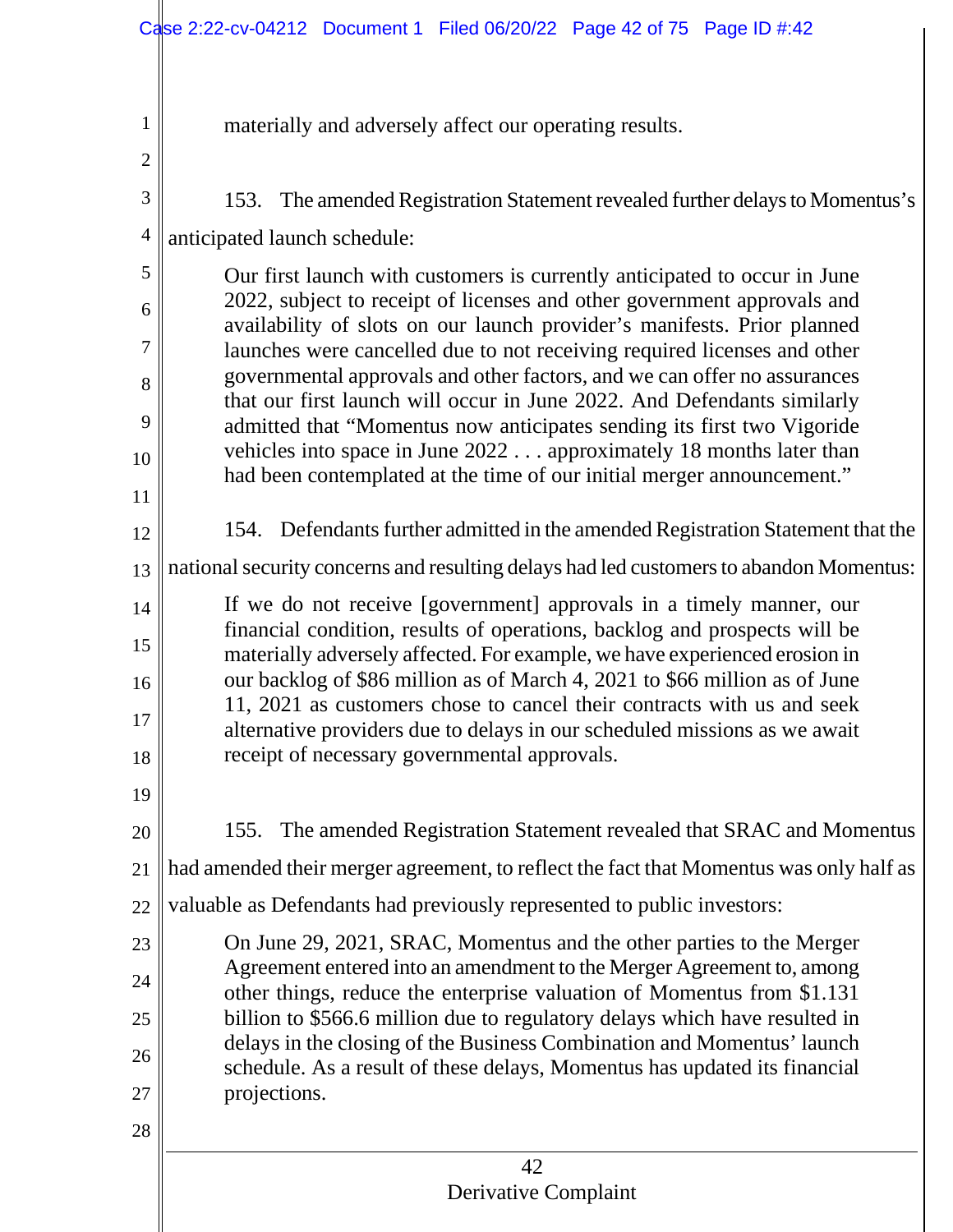1 2 3 4 \$5 million in revenue for 2022, in addition to dramatic downward revisions in all later 5 6 156. The amended Registration Statement disclosed dramatic downward revisions to Momentus's prior revenue projections. For instance, Defendants admitted Momentus had no revenue in 2020, projected no revenue for 2021, and projected only years as well. Defendants admitted, "[i]n general, projected revenue and gross profits have shifted forward by 18 months."

7 8 9 10 11 157. The amended Registration Statement admitted that Momentus's revenue projections "are based on assumptions about Momentus' ability to fully develop, test and validate its technology in space, including its water plasma propulsion technology, and assumes that Momentus can obtain the necessary licenses and regulatory approvals from the U.S. government for its missions on a timely basis."

12 13 14 158. The amended Registration Statement also admitted that "Momentus has incurred significant losses since inception, it expects to incur losses in the future and it may not be able to achieve or maintain profitability."

15 16 159. The amended Registration Statement admitted regarding the ongoing SEC investigation:

17 18 19 20 On January 24, 2021, the Company received a subpoena from the Division of Enforcement of the U.S. Securities and Exchange Commission . . . requesting documents regarding the Registration Statement . . . filed by SRAC in connection with the Business Combination. Most recently, the Company has entered into settlement discussions with the Division of Enforcement in an effort to resolve a potential enforcement action.

21 22

# **The July 13, 2021 SEC Order And SEC Complaint**

23 24 160. On July 13, 2021, the SEC published the SEC Order, publicly filed the SEC Complaint, and issued a related press release.

25 26 161. The SEC Order and the SEC Complaint revealed material additional facts, not previously disclosed, regarding Momentus's unproven technology, Defendant

- 27 Kokorich's national security risks, and SRAC's deficient due diligence, which corrected
- 28 Defendants' prior false and misleading statements and omissions.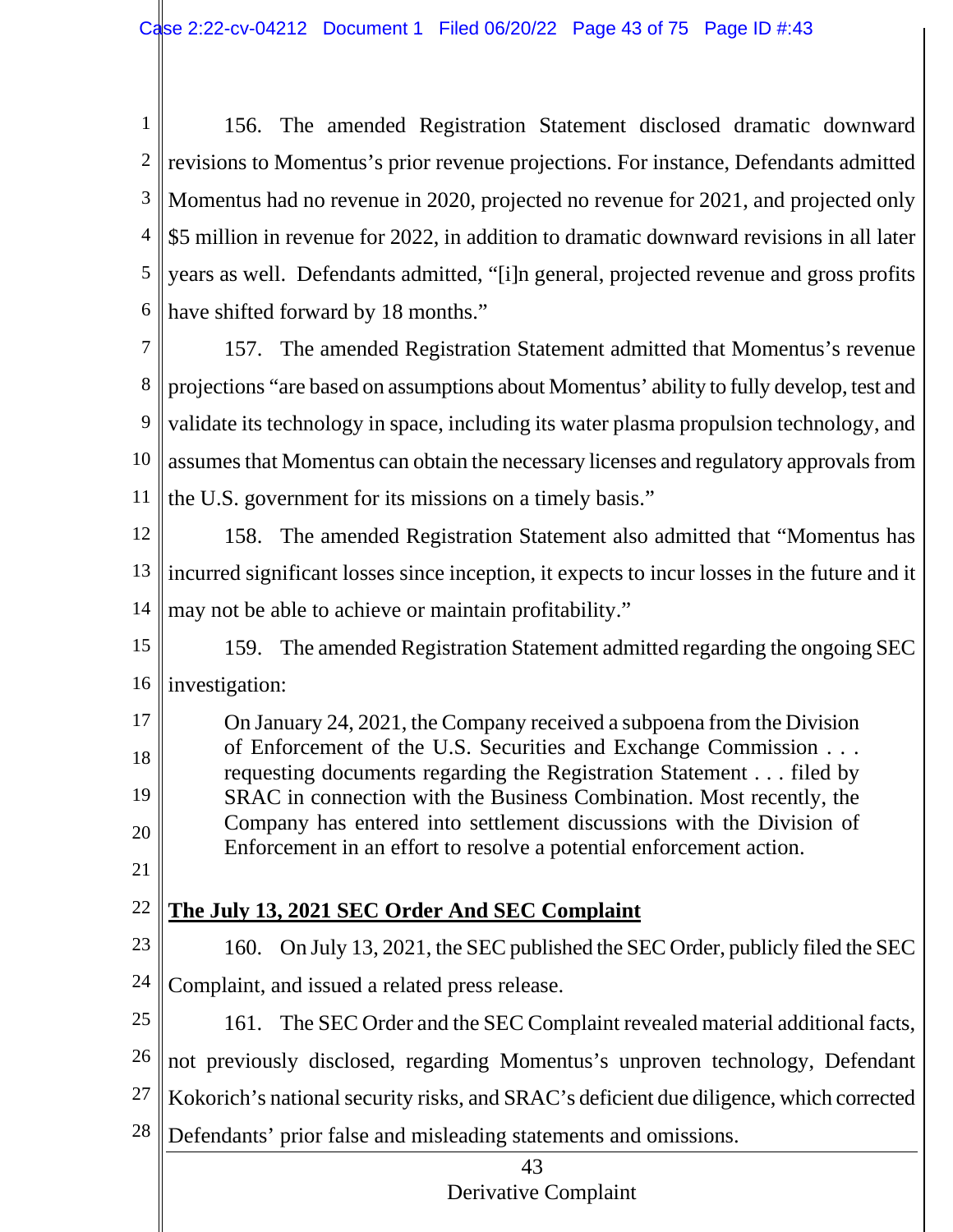# **DEFENDANTS FALSE AND MISLEADING STATEMENTS**

#### 2 **October 7, 2020 Merger Agreement**

3 4 5 6 7 8 9 10 162. On October 7, 2020, Defendants announced the proposed merger between SRAC and Momentus in communicationsincluding: (a) a joint press release from SRAC and Momentus, (b) an investor presentation prepared by Momentus and filed with the SEC by SRAC, (c) a conference call with Defendants Kabot and Kokorich participating, the script for which was filed with the SEC by SRAC, and (d) a televised interview with Defendant Kabot on *CNBC*, the transcript of which was filed with the SEC by SRAC. SRAC filed these documents with the SEC as exhibits to current reports signed by Defendant Kabot.

11

19

20

21

22

23

1

## **National Security Risks**

12 13 14 163. The joint press release from SRAC and Momentus stated: "The Company plans to launch itsfirst Vigoride vehicle in December 2020 with commercial customers and four to five Vigorides in 2021."

- 15 16 164. The investor presentation presented a timeline under the heading "First Mover with Rapid Progress To Date," forecasting four launches by the end of 2021.
- 17 18 165. In the television interview, Defendant Kabot stated regarding Momentus's launch schedule:
	- Our first commercial launch will be in December 2020 with SpaceX. We have a pretty full vehicle of satellites to deliver. And then we have a phenomenal launch cadence for 2021 going up with SpaceX in February, June, and December 2021. We actually have one and a half vehicles already booked for December 2021. So pretty aggressive launch cadence with SpaceX.
- 24 25 26 27 28 166. The conference call quotes Defendant Kokorich as saying: "I am the Founder and CEO of Momentus . . . We are a first mover in offering space transportation and infrastructure services, powered by our groundbreaking water plasma propulsion technology." The conference call script further quotes Defendant Kokorich as saying that Momentus "will be conducting our first flight with customers in December 2020."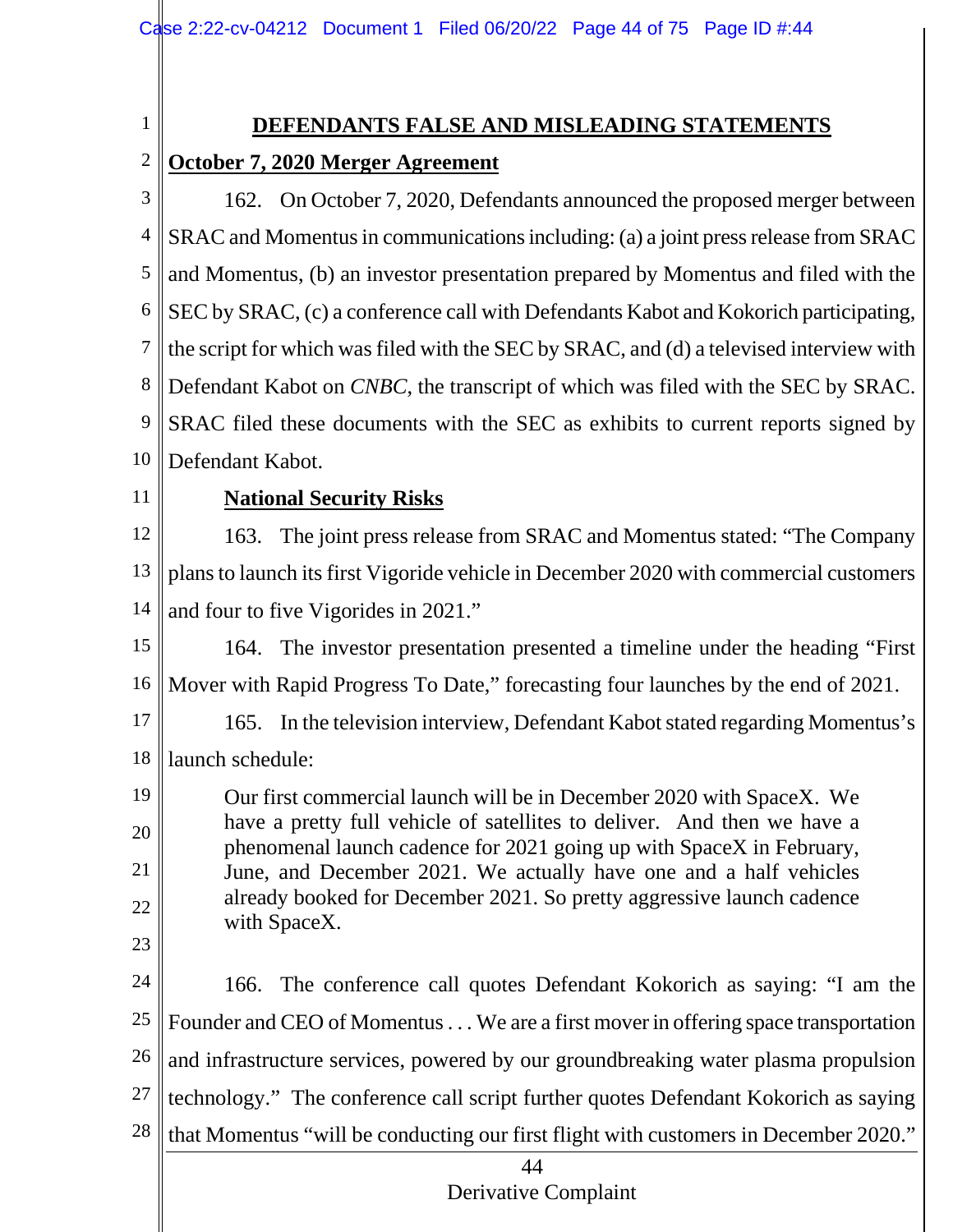1 2 3 4 5 6 167. The joint press release from SRAC and Momentus quoted Defendant Kokorich as stating: "Momentus is at the forefront of the new space economy and is poised to capitalize on the significant growth opportunity as a first mover." The press release further quoted Defendant Kokorich as stating: "[w]e expect to deploy the proceeds of this transaction to support our rapid growth and operations, and to support our capital needs as we ramp up revenues."

7 8 9 10 168. The joint press release from SRAC and Momentus quoted Defendant Kabot as stating: "As the only public, pure-play commercial space company capable of revolutionizing space infrastructure, Momentus is poised to capitalize on its marketdefining position."

11 12 13 14 15 16 17 18 19 169. The investor presentation stated: "Exceptional Team Led By Visionary Founder," featuring a picture of Defendant Kokorich, who it described as a "Visionary space entrepreneur and innovator," and who it identified as Momentus's CEO and founder. The presentation also stated under the heading "Momentus Opportunity," "Well-seasoned team with experience in aerospace, propulsion and robotics piloted by visionary leader and innovator," in reference to Defendant Kokorich. The conference call script quotes Defendant Kabot as stating: "[w]ith its visionary founder, highly experienced management team, progress to date and significant commercial traction, Momentus is set to revolutionize and enable the future of the space economy."

20 21 22 23 24 25 26 170. The statements above were false and/or misleading when made because they failed to disclose, among other things, the national security risks pertaining to Defendant Kokorich. These undisclosed adverse facts made it highly likely that the federal government would significantly restrict Momentus's operations so long as Kokorich remained an officer or shareholder, and likewise made it highly unlikely that the federal government would grant Momentus the approvals necessary to achieve its advertised launch schedule.

27 28 171. Further, the statements of SRAC and Defendant Kabot above were false and/or misleading because they failed to disclose, among other things, SRAC's failure to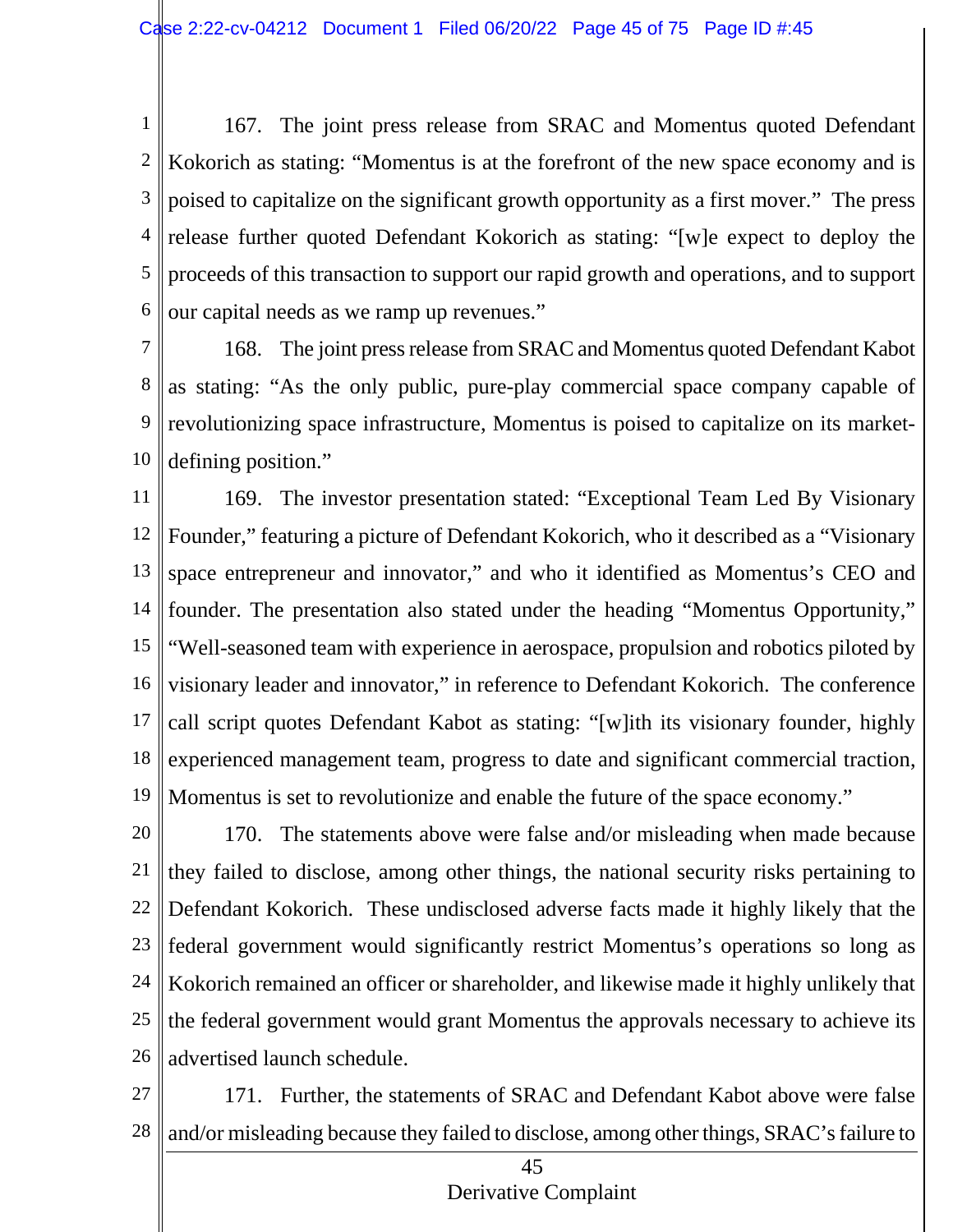1 2 3 4 5 perform adequate due diligence on Momentus. Because SRAC and Defendant Kabot had not performed adequate due diligence on Kokorich's national security risks, their statements regarding his continued involvement with Momentus and regarding Momentus's planned launch schedule lacked any reasonable basis and so were materially misleading.

6

## **Momentus's Technology**

7 8 9 10 172. The investor presentation under the heading "Company Overview," stated: "Groundbreaking water propulsion technology that significantly reduces costs and is reusable," and "Successfully tested water-based propulsion technology on a demo flight launched mid-2019 – is still operational today."

11 12 13 14 15 16 17 173. In the television interview, Defendant Kabot stated: "we had a very successful test launch, the vehicle is still flying around in space, which is great." 200. The joint press release from SRAC and Momentus stated "Momentus offers its customers significantly more affordable access to space by combining the capabilities of low-cost launch vehicles and Momentus' transport and service vehicles, powered by water plasma propulsion technology . . . In 2019, the Company successfully tested its water plasma propulsion technology in space."

- 
- 18 19 174. The investor presentation presented a timeline under the heading "First Mover with Rapid Progress To Date," reflecting the "El Camino test flight" in 2019.
- 20 21 22 175. The investor presentation presented a slide titled "Cornerstone Water Propulsion Innovation" which stated: "High ISP . . . 2 to 5 times any chemical propulsion system" and "High thrust . . . 10 times higher than most electric propulsion."
- 23 24 25 26 27 176. The joint press release from SRAC and Momentus quoted Defendant Kokorich as stating: "The technologies we've developed or built upon, including our groundbreaking water plasma propulsion, will support growing demand from the booming satellite industry with affordable, versatile and low risk transportation and infrastructure services."
- 28

177. The conference call quotes Defendant Kokorich as stating: "We are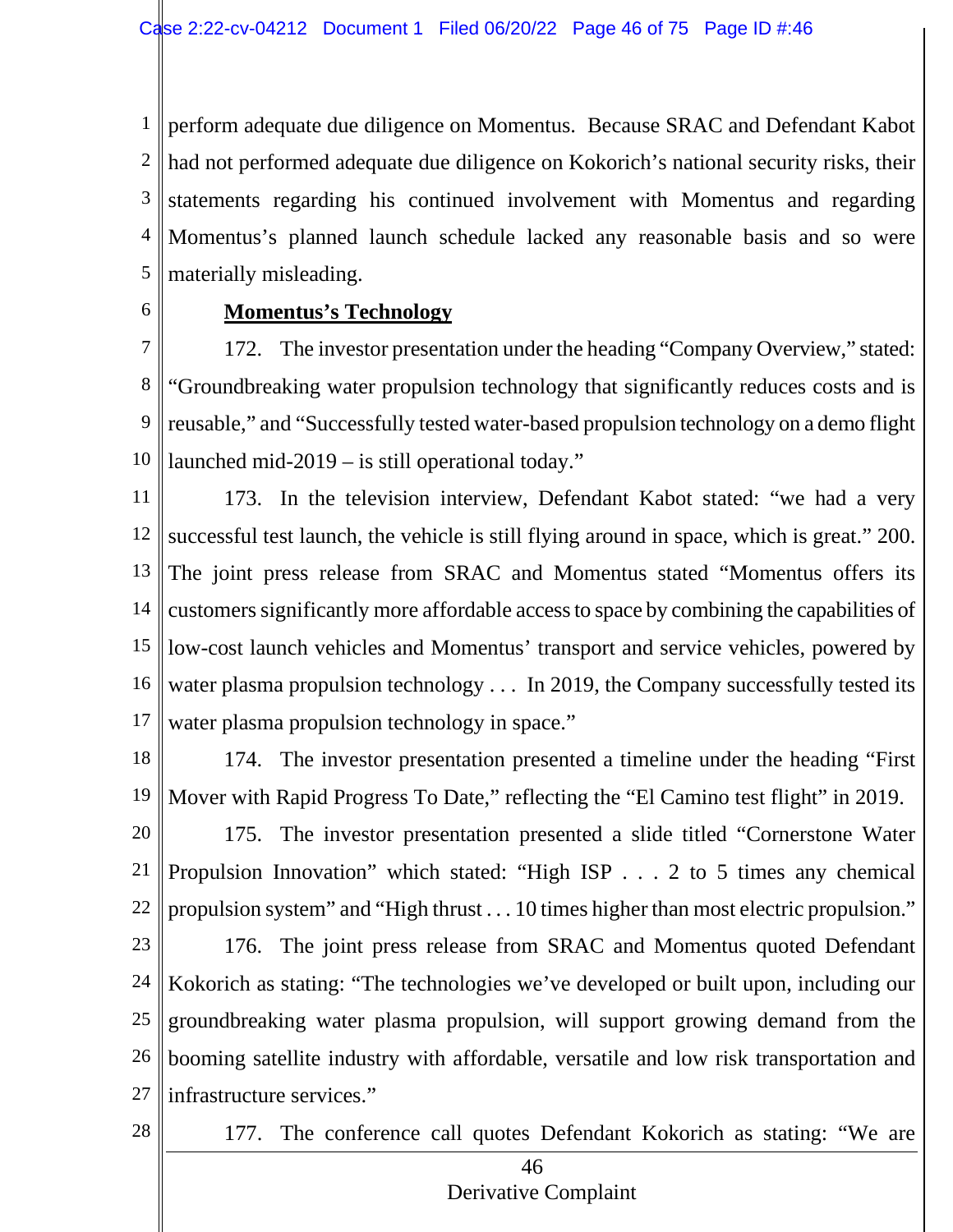1 2 3 4 5 building upon last year's successful in-space test of our water plasma propulsion and will be conducting our first flight with customers in December 2020." The script also quotes Defendant Kokorich as stating: "We are a first mover in offering space transportation and infrastructure services, powered by our groundbreaking water plasma propulsion technology." The script further quotes Defendant Kokorich stating:

At the heart of our vehicles is our groundbreaking water plasma propulsion technology, which uses simple water as a propellant. Our system was designed to be safe, inexpensive and offer an excellent mix of thrust and efficiency. Our thruster is more efficient than conventional chemical propulsion and has higher thrust than electric propulsion, such as Halleffect thrusters.

11 12 13 14 15 178. The statements above were false and/or misleading because they failed to disclose, among other things, Momentus's in space test failure. These undisclosed adverse facts directly contradicted Defendants' claims to have successfully tested Momentus's technology in space and rendered Defendants' statements about the properties and commercial readiness of this technology materially misleading.

16 17 18 19 20 21 179. Further, the statements of SRAC and Defendant Kabot above were false and/or misleading because they failed to disclose, among other things, SRAC's failure to perform adequate due diligence on Momentus. Because SRAC and Defendant Kabot had not performed adequate due diligence on the El Camino Real mission, their statements regarding the results of this mission and the commercial readiness of Momentus's technology lacked any reasonable basis and so were misleading.

22

6

7

8

9

10

## **Financial Projections**

23 24 180. The investor presentation stated under the heading "Transaction Highlights," "No additional capital needs expected prior to achieving profitability."

25

26 27 181. The joint press release from SRAC and Momentus stated: "As of September 30, 2020, the Company had customer contracts which represent approximately \$90 million in potential revenue over the next several years."

28

182. The investor presentation contained a slide titled "Significant Customer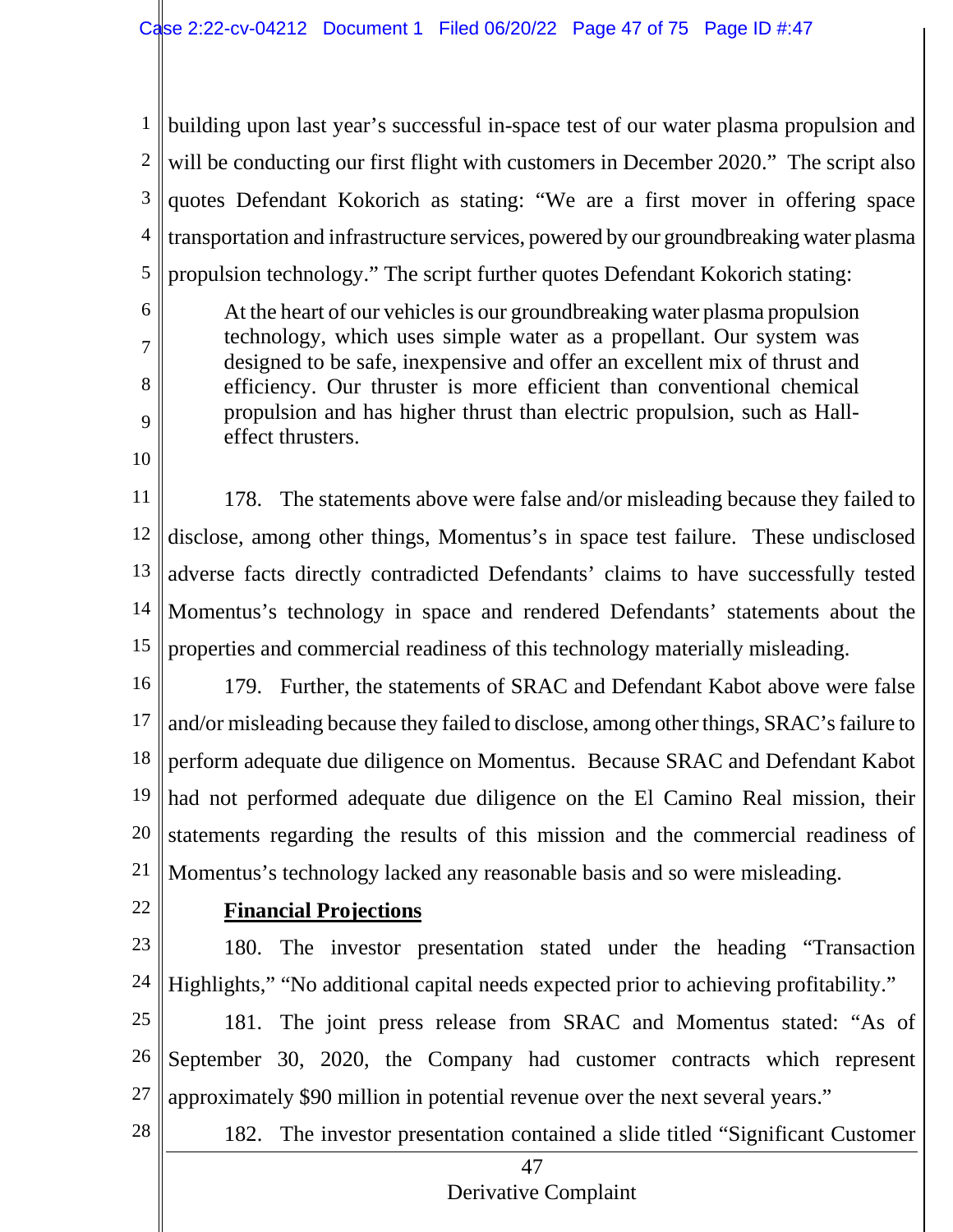1 Traction and Expected Demand," which stated: "Signed Contracts >\$90M."

2 3 4 5 6 183. In the television interview, the interviewer asked: "I read that the company has contracts for \$90 million in potential revenue – I should not, potential – over the next several of years, what kind of risk is involved in those kind of forecasts?" Defendant Kabot responded: "That \$90 million is fully contracted and then a portion are options that are written into the agreements."

7 8 184. The joint press release from SRAC and Momentus stated "Combined company will have an estimated enterprise value of approximately \$1.2 billion"

9 10 185. The conference call script quotes Defendant Kokorich: "we believe that our financial projections assume a conservative market capture" and also states:

11 12 13 14 15 16 Commercially, we have seen strong market traction. Our customersinclude defense primes such as Lockheed Martin, government agencies such as NASA, and dozens of small satellite manufacturers and operators. Our backlog encompasses the initial and early deployment of our customers' constellations, and we expect our backlog with existing customers will grow by many multiples as we plan to serve the rollout of our customers' constellations. We have several substantial opportunities currently in negotiation or in discussions, worth more than \$1 billion of additional potential revenue.

18 19 20 We expect good margin expansion over the next few years and we are projecting that we will be profitable by 2023 and operating at or near runrate margins by 2025. On a run rate basis, we expect gross margins of around 70%, and EBITDA margins of 60%.

17

21 22 23 24 25 186. The statements above were false and/or misleading when made because they failed to disclose, among other things, Kokorich's national security risks and Momentus's failed in space test made the assumptions underlying the financial projections and related metrics unreasonable and made it highly unlikely that these projections and related metrics would be achieved.

26 27 28 187. Further, the statements of SRAC and Defendant Kabot above were false and/or misleading when made because they failed to disclose, among other things, SRAC's failure to perform adequate due diligence on Momentus. Because SRAC and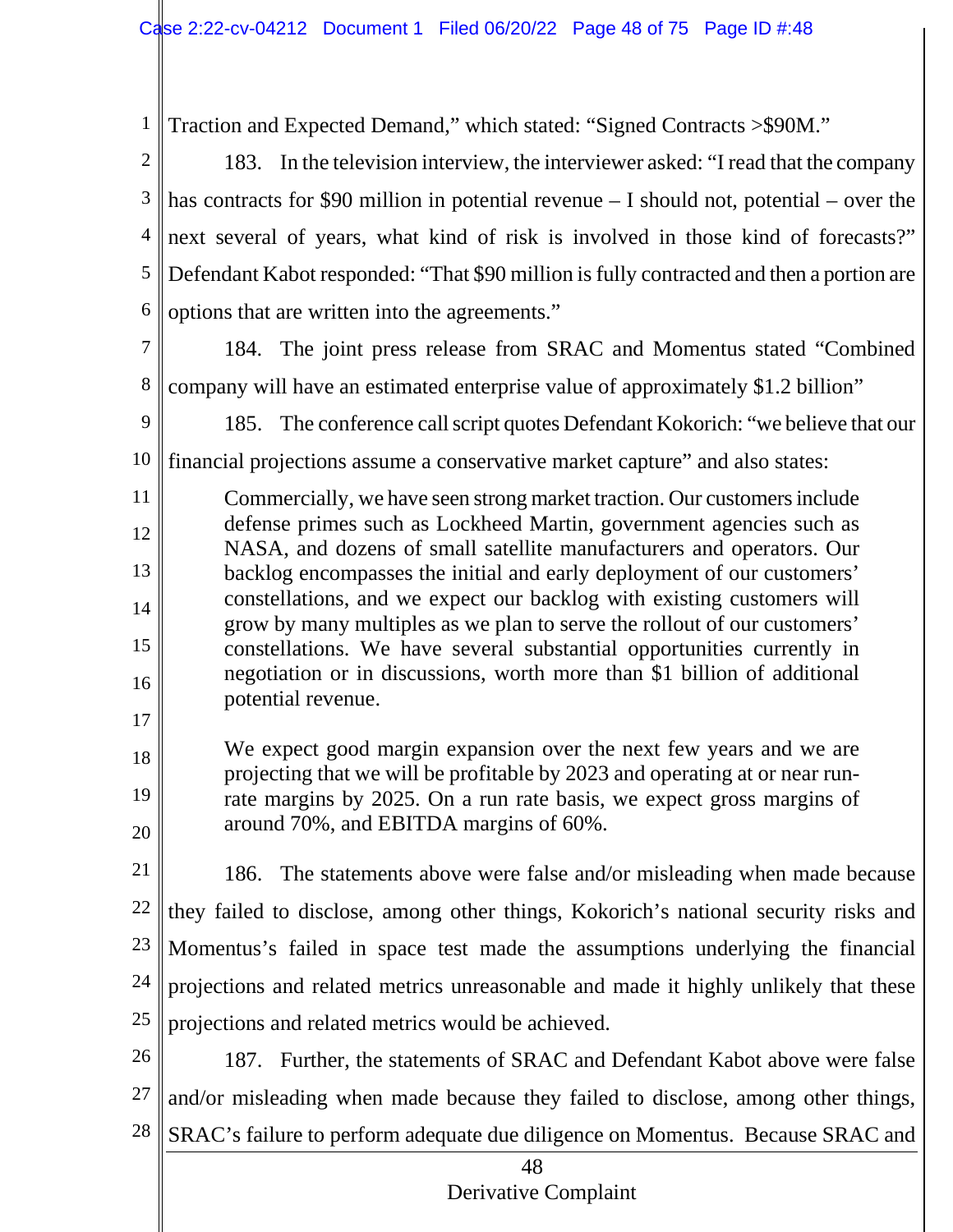1 2 3 4 5 Defendant Kabot had not performed adequate due diligence on Kokorich's national security risks or the El Camino Real mission, their statements regarding financial projections and related metrics for Momentus, which depended on key assumptions regarding Momentus's launch schedule and technology, lacked any reasonable basis and so were misleading.

6

## **Due Diligence**

7 8 9 10 188. In the television interview, the interviewer asked: "Speaking of SPACs right, I came into this segment saying blank check bonanza, SPAC-a-palooza . . . I'm wondering what you make of it and whether you think there's just too many." Defendant Kabot stated:

11 12 13 14 15 I think it's very healthy, right . . . And what I think is great for the investor is we did four months of due diligence. We spent a lot of money with some of the top service providers out there from Stellar Solutions to Kirkland and Ellis, from Orrick to Evercore to cantor completing our underwriting, right, we did four months of due diligence, which in a traditional ipo you would never have the opportunity to do, so I think SPACs are very healthy for the market.

16

17 18 19 20 21 189. The statements of SRAC and Defendant Kabot above were false and/or misleading when made because they failed to disclose, among other things, SRAC's failure to perform adequate due diligence on Momentus. Because SRAC and Defendant Kabot had not performed adequate due diligence on Momentus, their statements touting their due diligence process were misleading.

22 **October 13, 2020 Updated Investor Presentation**

23 24 25 190. On October 13, 2020, SRAC filed with the SEC a current report on Form 8- K, signed by Defendant Kabot, which contained as an exhibit an updated version of the investor presentation filed by SRAC on October 7, 2020.

26 27 28 191. The false and misleading statements and omissions contained in this updated investor presentation were identical or substantially similar to the false and misleading statements and omissions contained in the previously published investor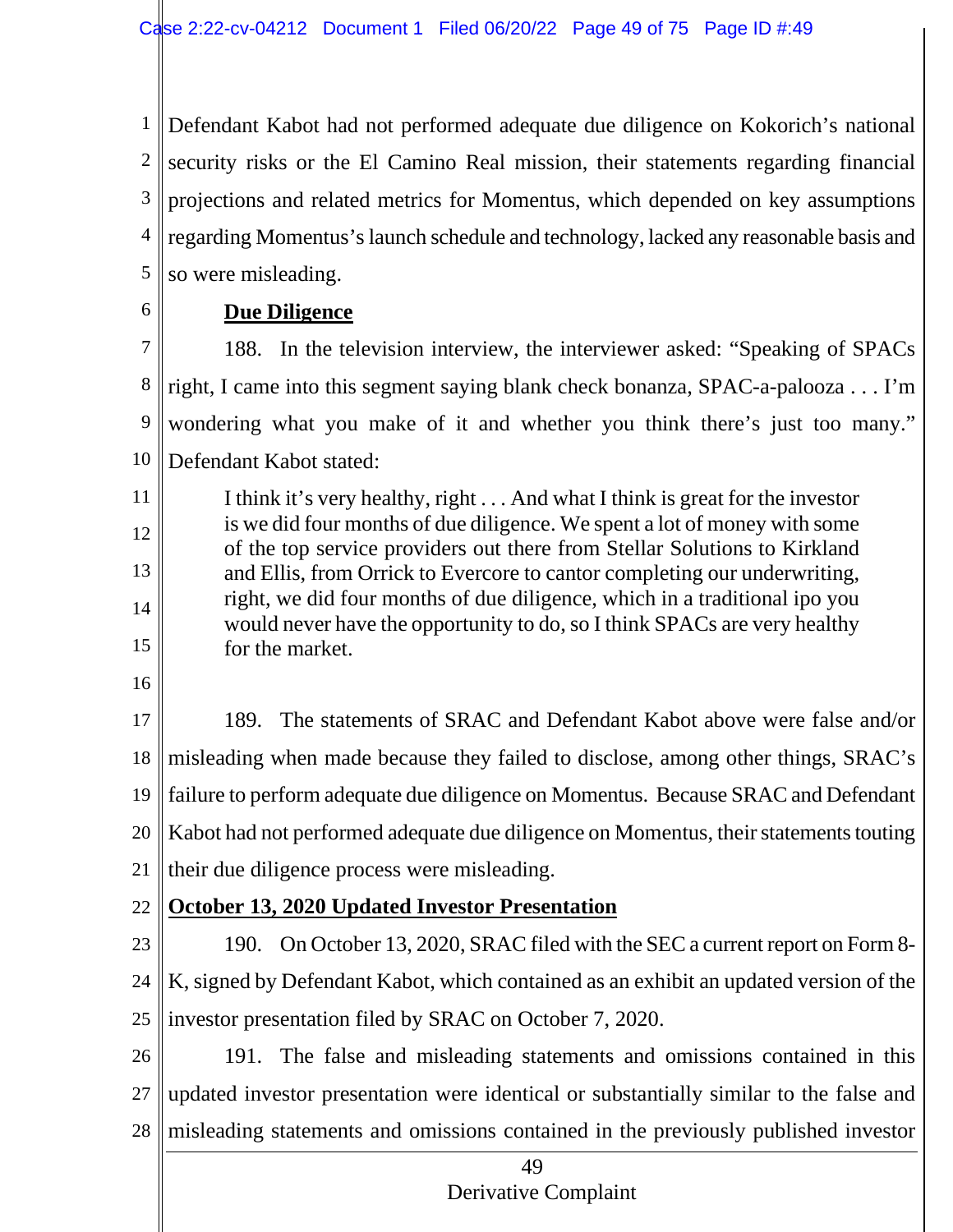1 presentation.

#### 2 **November 2, 2020 Registration Statement**

3 4 5 6 7 8 192. On November 2, 2020, SRAC filed a registration statement on Form S-4 with the SEC seeking shareholder approval of the merger. The registration statement was signed by Defendants Kabot and Norris, and by each member of SRAC's board of directors including Defendant Hofmockel. The registration statement incorporated information about Momentus that was supplied to SRAC by Momentus and the Momentus Individual Defendants.

9

### **National Security Risks**

10 11 12 13 14 15 16 17 18 193. The registration statement stated that "[u]pon the consummation of the Business Combination, the Company's co-founder, Mr. Kokorich, will serve as Chief Executive Officer and a director of the Combined Company." The registration statement also stated: "[w]e believe Mikhail Kokorich will play a vital role in helping us achieve our goals and advance the interests of our stockholders," and that "[w]e believe that Mr. Kokorich is qualified to serve as a member of the board of directors of the Combined Company because of his extensive professional experience in the space technology industry and deep knowledge of the operations of Momentus as our Chief Executive Officer."

19 20 21 22 23 24 194. The registration statement stated that "[w]e plan to launch the first iteration of our pioneer transport vehicle, Vigoride, in December 2020, followed by five vehicles in 2021. All of our flights, beginning in December 2020, will have paying customers onboard." The registration statement also stated that "Vigoride's first commercial mission is planned to launch in December 2020, followed by launches in April 2021, June 2021, and December 2021."

25 26 27 195. The registration statement stated that: "restrictions on the ability of foreign persons to invest in us could limit our ability to engage in strategic transactions that could benefit our stockholders."

28

196. The registration statement stated that "it is possible that Mr. Kokorich's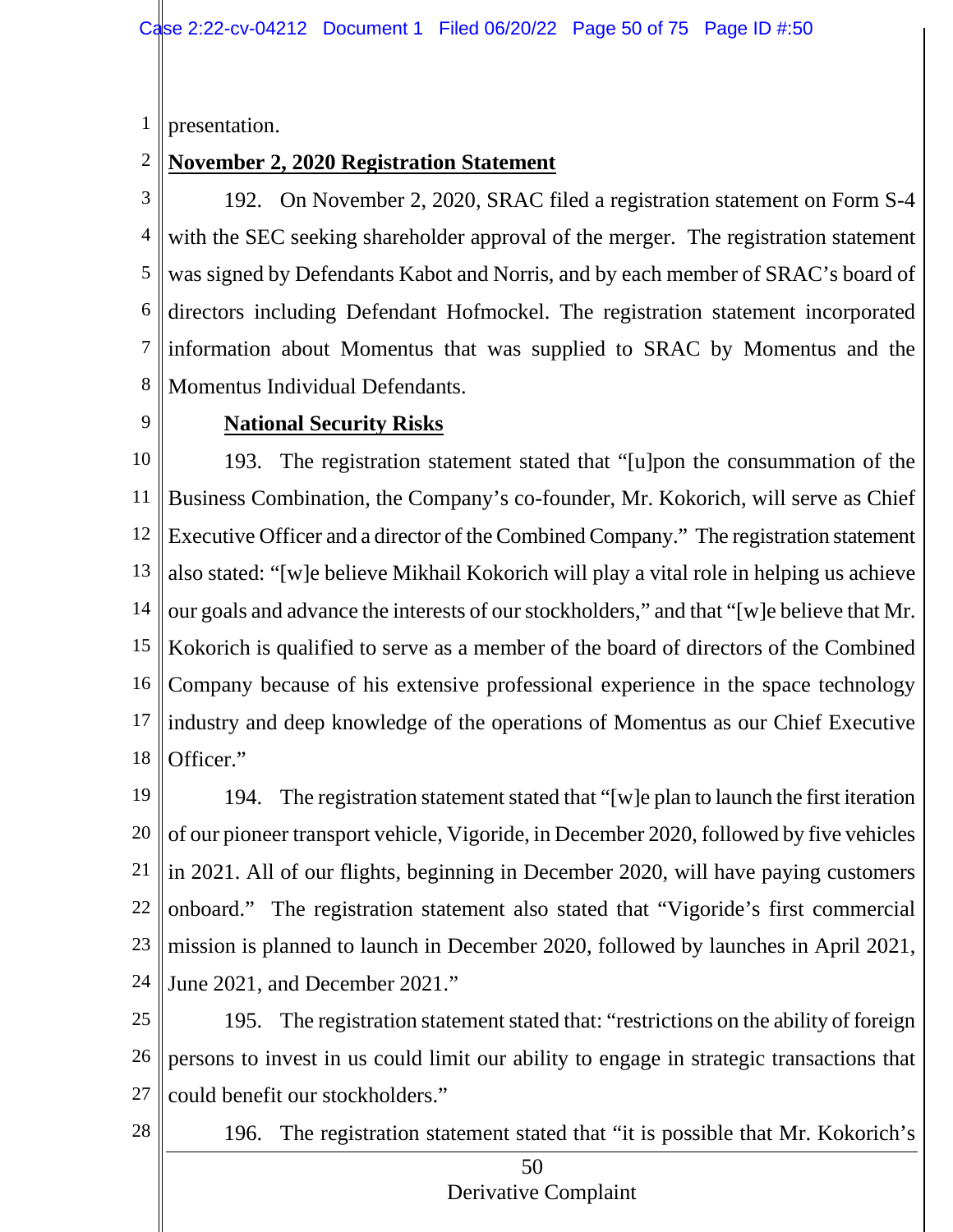| $\mathbf{1}$   | controlling interests in the Company, or perceptions surrounding Mr. Khasis and his                                                                                                                                      |  |  |  |  |  |  |  |  |  |  |
|----------------|--------------------------------------------------------------------------------------------------------------------------------------------------------------------------------------------------------------------------|--|--|--|--|--|--|--|--|--|--|
| $\overline{c}$ | affiliation with Sberbank, could make it more difficult to obtain CFIUS approval in                                                                                                                                      |  |  |  |  |  |  |  |  |  |  |
| 3              |                                                                                                                                                                                                                          |  |  |  |  |  |  |  |  |  |  |
| $\overline{4}$ | connection with future potential investments by the Company in U.S. businesses."                                                                                                                                         |  |  |  |  |  |  |  |  |  |  |
| 5              | 197. The registration statement also stated that:                                                                                                                                                                        |  |  |  |  |  |  |  |  |  |  |
| 6              | With respect to any investment by Momentus that is within CFIUS's<br>jurisdiction CFIUS could block the consummation of an acquisition or                                                                                |  |  |  |  |  |  |  |  |  |  |
| 7              | investment within its jurisdiction or could order divestiture after the                                                                                                                                                  |  |  |  |  |  |  |  |  |  |  |
|                | transaction is completed. Recently, a number of stockholders of a U.S.<br>company, including Mr. Kokorich, divested their interests in such company                                                                      |  |  |  |  |  |  |  |  |  |  |
| 8              | pursuant to an order by CFIUS.                                                                                                                                                                                           |  |  |  |  |  |  |  |  |  |  |
| 9              |                                                                                                                                                                                                                          |  |  |  |  |  |  |  |  |  |  |
| 10             | 198. Regarding Momentus's application to the BIS for an export license to                                                                                                                                                |  |  |  |  |  |  |  |  |  |  |
| <sup>11</sup>  | provide its technology to Defendant Kokorich, the registration statement stated that:                                                                                                                                    |  |  |  |  |  |  |  |  |  |  |
| 12             | We have been pursuing a BIS license since early 2018 to authorize the<br>deemed export of the Company's controlled technology to Mr. Kokorich,                                                                           |  |  |  |  |  |  |  |  |  |  |
| 13             | but we have not yet been able to obtain such a license, and there is no                                                                                                                                                  |  |  |  |  |  |  |  |  |  |  |
| 14             | assurance we will ever be able to obtain such a license in the future. If we<br>continue to operate without such a license, Mr. Kokorich will continue to                                                                |  |  |  |  |  |  |  |  |  |  |
| 15             | be unable to access this controlled technology for as long as he remains a                                                                                                                                               |  |  |  |  |  |  |  |  |  |  |
| 16             | non-US person. While we believe that if the current restrictions on Mr.<br>Kokorich's access to controlled technology remain in place, we will be                                                                        |  |  |  |  |  |  |  |  |  |  |
| 17             | able to continue to operate our business without any material adverse                                                                                                                                                    |  |  |  |  |  |  |  |  |  |  |
| 18             | impact on us, it is possible that these restrictions could in the future lead to<br>complications or other issues that may have a material adverse impact on                                                             |  |  |  |  |  |  |  |  |  |  |
| 19             | our operations.                                                                                                                                                                                                          |  |  |  |  |  |  |  |  |  |  |
| 20             |                                                                                                                                                                                                                          |  |  |  |  |  |  |  |  |  |  |
| 21             | 199. Regarding Defendant Kokorich's immigration status, the registration                                                                                                                                                 |  |  |  |  |  |  |  |  |  |  |
| 22             | statement stated that:                                                                                                                                                                                                   |  |  |  |  |  |  |  |  |  |  |
| 23             | Momentus' co-founder and Chief Executive Officer, Mikhail Kokorich,                                                                                                                                                      |  |  |  |  |  |  |  |  |  |  |
| 24             | who will be the Chief Executive Officer of the Combined Company, is a<br>citizen of the Russian Federation who is seeking asylum in the United<br>States and is authorized to work in the United States while his asylum |  |  |  |  |  |  |  |  |  |  |
| 25             |                                                                                                                                                                                                                          |  |  |  |  |  |  |  |  |  |  |
| 26             | application is pending. While Momentus believes Mr. Kokorich's<br>application will be granted, if for any reason it is not, he may not be able to                                                                        |  |  |  |  |  |  |  |  |  |  |
| 27             | remain in the United States, which could make it difficult for him to                                                                                                                                                    |  |  |  |  |  |  |  |  |  |  |
| 28             | perform his duties as Chief Executive Officer and as a director of the                                                                                                                                                   |  |  |  |  |  |  |  |  |  |  |
|                | 51<br>Derivative Complaint                                                                                                                                                                                               |  |  |  |  |  |  |  |  |  |  |
|                |                                                                                                                                                                                                                          |  |  |  |  |  |  |  |  |  |  |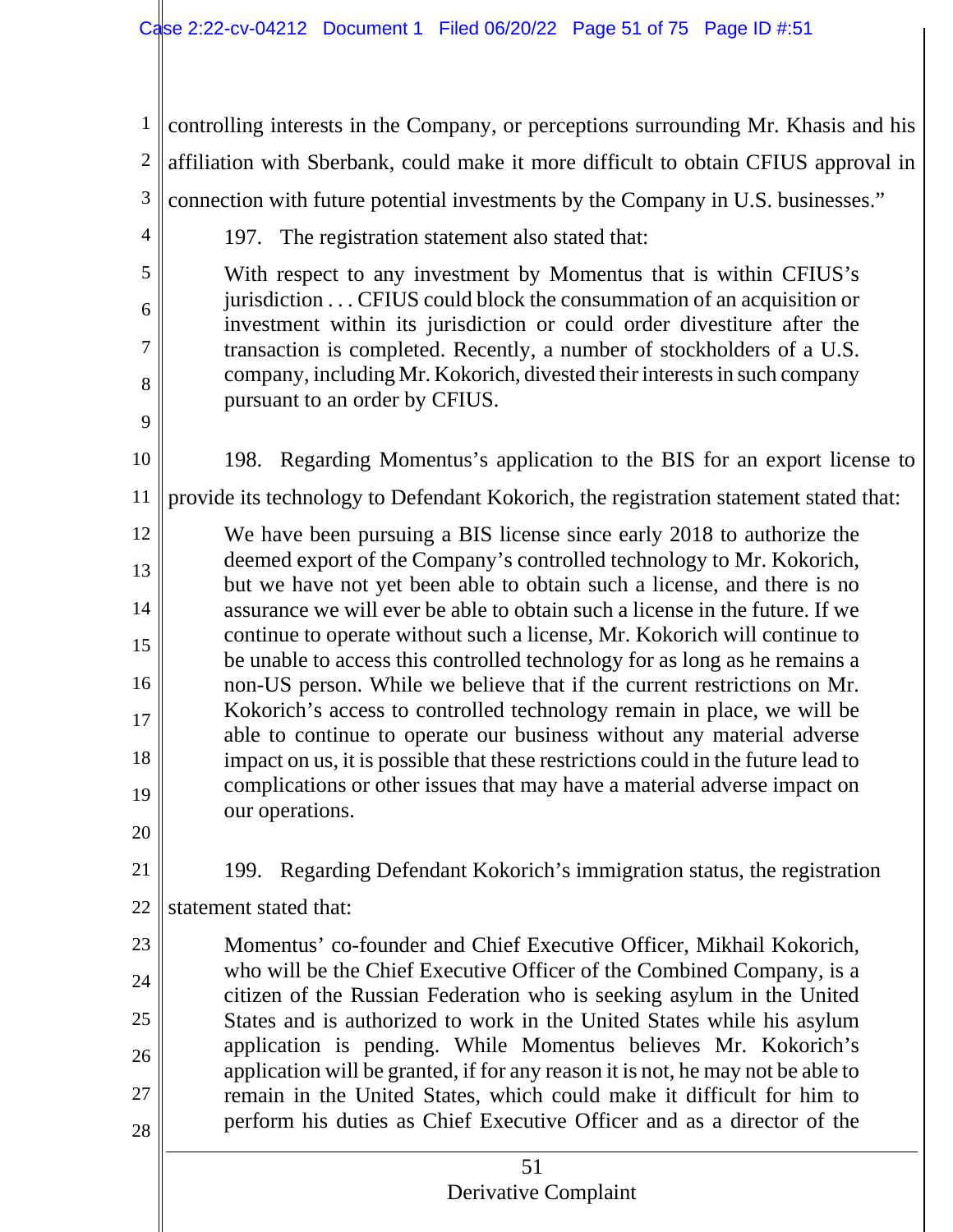- Company and the Combined Company, which would adversely impact us.
- 2

1

3 4 5 6 7 8 9 200. The statements above were false and/or misleading when made because they failed to disclose, among other things, the national security risks pertaining to Defendant Kokorich. These undisclosed adverse facts made it highly likely that the federal government would significantly restrict Momentus's operations so long as Kokorich remained an officer or shareholder, and likewise made it highly unlikely that the federal government would grant Momentus the approvals necessary to achieve its advertised launch schedule.

10 11 12 13 201. Further, the statements above were false and/or misleading when made because the risk warnings presented as mere hypothetical risks adverse events that had already materialized; and the risk warnings failed to disclose specific facts concerning regulatory actions involving Defendant Kokorich.

14 15 16 17 18 19 20 21 202. Further, the statements of SRAC and the SRAC Individual Defendants above were materially false and/or misleading when made because they failed to disclose, among other things, SRAC's failure to perform adequate due diligence on Momentus. Because SRAC and the SRAC Individual Defendants had not performed | adequate due diligence on Kokorich's national security risks, their statements regarding his continued involvement with Momentus, Momentus's planned launch schedule, and Momentus's regulatory risks lacked any reasonable basis and so were materially misleading.

22

### **Momentus's Technology**

23 24 25 203. The registration statement stated that: "Momentus has developed a portfolio of technologies, including its cornerstone water plasma propulsion technology, which it successfully tested in space in 2019."

26 27 28 204. The registration statement stated that: "[o]ur revolutionary water plasma propulsion technology provides a unique competitive advantage for our vehicles and services" and that "[w]e view this technology as ground-breaking, as it can achieve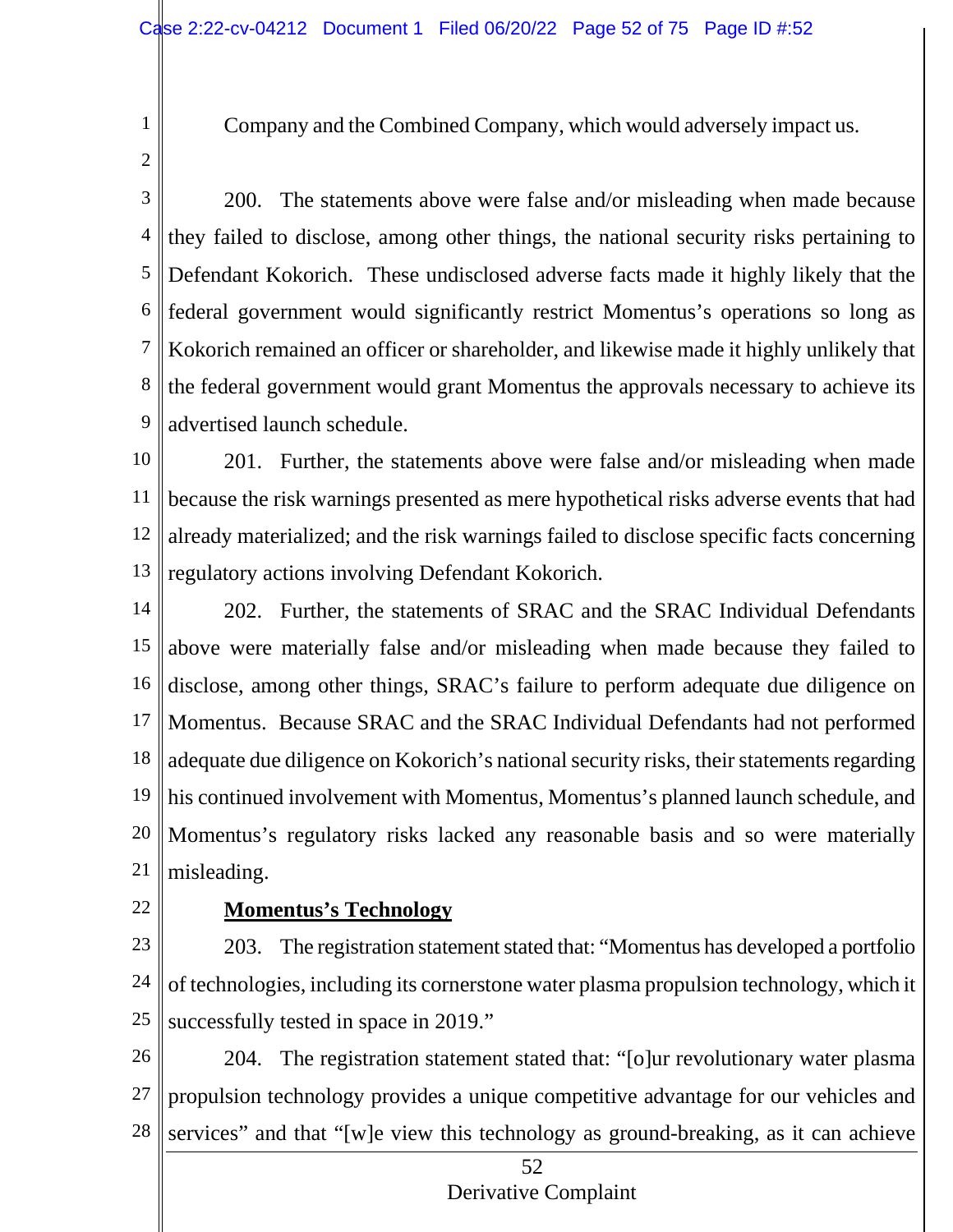1 2 3 4 5 6 7 8 9 10 11 12 13 14 15 16 17 18 19 20 considerable propulsive thrust level while maintaining high ISP, which enables a shorter duration of missions, an enhanced reach, and excellent payload mass ratio." 205. The registration statement reproduced a slide from the SRAC/Momentus investor presentations previously published on October 7, 2020 and October 13, 2020, which slide was titled "Cornerstone Water Propulsion Innovation," and which stated "High ISP  $\dots$  2 to 5 times any chemical propulsion system" and "High thrust  $\dots$  10 times higher than most electric propulsion." 206. The registration statement, under the heading "Competitive Advantage Overview," stated: A key space-specific barrier to entry is flight heritage. Ultimately the only way to assess the reliability of a product, such as satellites or launch services, is by seeing a history of successful results, which in turn influences insurance rates and customers' perceptions. Therefore, we believe that our status as a first mover will offer a substantial competitive advantage as we continue to build flight heritage ahead of competitors. 207. The statements above were materially false and/or misleading when made because they failed to disclose, among other things, Momentus's in space test failure. These undisclosed adverse facts directly contradicted Defendants' claims to have successfully tested Momentus's technology in space and rendered Defendants' statements about the properties and commercial readiness of this technology materially misleading.

21 22 23 24 25 26 27 208. Further, the statements of SRAC and the SRAC Individual Defendants above were materially false and/or misleading when made because they failed to disclose, among other things, SRAC's failure to perform adequate due diligence on Momentus. Because SRAC and the SRAC Individual Defendants had not performed adequate due diligence on the El Camino Real mission, their statements regarding the results of this mission and the commercial readiness of Momentus's technology lacked any reasonable basis and so were misleading.

28 **Financial Projections**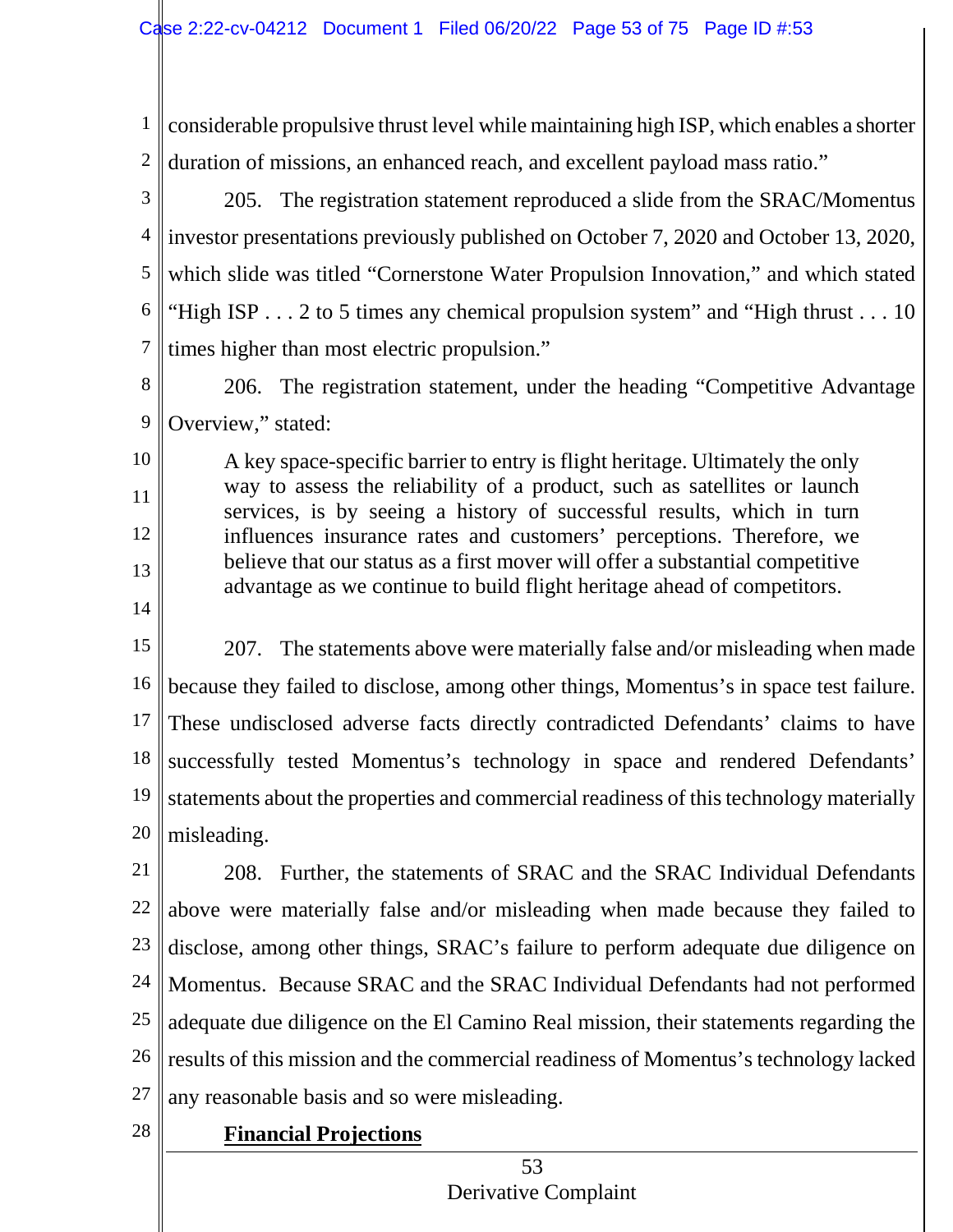1 2 3 209. The registration statement stated that: "The Combined Company will have an anticipated initial enterprise value of \$1.2 billion, implying a 1.0x multiple of 2025 projected EBITDA as Momentus' operations are expected to achieve scale."

4 5 6 7 8 210. The registration statement stated that: "we have received significant interest from a wide range of different customers across different satellite applications. Our current signed backlog (as of November 1, 2020) is worth approximately \$90 million in potential revenue and continues to increase, while our pipeline consists of approximately \$1.1 billion in potential contracts in negotiation or early conversations."



211. The registration statement contained the following revenue projections:

| Management Forecasted Financials $(1)$           |       |                |       |      |       |       |       |       |       |         |       |         |         |       |       |         |
|--------------------------------------------------|-------|----------------|-------|------|-------|-------|-------|-------|-------|---------|-------|---------|---------|-------|-------|---------|
| (\$ in millions)                                 | 2020E |                | 2021E |      | 2022E |       | 2023E |       | 2024E |         | 2025E |         | 2026E   |       | 2027E |         |
| Satellite Transportation Services <sup>(1)</sup> | \$    | $\overline{2}$ |       | 19   | \$    | 122   | S.    | 435   | \$    | 852     |       | \$1,089 | \$1,453 |       |       | \$1,717 |
| Satellite as a Service $(1)$                     |       |                |       |      |       | 30    |       | 153   |       | 319     |       | 721     |         | 1,192 |       | 1,650   |
| In-Orbit Services $^{(1)}$                       |       |                |       |      |       |       |       | 10    |       | 29      |       | 150     |         | 343   |       | 669     |
| $Revenue(1)$                                     |       |                | \$    | 19   |       | \$152 |       | \$598 |       | \$1,200 |       | \$1,960 | \$2,987 |       |       | \$4.035 |
| $(\%)$ Growth                                    |       | NΜ             |       | 809% |       | 718%  |       | 293%  |       | 101%    |       | 63%     |         | 52%   |       | 35%     |
|                                                  |       |                |       |      |       |       |       |       |       |         |       |         |         |       |       |         |

16

17

18 19 20 212. The registration statement claimed that "in the view of Momentus' management," these projections "reflect[] to the best of management's knowledge and reasonable belief at the time of preparation, the expected course of action and the expected future financial performance of Momentus as of the date of preparation."

21 22 23 24 25 26 213. The statements above were materially false and/or misleading when made because they failed to disclose, among other things, the adverse facts regarding financial projections. The undisclosed adverse facts regarding Kokorich's national security risks and Momentus's failed in space test made the assumptions underlying the financial projections and related metrics unreasonable and made it highly unlikely that these projections and related metrics would be achieved.

27

28 214. Further, the statements of SRAC and the SRAC Individual Defendants above were materially false and/or misleading when made because they failed to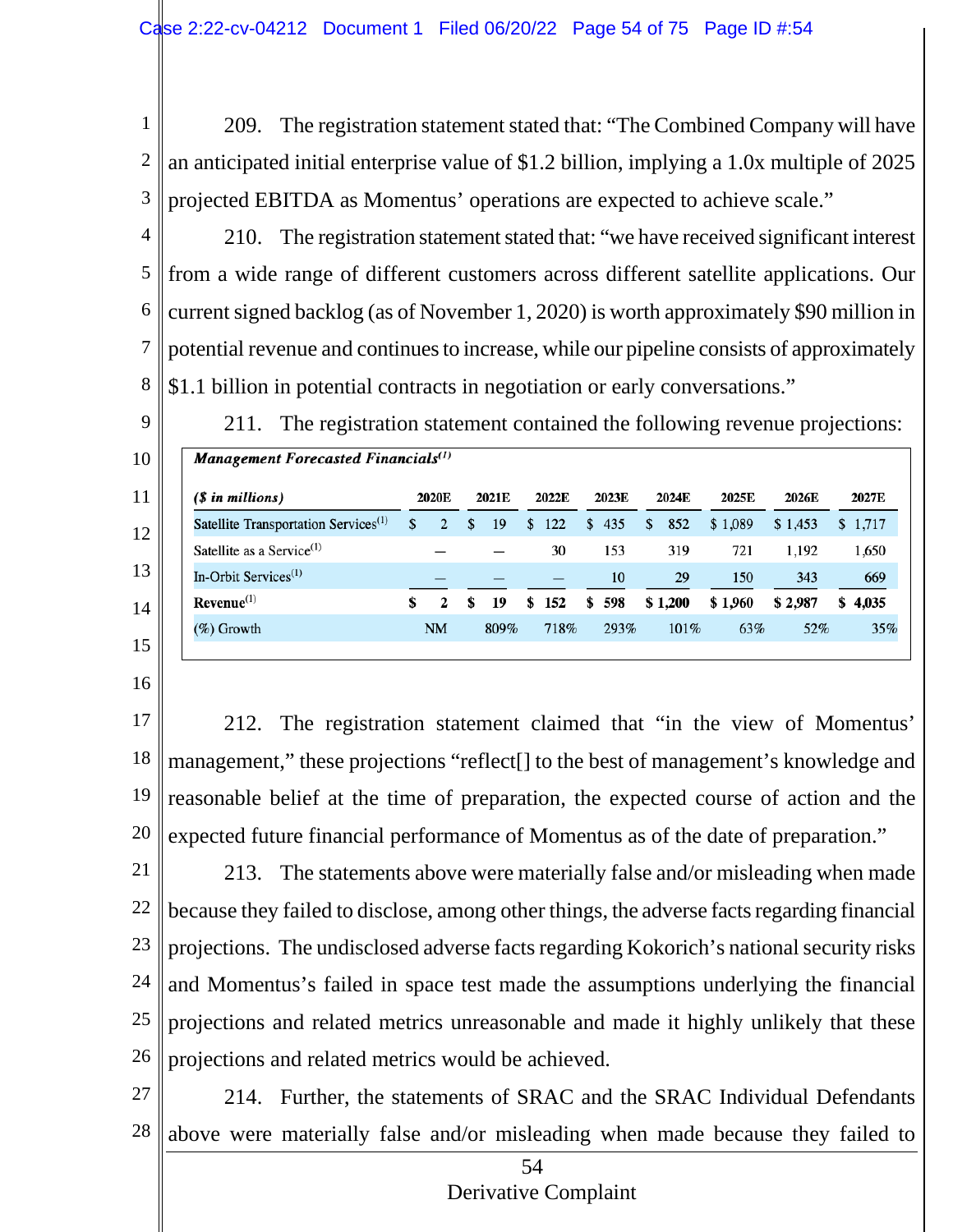1 2 3 4 5 6 7 disclose, among other things, the adverse facts regarding SRAC's failure to perform adequate due diligence on Momentus. Because SRAC and the SRAC Individual Defendants had not performed adequate due diligence on Kokorich's national security risks or the El Camino Real mission, their statements regarding financial projections and related metrics for Momentus, which depended on key assumptions regarding Momentus's launch schedule and technology, lacked any reasonable basis and so were materially misleading.

8

### **Due Diligence**

9 10 11 12 13 14 15 16 17 215. Regarding SRAC's due diligence, the registration statement stated that: During the period between the execution of the Confidentiality Agreement and the execution of the Merger Agreement on October 7, 2020, SRAC and its advisors conducted extensive due diligence with respect to Momentus' financial model, customer base and customer contracts, total addressable market, industry in which Momentus operates, companies comparable to Momentus and aero-defense companies with similar characteristics, technology solutions, intellectual property and relationship with SpaceX. Momentus provided representatives of SRAC and its advisors with, among other materials in connection with SRAC's diligence review, confidential presentations reflecting an overview of Momentus' business, as wellm as financial forecasts and written responses to detailed business and financial due diligence questions.

18

19 20 21 22 216. The registration statement also stated that: "[r]epresentatives of each of SRAC and Momentus, as well as each of their advisors, met telephonically several times throughout July, August and September 2020 to discuss disclosure requests and responses in connection with SRAC's diligence review."

23 24 25 26 27 28 217. The registration statement also stated that: "[o]n September 1, 2020, SRAC engaged Stellar Solutions to assist with technical due diligence, including with respect to Momentus' R&D strategy, vehicle development to date, testing progress and competitive market positioning," and that "[f]rom September 25, 2020 until signing on October 7, 2020, SRAC had multiple teleconferences and email exchanges with representatives of K&E, Stellar Solutions, RSM and certain of its other advisors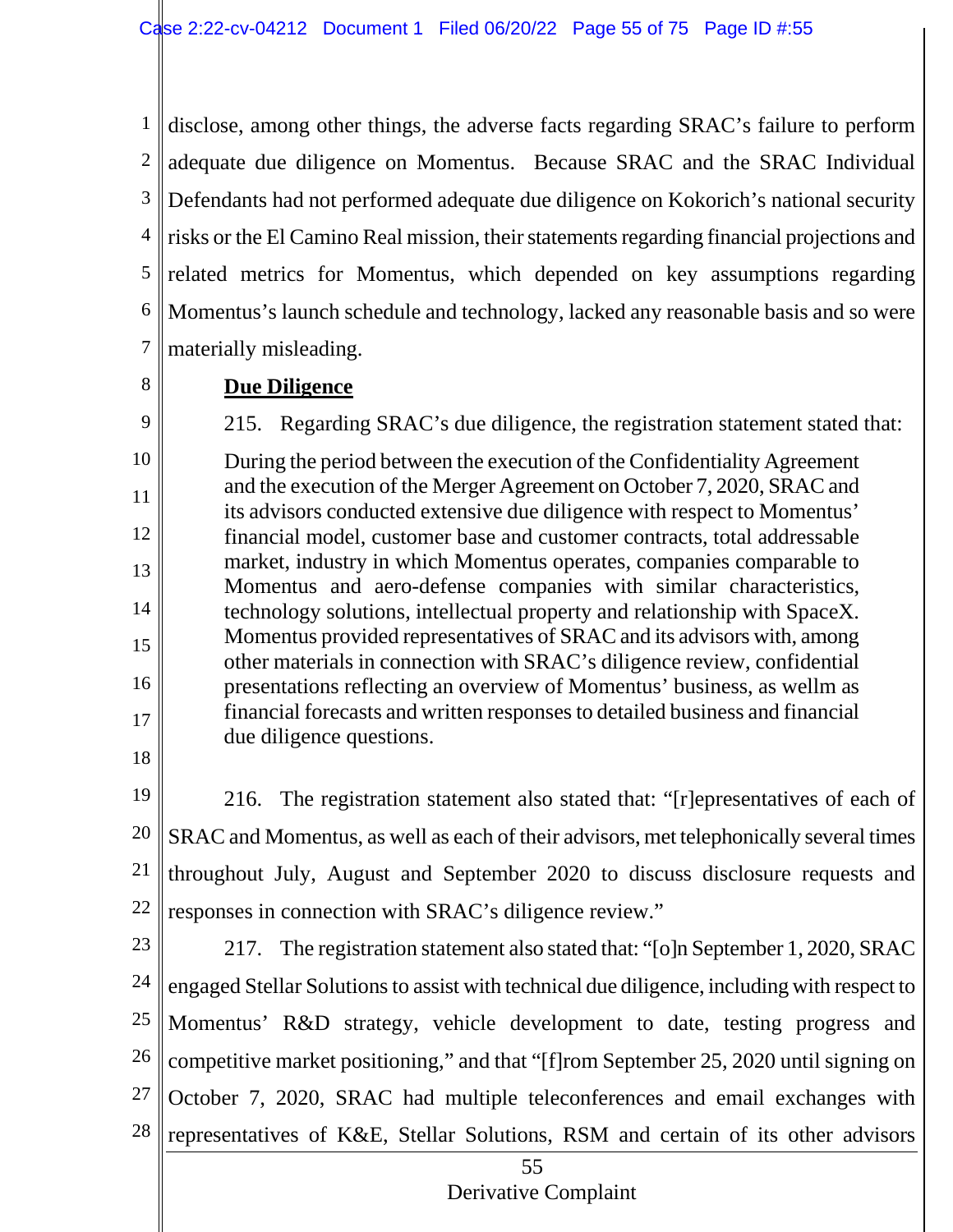1 2 regarding the results of their due diligence review of Momentus and any outstanding areas of their due diligence review."

3

4 5 6 7 8 9 10 11 218. The registration statement stated that in deciding to approve the merger agreement, SRAC's board of directors "considered the scope of the due diligence investigation conducted by SRAC's management and outside advisors and evaluated the results thereof," including "extensive meetings and calls with the Momentus management team," "review of materials related to Momentus made available by Momentus, including . . . export control and security matters," "review of financial due diligence materials prepared by professional advisors," "technical diligence by a third party systems engineering service provider with significant experience in system and subsystem design and propulsion technology," and "discussions with industry experts."

12 13 14 15 16 17 219. The statements of SRAC and the SRAC Individual Defendants above were false and/or misleading when made because they failed to disclose, among other things, the adverse facts regarding SRAC's failure to perform adequate due diligence on Momentus. Because SRAC and the SRAC Individual Defendants had not performed adequate due diligence on Momentus, their statements touting their due diligence process were materially misleading.

18

#### **December 14, 2020 Amended Registration Statement**

19 20 21 22 23 24 25 26 220. On December 14, 2020, SRAC also filed an amended registration statement on Form S-4/A with the SEC seeking shareholder approval of the merger. The amended registration statement was signed by Defendant Kabot and Defendant Norris, and by Defendant Kabot as attorney-in-fact for each member of SRAC's board of directors including Defendant Hofmockel. The amended registration statement incorporated information about Momentus that was supplied to SRAC by Momentus and the Momentus Individual Defendants. The amended registration statement was substantially similar to the version previously filed by SRAC on November 2, 2020.

27 28 221. The false and misleading statements and omissions contained in this amended registration statement were identical or substantially similar to the false and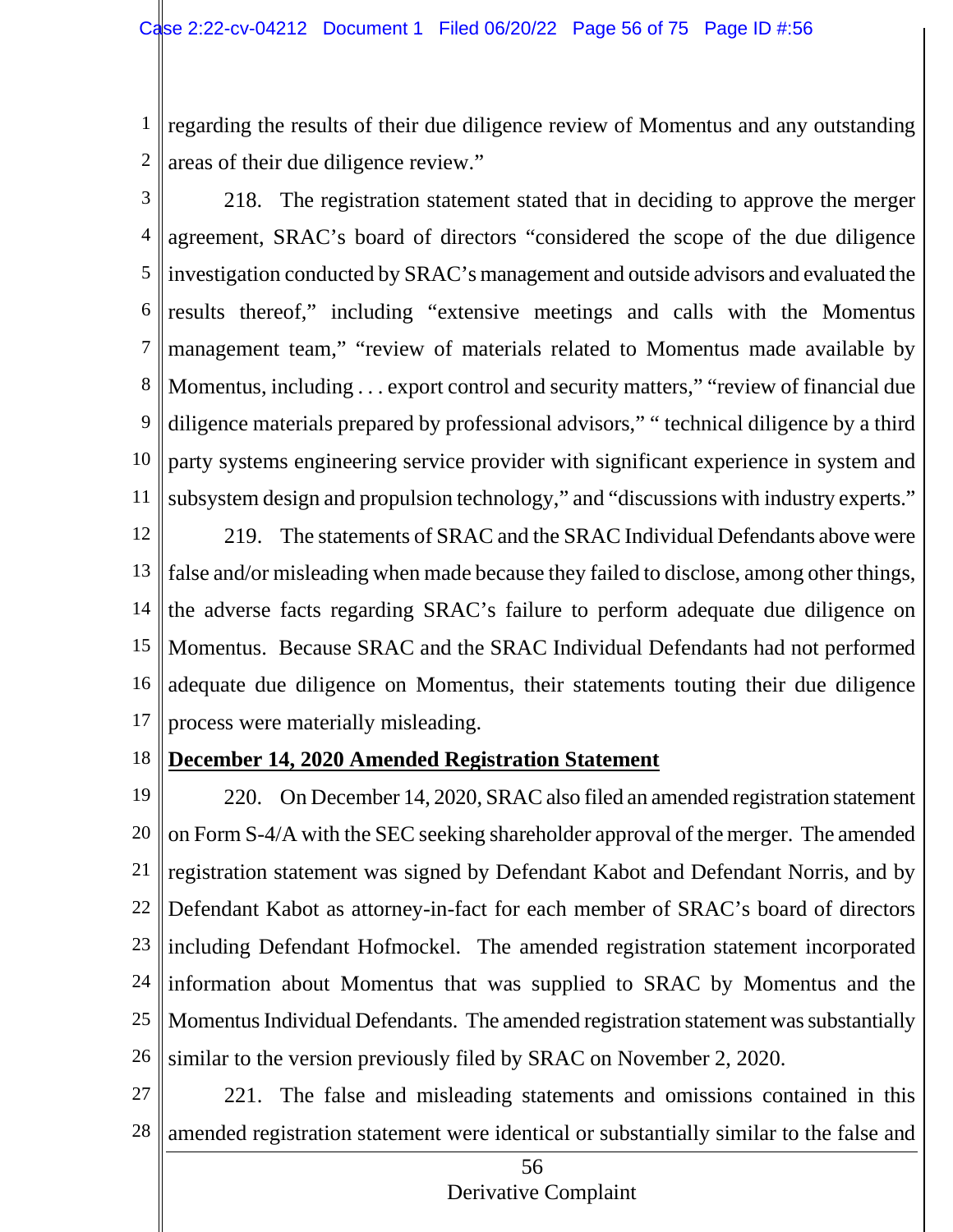1 2 3 misleading statements and omissions contained in the previously published registration statement (with the exception that Momentus's planned inaugural commercial mission was postponed from December 2020 to January 2021).

4

5 6 7 8 9 222. Further, the December 14, 2020 amended registration statement added new misleading statements regarding Momentus's application to the BIS for an export license to provide its technology to Defendant Kokorich, stating: "notwithstanding the restrictions on Mr. Kokorich's access to export-controlled materials, Momentus has been able to secure contracts with customers ranging from private space companies to established U.S. space industry entities such as NASA and Lockheed Martin."

10 11 12 13 14 223. In discussing Momentus's BIS application, the amended registration statement further stated: "Mr. Kokorich is pursuing several paths to U.S. Person status, and we believe that he meets all of the legal requirements to be granted such status in the United States. Momentus is also continuing to pursue appropriate export licensure for Mr. Kokorich."

15 16 17 18 19 20 224. The statements above were false and/or misleading when made because they failed to disclose, among other things, the adverse facts regarding national security risks pertaining to Defendant Kokorich. These undisclosed adverse facts made it highly likely that the federal government would significantly restrict Momentus's operations so long as Kokorich remained an officer or shareholder, and made it highly unlikely that the federal government would grant Kokorich U.S. Person status.

21 22 23 24 25 26 27 28 225. In addition, the statements of SRAC and the SRAC Individual Defendants above were false and/or misleading when made because they failed to disclose, among other things, the adverse facts regarding SRAC's failure to perform adequate due diligence on Momentus. Because SRAC and the SRAC Individual Defendants had not performed adequate due diligence on Kokorich's national security risks, their statements regarding his continued involvement with Momentus, whether he would be granted U.S. Person status, and Momentus's regulatory risks lacked any reasonable basis and so were misleading.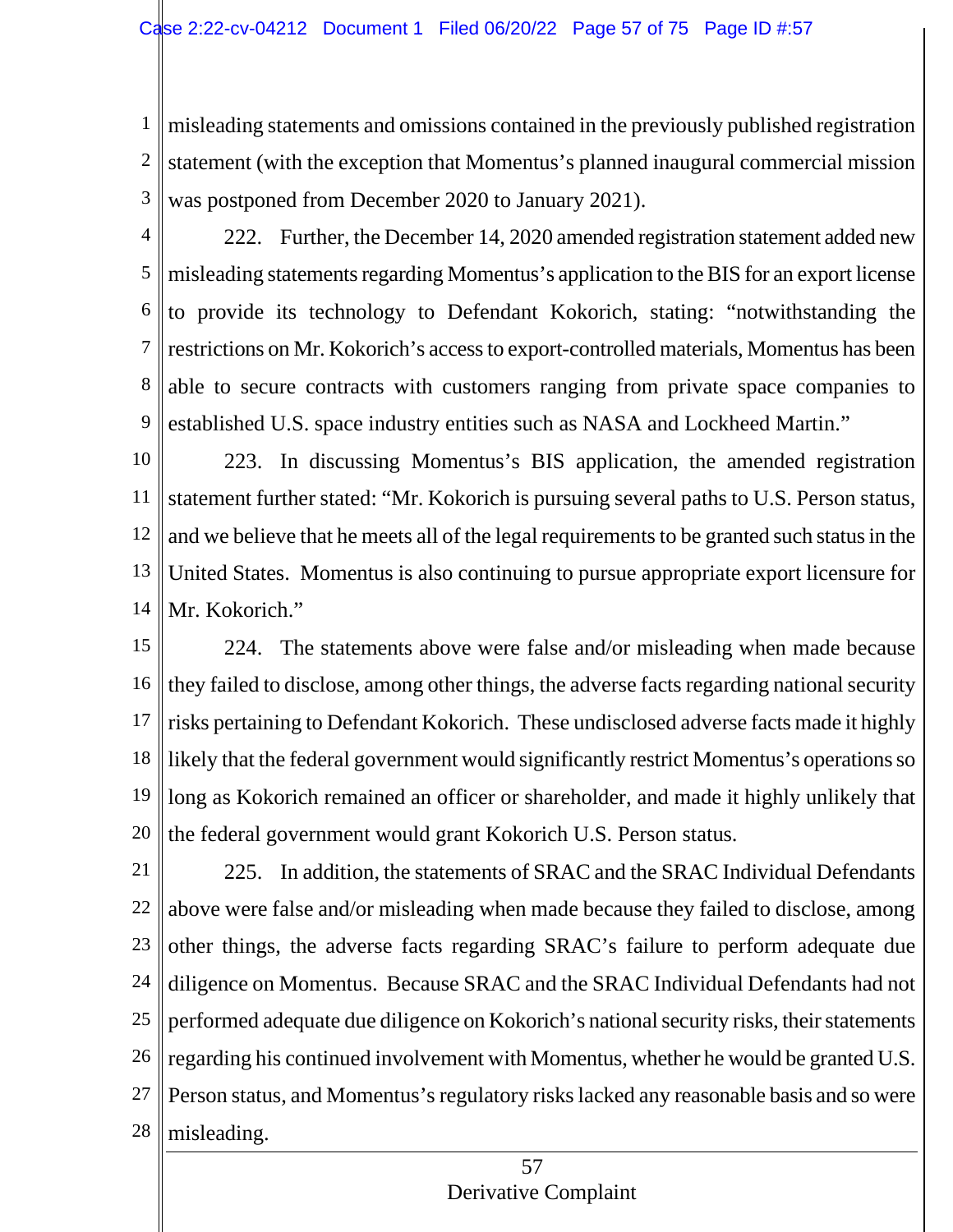$\mathbf{I}$ 

| $\mathbf{1}$   | <b>January 4-5, 2021 Press Release And Interviews</b>                                                                                             |  |  |  |  |  |  |  |  |  |  |
|----------------|---------------------------------------------------------------------------------------------------------------------------------------------------|--|--|--|--|--|--|--|--|--|--|
| $\overline{2}$ | 226. On January 4, 2021, Momentus issued a press release, which SRAC filed                                                                        |  |  |  |  |  |  |  |  |  |  |
| 3              | with the SEC as an exhibit to a current report on Form 8-K, signed by Defendant Kabot.                                                            |  |  |  |  |  |  |  |  |  |  |
| 4              | Also, on January 4, 2021, <i>IPO Edge</i> published an interview with Defendant Kennedy,                                                          |  |  |  |  |  |  |  |  |  |  |
| 5              | which SRAC filed with the SEC. On January 5, 2021, Forbes published an interview                                                                  |  |  |  |  |  |  |  |  |  |  |
| 6              | with Defendant Kokorich, which SRAC filed with the SEC.                                                                                           |  |  |  |  |  |  |  |  |  |  |
| 7              | <b>National Security Risks</b>                                                                                                                    |  |  |  |  |  |  |  |  |  |  |
| 8              | 227. In the press release, Momentus stated regarding regulatory approvals and its                                                                 |  |  |  |  |  |  |  |  |  |  |
| 9              | launch schedule that:                                                                                                                             |  |  |  |  |  |  |  |  |  |  |
| 10             | [Momentus] will be remanifiesting its January 2021 mission to a subsequent                                                                        |  |  |  |  |  |  |  |  |  |  |
| 11             | launch opportunity in 2021. This move will allow for the additional time<br>necessary to secure FAA approval of Momentus' payloads, including     |  |  |  |  |  |  |  |  |  |  |
| 12             | completion of a standard interagency review. Momentus currently holds all                                                                         |  |  |  |  |  |  |  |  |  |  |
| 13             | other necessary licenses for its Vigoride vehicle. The Company has<br>booked several additional launches with SpaceX between June and             |  |  |  |  |  |  |  |  |  |  |
| 14             | December of 2021.                                                                                                                                 |  |  |  |  |  |  |  |  |  |  |
| 15             |                                                                                                                                                   |  |  |  |  |  |  |  |  |  |  |
| 16             | The press release quoted Defendant Kennedy as stating: "We will continue<br>228.                                                                  |  |  |  |  |  |  |  |  |  |  |
| 17             | to work with the FAA, as we have done successfully with other regulatory agencies, to                                                             |  |  |  |  |  |  |  |  |  |  |
| 18             | obtain approval in a timely manner."                                                                                                              |  |  |  |  |  |  |  |  |  |  |
| 19             | 229. The IPO Edge interviewer asked Kennedy: "What caused the delays?", to                                                                        |  |  |  |  |  |  |  |  |  |  |
| 20             | which Defendant Kennedy replied:                                                                                                                  |  |  |  |  |  |  |  |  |  |  |
| 21             | The most recent shift (from January 2021 to a subsequent launch in 2021)                                                                          |  |  |  |  |  |  |  |  |  |  |
| 22             | came about as result of a delay in the Federal Aviation Administration's<br>(FAA's) approval of Momentus' spacecraft. The FAA did not express any |  |  |  |  |  |  |  |  |  |  |
| 23             | specific concerns of its own, but rather indicated that more time was                                                                             |  |  |  |  |  |  |  |  |  |  |
| 24             | needed to complete its interagency review of Momentus' payload.                                                                                   |  |  |  |  |  |  |  |  |  |  |
| 25             | 230. The <i>IPO Edge</i> interviewer asked: "What is the nature of this interagency                                                               |  |  |  |  |  |  |  |  |  |  |
| 26             | review, and is this the first time you are undergoing such a review?" to which Defendant                                                          |  |  |  |  |  |  |  |  |  |  |
| 27             | Kennedy replied:                                                                                                                                  |  |  |  |  |  |  |  |  |  |  |
| 28             | We are quite familiar with interagency review processes, and we have                                                                              |  |  |  |  |  |  |  |  |  |  |
|                | 58<br>Derivative Complaint                                                                                                                        |  |  |  |  |  |  |  |  |  |  |
|                |                                                                                                                                                   |  |  |  |  |  |  |  |  |  |  |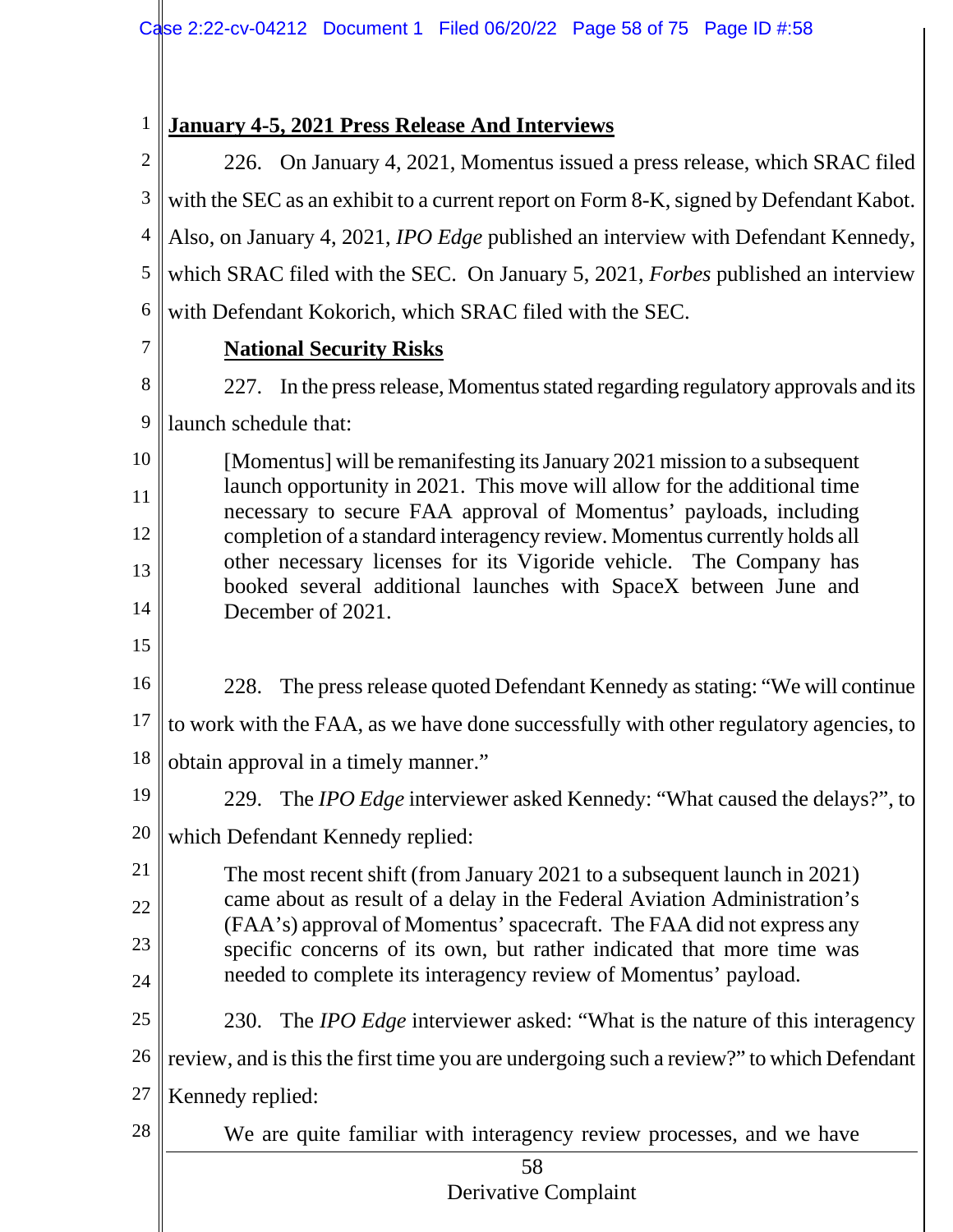cleared similar reviews for our other licenses. For example, we recently cleared an interagency review as part of our effort to obtain a license from the National Oceanic and Atmospheric Administration (NOAA) to allow the operation of our spacecraft's camera. While we discuss interagency reviews in our S-4, these reviews are a standard part of various license application processes, allowing multiple government agencies – the Department of Commerce, Department of Defense, Department of State, NASA, and others – to examine the applications from their individual perspectives.

8

1

2

3

4

5

6

7

9

11

12

13

231. The *IPO Edge* interviewer asked: "You state in your S-4 that interagency review may include a review of foreign ownership. Is that a concern for Momentus?" to

10 which Defendant Kennedy replied:

NOAA and its partner agencies have already reviewed Momentus' foreign ownership – this review was completed to the satisfaction of these agencies, as evidenced by NOAA's issuance of a license.

- 14 15 16 17 18 19 20 21 Momentus is approximately 74% U.S.-owned today, and this U.S. majority ownership is expected to increase to approximately 84% upon the company's merger with Stable Road. This merger is on target to close in the first quarter of 2021 (subject to approval of Stable Road's and Momentus' stockholders and other closing conditions, including a registration statement being declared effective by the SEC). We also mention in our S-4 that Mikhail Kokorich, the CEO of Momentus and one of the company's larger shareholders, is an asylum seeker from the Russian Federation, currently pursuing several paths to U.S. Person status. We believe that Mr. Kokorich meets all legal requirements to be granted such status in the United States, and that he will be offered U.S. citizenship, further increasing U.S. ownership of Momentus.
- 22

23 24 25 26 232. The IPO Edge interviewer asked: "In addition to the FAA approval, are there any other approvals/licenses Momentus still needs in order to launch Vigoride?" to which Defendant Kennedy replied: "No, Momentus currently holds all necessary licenses for its Vigoride vehicle."

27

28

233. The *Forbes*interviewer asked Kokorich: "Who is your biggest inspiration?"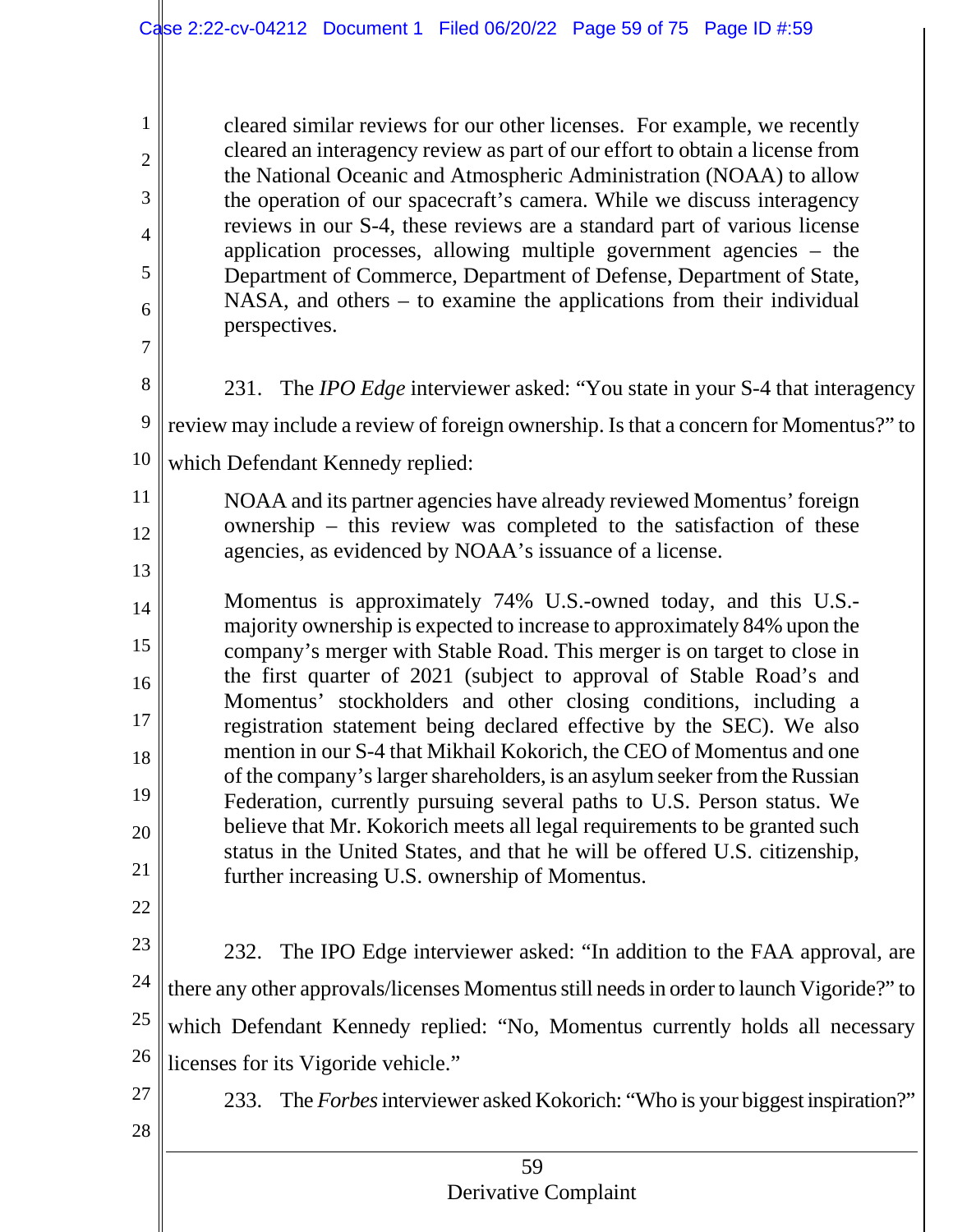1 to which Defendant Kokorich replied:

> My source of inspiration is the story of Igor Sikorsky, a great Russian-American inventor, aviator and entrepreneur. I found a lot of commonalities in his life and my own. He became famous and successful in the Russian Empire, where he built the largest plane in the world, and finally ran from the Bolshevik regime of Soviet Russia to the United States. He created a large aerospace company and became the inventor of a new class of flying machines: helicopters, the possibility of which was predicted by the great Leonardo Da Vinci.

8 9 10 11 12 13 14 234. The statements above were false and/or misleading when made because they failed to disclose, among other things, the adverse facts regarding national security risks pertaining to Defendant Kokorich. These undisclosed adverse facts made it highly likely that the federal government would significantly restrict Momentus's operations so long as Kokorich remained an officer or shareholder, and likewise made it highly unlikely that the federal government would grant Momentus the approvals necessary to achieve its advertised launch schedule.

- 15 16 17 18 19 20 21 235. Further, the statements of SRAC and Defendant Kabot above were false and/or misleading when made because they failed to disclose, among other things, the adverse facts regarding SRAC's failure to perform adequate due diligence on Momentus. Because SRAC and Defendant Kabot had not performed adequate due diligence on Kokorich's national security risks, their statements regarding his continued involvement with Momentus, Momentus's planned launch schedule, and Momentus's regulatory risks lacked any reasonable basis and so were misleading.
- 22

2

3

4

5

6

7

## **Financial Projections**

23 24 236. In the press release, Momentus stated that: "The Company reaffirms its expectation of 2021 revenue as detailed in its December 2020 investor presentation."

25 26 27 28 237. The press release quoted Defendant Kennedy as stating: "We anticipate that by launching our first Vigoride vehicle on a subsequent mission, we will still achieve our revenue expectations for 2021 while delivering our customers' payloads to orbit."

238. The *IPO Edge* interviewer asked Defendant Kennedy: "How will the new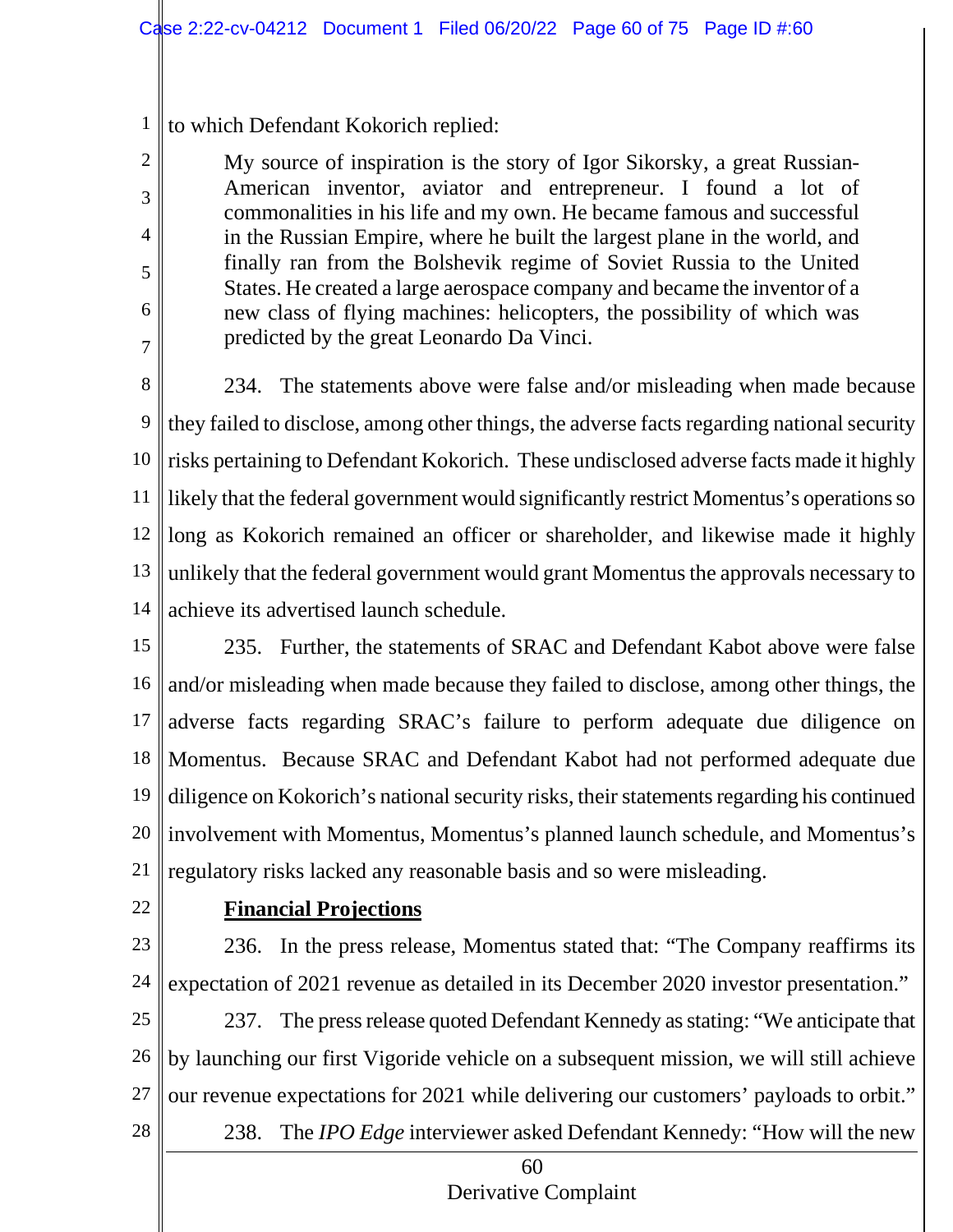1 2 3 4 launch date impact your 2021 revenue?" to which Defendant Kennedy replied "The number of launches did not change. Rather than launching in January, we will launch this particular vehicle at our first opportunity, later this year. Hence, we do not expect changes to our total revenue for 2021."

5 6 7 8 9 10 11 12 13 239. The *Forbes* interviewer asked Kokorich: "Why did you choose the SPAC route to going public? What are the benefits of this versus the traditional IPO route?" to which Defendant Kokorich replied: During the SPAC merger process, a company can communicate its plans and projections to the market, which is challenging to do during the IPO process. This is especially valuable for fast-growing companies, who place a lot of value in future growth. Additionally, a company can negotiate and test its valuation during the PIPE process before the deal becomes public and the company goes to market. PIPE is common for SPAC deals, and it also signals to the market that the valuation was negotiated with professional and reputable investors.

14 15 16 17 18 19 240. The statements above were materially false and/or misleading when made because they failed to disclose, among other things, the adverse facts regarding financial projections. The undisclosed adverse facts regarding Kokorich's national security risks and Momentus's failed in space test made the assumptions underlying the financial projections and related metrics unreasonable, and made it highly unlikely that these projections and related metrics would be achieved.

20 21 22 23 24 25 26 27 241. Further, the statements of SRAC and Defendant Kabot above were false and/or misleading when made because they failed to disclose, among other things, the adverse facts regarding SRAC's failure to perform adequate due diligence on Momentus. Because SRAC and Defendant Kabot had not performed adequate due diligence on Kokorich's national security risks or the El Camino Real mission, their statements regarding financial projections and related metrics for Momentus, which depended on key assumptions regarding Momentus's launch schedule and technology, lacked any reasonable basis and so were misleading.

28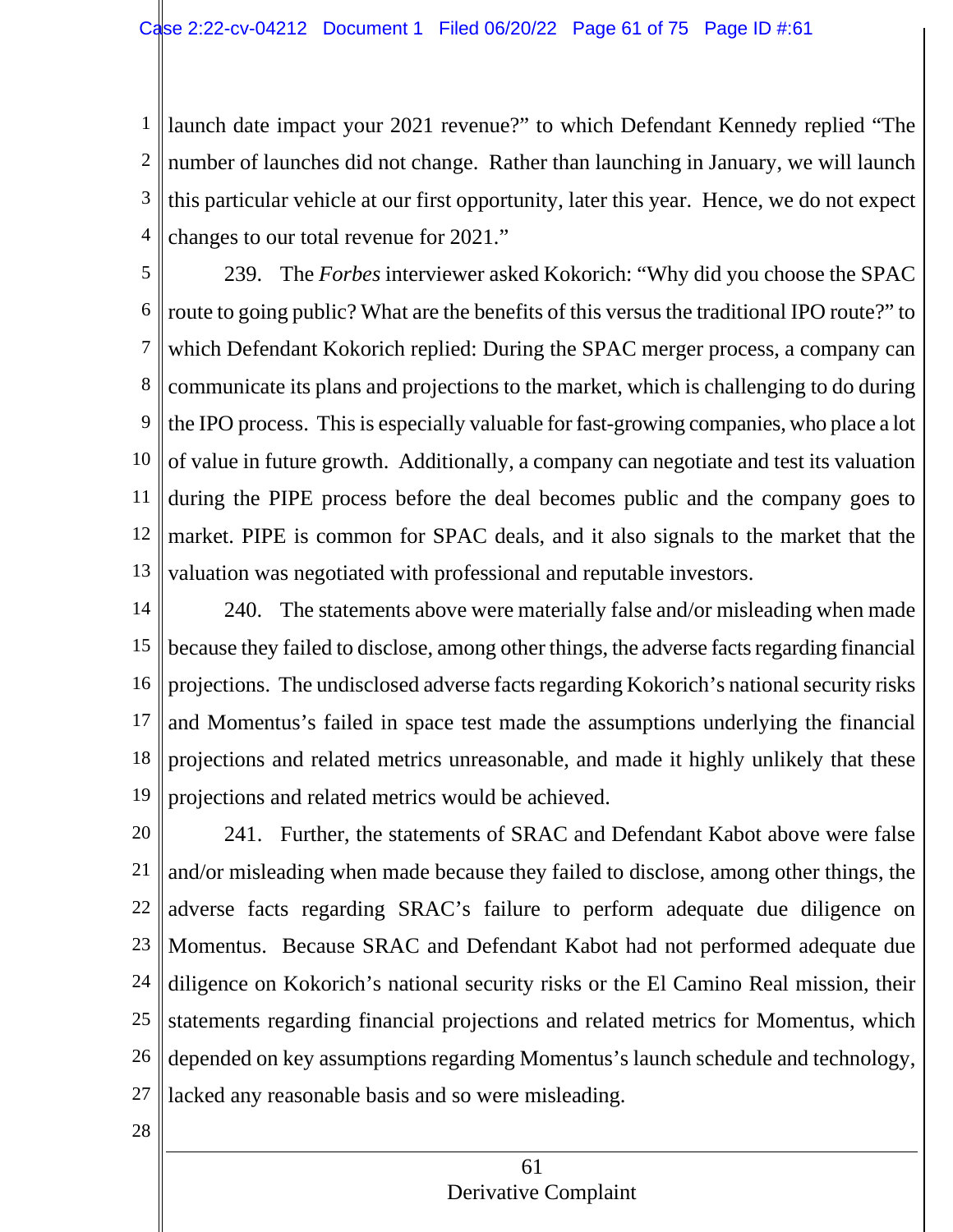#### 1 **January 25, 2021 Press Release**

2 3 4 5 6 7 242. On January 25, 2021, Momentus issued a press release, which SRAC filed with the SEC as an exhibit to a current report on Form 8-K, signed by Defendant Kabot. The press release announced that Momentus's "Board of Directors has appointed Dawn Harms, the Company's Chief Revenue Officer, as a director and interim CEO effective immediately, following the resignation of director and founding CEO Mikhail Kokorich."

8 9 10 11 12 243. The press release stated: "Momentus, in consultation with [SRAC], has determined that accepting Mr. Kokorich's resignation is in the best interest of the Company, in an effort to expedite the resolution of U.S. government national security and foreign ownership concerns surrounding the Company, the existence of which the Company recently has confirmed."

13 14 15 16 17 244. The press release quoted Defendant Kabot as stating: "We believe that this leadership transition will position the company for success and help accelerate regulatory reviews by the U.S. government . . . We have full confidence in Dawn and the team to lead the Company to reach both near-term targets and achieve even greater success over the longer-term."

18 19 20 21 22 23 24 245. The statements above were false and/or misleading when made because they failed to disclose, among other things, the adverse facts regarding national security risks pertaining to Defendant Kokorich. These undisclosed adverse facts made it highly likely that the federal government would significantly restrict Momentus's operations so long as Kokorich remained a shareholder, and likewise made it highly unlikely that the federal government would grant Momentus the approvals necessary to achieve its advertised launch schedule.

25 26 27 28 246. Further, the statements of SRAC and Defendant Kabot above were materially false and/or misleading when made because they failed to disclose, among other things, the adverse facts regarding SRAC's failure to perform adequate due diligence on Momentus. Because SRAC and Defendant Kabot had not performed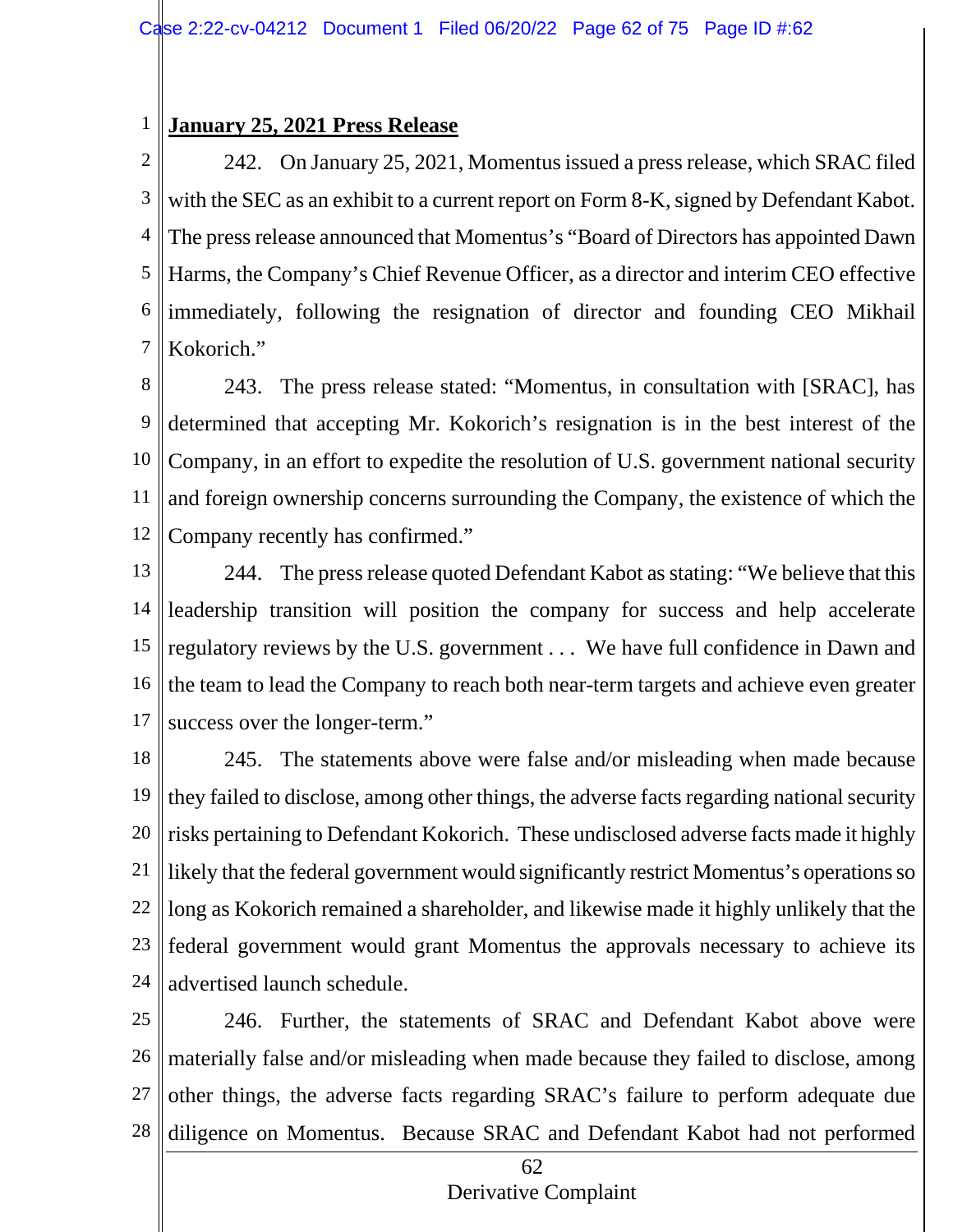1 2 3 adequate due diligence on Kokorich's national security risks, their statements regarding the effect of his resignation, Momentus's planned launch schedule, and Momentus's regulatory risks lacked any reasonable basis and so were misleading.

#### 4 **March 8, 2021 Amended Registration Statement**

5 6 7 8 9 10 11 247. On March 8, 2021, SRAC filed an amended registration statement on Form S-4/A with the SEC seeking shareholder approval of the merger. The amended registration statement was signed by Defendant Kabot and Defendant Norris, and by Defendant Kabot as attorney-in-fact for each member of SRAC's board of directors including Defendant Hofmockel. The amended registration statement incorporated information about Momentus that was supplied to SRAC by Momentus and the Momentus Individual Defendants.



12 13 248. The amended registration statement disclosed regarding Defendant Kokorich's resignation:

14 15 16 17 18 19 On January 21, 2021, Momentus became aware of correspondence from the U.S. Department of Defense ("DoD") stating Momentus posed a risk to national security as a result of the foreign ownership and control of Momentus by Mikhail Kokorich and Lev Khasis and their associated entities, as well as concerns regarding disclosures relating to such matters made by Stable Road in its SEC filings in connection with the Business Combination. In an effort to expedite the resolution of these U.S. Government concerns, on January 23, 2021, Mr. Kokorich resigned as Momentus' Chief Executive Officer and as a director of Momentus.

20 21

249. The amended registration statement described Kokorich's relinquishment of

22 23 voting rights in his Momentus stock as part of efforts to overcome the U.S. government's national security concerns:

24 25 26 27 28 As contemplated by the CFIUS notice, on March 1, 2021, each of (i) Mr. Kokorich (and Nortrone Finance S.A. ("Nortrone"), which is wholly owned and controlled by Mr. Kokorich and his wife (collectively, the "Kokorich Parties")), and (ii) Brainyspace LLC ("Brainyspace") (the beneficial owner of which is Olga Khasis, a U.S. citizen and wife of Lev Khasis, a co-founder and former director of Momentus who is a legal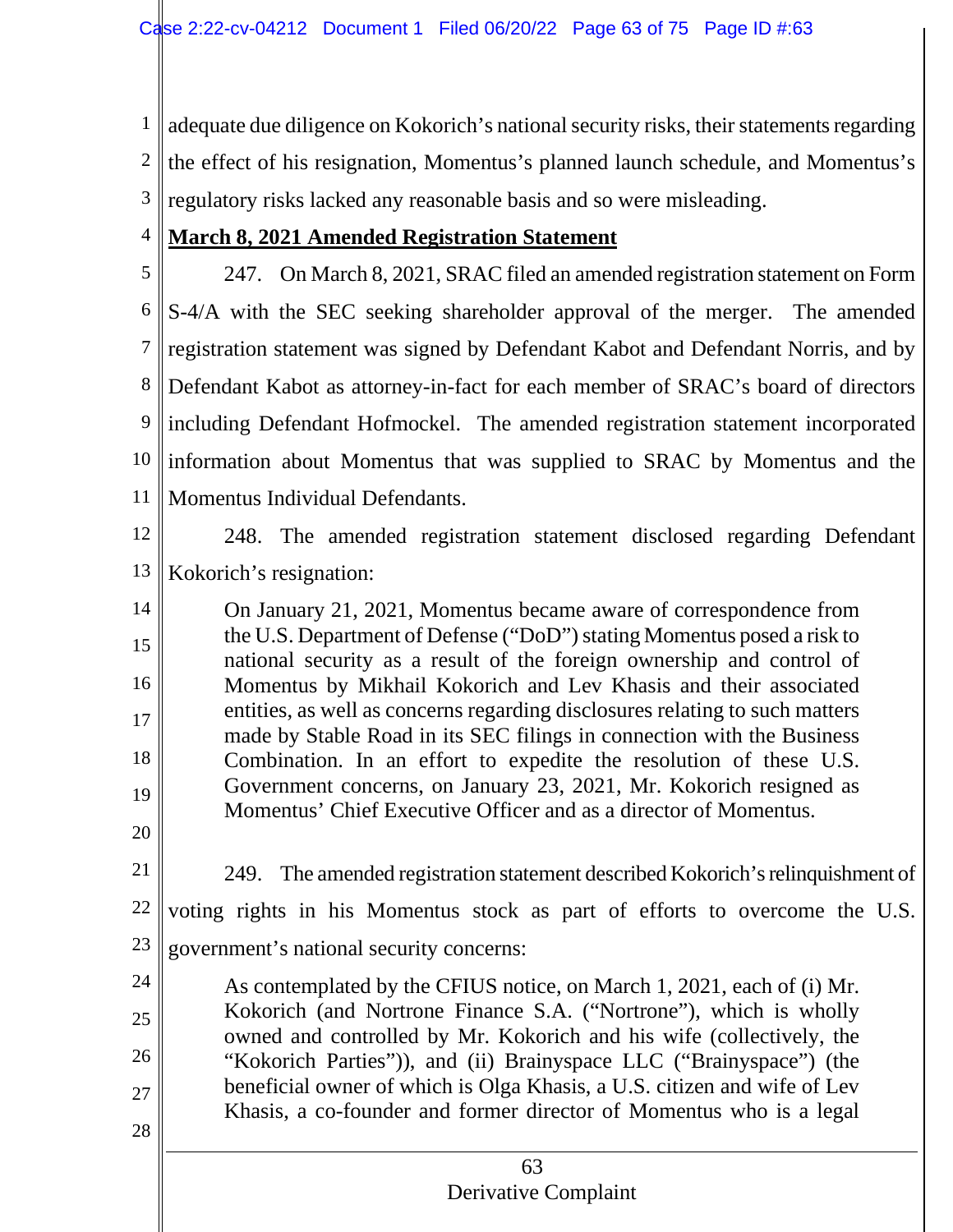permanent U.S. resident and also a Russian citizen), relinquished their ability to direct the voting of any shares in Momentus through the implementation of trust structures and certain voting arrangements.

4 5 6 7 250. The amended registration statement disclosed that Kokorich planned to remain a shareholder of Momentus for several years, stating: "The Kokorich Parties and Brainyspace have agreed with Momentus that they will fully divest their shares by March 1, 2024, or as required by CFIUS."

8 9 10 11 251. The amended registration statement discussed Momentus's planned launch schedule, stating: "Vigoride's first two commercial missions are planned to launch in June 2021, followed by a mission in August 2021 and three additional missions in December 2021."

12 13 14 15 16 17 18 252. The statements above were false and/or misleading when made because they failed to disclose, among other things, the adverse facts regarding national security risks pertaining to Defendant Kokorich. These undisclosed adverse facts made it highly likely that the federal government would significantly restrict Momentus's operations so long as Kokorich remained a shareholder, and likewise made it highly unlikely that the federal government would grant Momentus the approvals necessary to achieve its advertised launch schedule.

19 20 21 22 23 24 25 253. Further, the statements of SRAC and the SRAC Individual Defendants above were false and/or misleading when made because they failed to disclose, among other things, the adverse facts regarding SRAC's failure to perform adequate due diligence on Momentus. Because SRAC and the SRAC Individual Defendants had not performed adequate due diligence on Kokorich's national security risks, their statements regarding the effect of his resignation, Momentus's planned launch schedule, and Momentus's regulatory risks lacked any reasonable basis and so were misleading.

- 26 **April 7, 2021 Preliminary Proxy Statement**
- 27

1

2

3

28

254. On April 7, 2021, SRAC filed with the SEC a current report on Form 8-K, signed by Defendant Kabot, which contained as an exhibit an updated version of the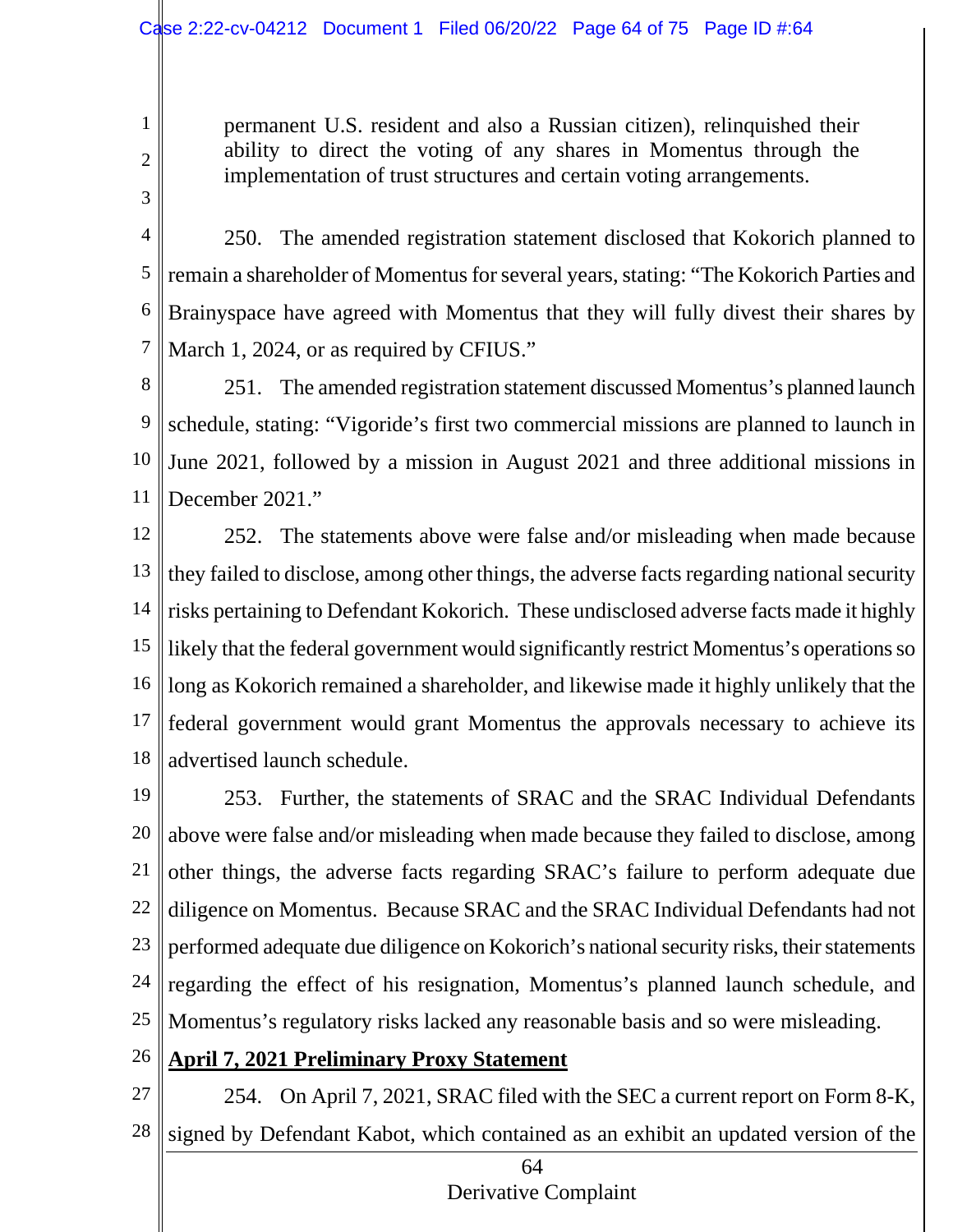1 2 3 investor presentations previously published by SRAC and Momentus. Also, on April 7, 2021, SRAC filed with the SEC a preliminary proxy statement on Form 14A, signed by Defendant Kabot, to postpone its May 13, 2021 deal deadline.

4

### **National Security Risks**

5 6 7 8 9 10 11 12 255. The preliminary proxy statement stated regarding Momentus's efforts to resolve regulatory concerns: "Momentus has undertaken several important actionsin an effort to further accelerate the resolution of these concerns," including "The entry into trust structures and certain voting arrangements providing for the complete relinquishment of the ability to direct the voting of shares of Momentus by Mr. Kokorich and Mr. Khasis and/or their associated entities," and "Arrangements providing for the complete divestment of shares of Momentus by Mr. Kokorich and Mr. Khasis and/or their associated entities by March 1, 2024 or as required by CFIUS."

13 14 15 16 256. The preliminary proxy statement stated: "Momentus' first launch of customer payloads is currently anticipated to occur in June 2021 on a SpaceX Falcon-9 rocket," and further stated that "Momentus still plans to build and launch six Momentus vehicles in 2021 in three launches."

17

18 257. The investor presentation likewise contained a timeline forecasting Momentus's launch of six Momentus vehicles in 2021 in three launches.

19 20 21 22 23 24 25 258. The statements above were materially false and/or misleading when made because they failed to disclose, among other things, the adverse facts regarding national security risks pertaining to Defendant Kokorich. These undisclosed adverse facts made it highly likely that the federal government would significantly restrict Momentus's operations so long as Kokorich remained a shareholder, and likewise made it highly unlikely that the federal government would grant Momentus the approvals necessary to achieve its advertised launch schedule.

26 27 28 259. Further, the statements of SRAC and Defendant Kabot above were false and/or misleading when made because they failed to disclose, among other things, the adverse facts regarding SRAC's failure to perform adequate due diligence on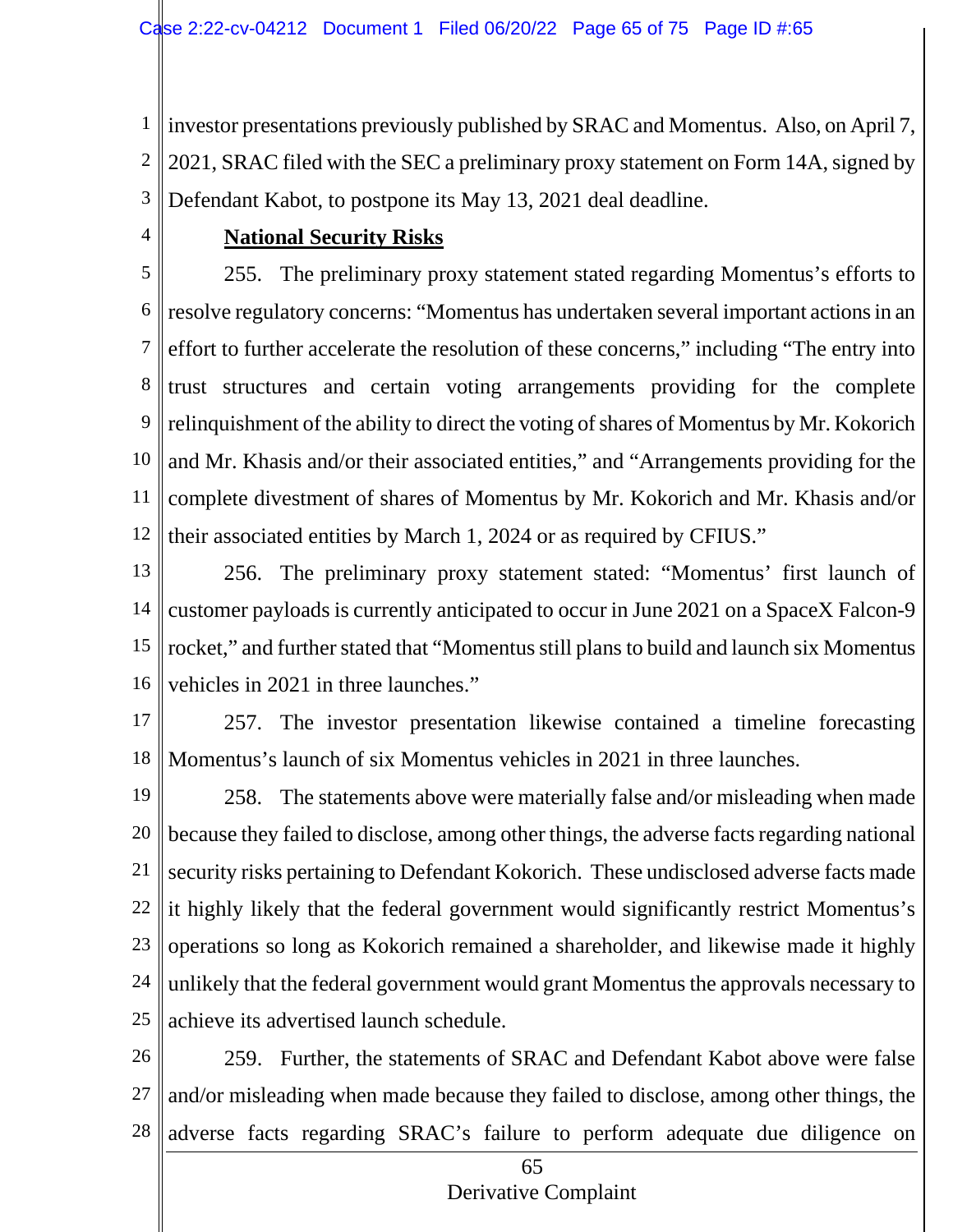1 2 3 4 Momentus. Because SRAC and Defendant Kabot had not performed adequate due diligence on Kokorich's national security risks, their statements regarding the effect of his resignation, Momentus's planned launch schedule, and Momentus's regulatory risks lacked any reasonable basis and so were misleading.

## **Financial Projections**

5

6

7

8

9

10

11

12

13

14

15

260. The investor presentation contained the following revenue projections:



16 17 261. The investor presentation repeated these revenue projections under the heading "Clear Path to Profitability and >\$1B in EBITDA.

18 19 20 262. The investor presentation contained a slide titled "Significant Customer Traction and Expected Demand" which stated "Current Backlog of Potential Revenue  $~86M$ ."

21 22 23 24 25 26 263. The statements above were false and/or misleading when made because they failed to disclose, among other things, the adverse facts regarding financial projections. The undisclosed adverse facts regarding Kokorich's national security risks and Momentus's failed in space test made the assumptions underlying the financial projections and related metrics unreasonable, and made it highly unlikely that these projections and related metrics would be achieved.

27

28

264. Further, the statements of SRAC and Defendant Kabot above were false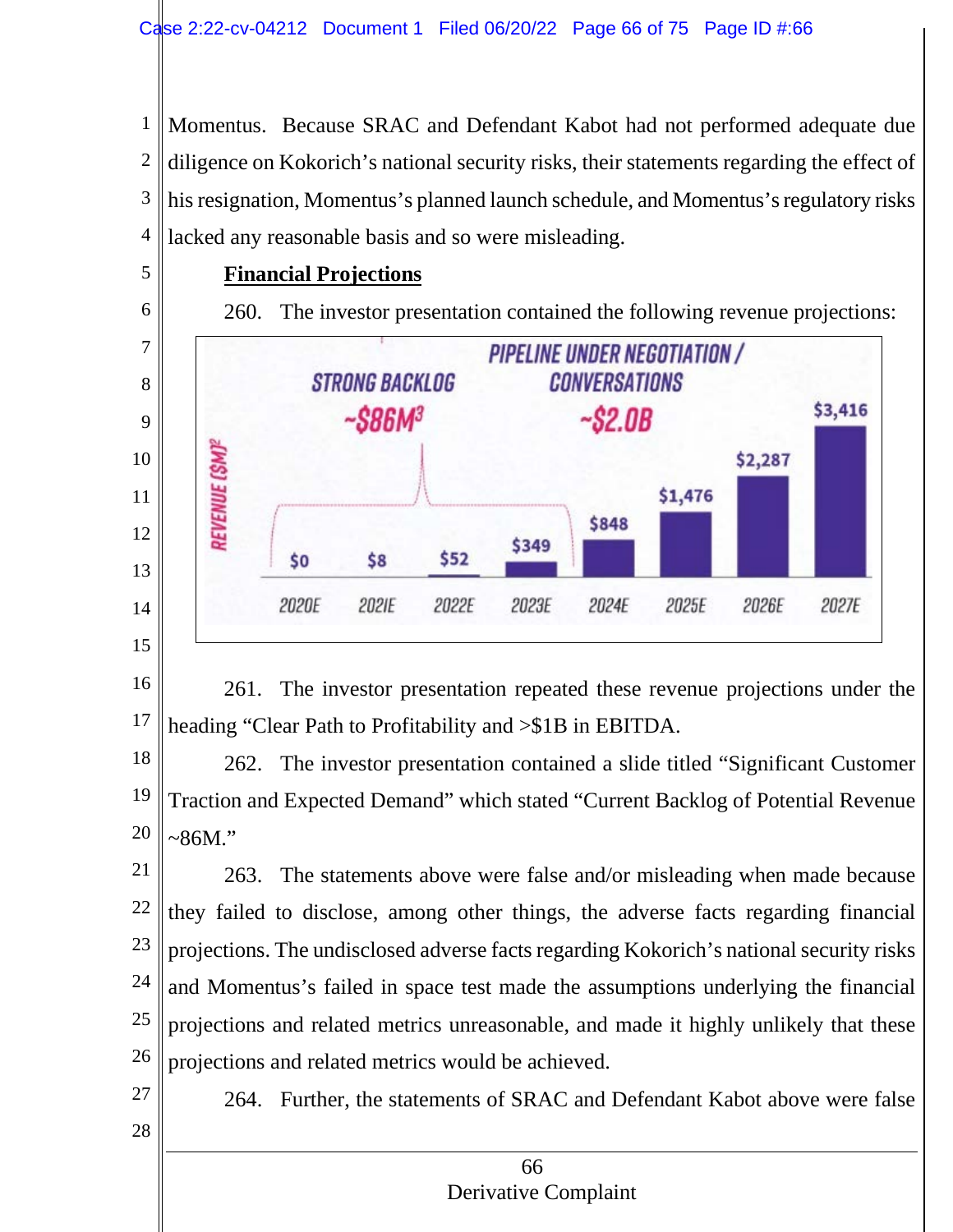1 2 3 4 5 6 7 and/or misleading when made because they failed to disclose, among other things, the adverse facts regarding SRAC's failure to perform adequate due diligence on Momentus. Because SRAC and Defendant Kabot had not performed adequate due diligence on Kokorich's national security risks or the El Camino Real mission, their statements regarding financial projections and related metrics for Momentus, which depended on key assumptions regarding Momentus's launch schedule and technology, lacked any reasonable basis and so were misleading.

8

#### **DERIVATIVE AND DEMAND FUTILITY ALLEGATIONS**

9 10 11 12 265. Plaint iff brings this action derivatively in the right and for the benefit of the Company to redress injuries suffered and to be suffered as a direct and proximate result of the breaches of fiduciary duties and gross mismanagement by the Director Defendants.

13 14 15 266. Plaintiff will adequately and fairly represent the interests of the Company and its shareholders in enforcing and prosecuting its rights and has retained counsel competent and experienced in derivative litigation.

16 17 18 19 267. Plaintiff is a current owner of the Company stock and has continuously been an owner of Company stock during all times relevant to the Director Defendants' wrongful course of conduct alleged herein. Plaintiff understands his obligation to hold stock throughout the duration of this action and is prepared to do so.

20 21 22 23 24 268. During the illegal and wrongful course of conduct at the Company and through the present, the Board consisted of the Director Defendants. Because of the facts set forth throughout this Complaint, demand on the Company Board to institute this action is not necessary because such a demand would have been a futile and useless act.

25 26 27 28 269. The Company Board is currently comprised of Defendants Hadfield, Kabot, Kugler, Mercado, Reed, Reiners and Rood. Thus, Plaintiff is required to show that a majority of the Demand Defendants, *i.e.*, four (4), cannot exercise independent objective judgment about whether to bring this action or whether to vigorously prosecute this

# Derivative Complaint

67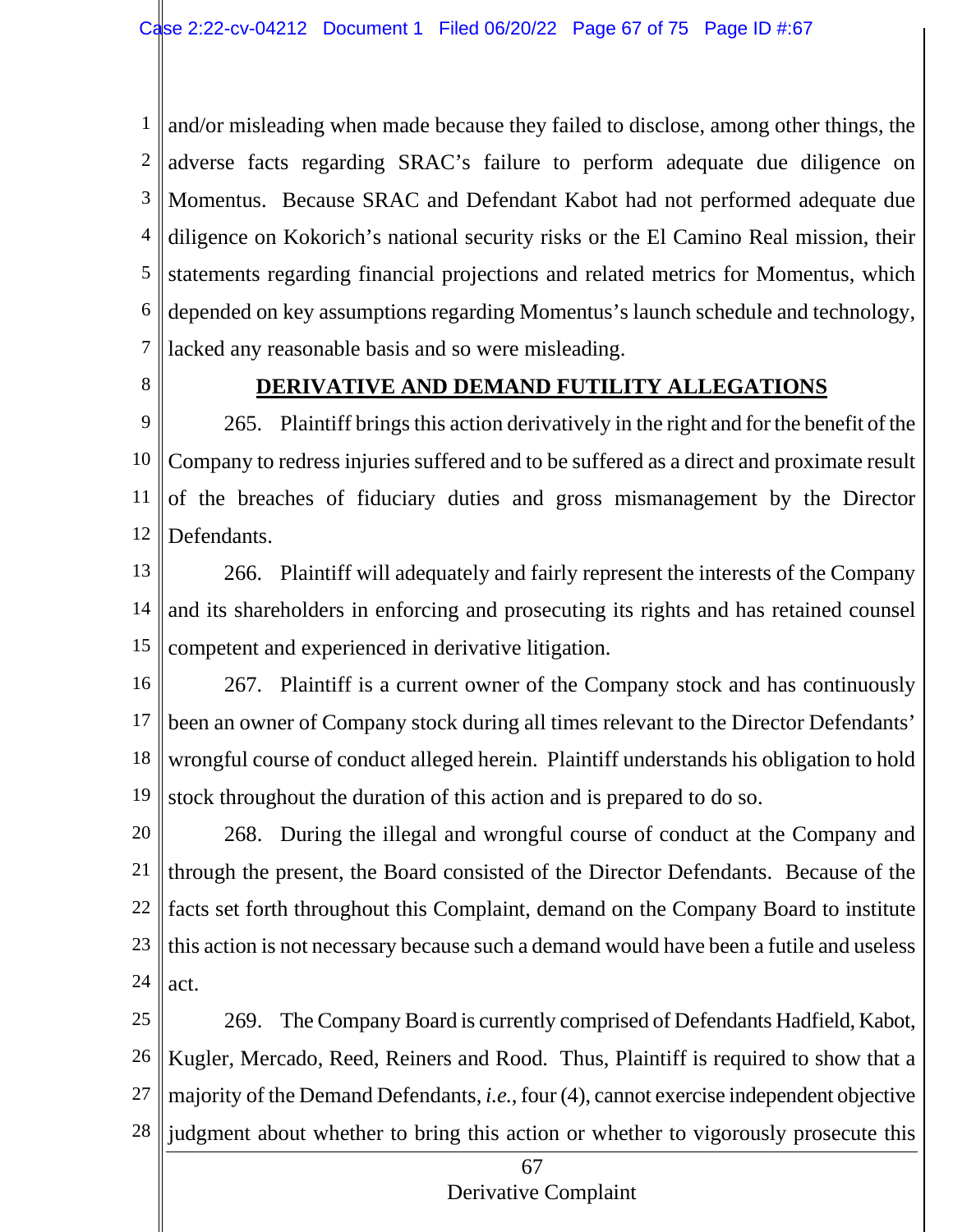1 action.

2 3 4 5 6 7 270. The Director Defendants face a substantial likelihood of liability in this action because they caused the Company to issue false and misleading statements concerning its financial results and future prospects. Because of their advisory, executive, managerial, and directorial positions with the Company, the Director Defendants had knowledge of material non-public information regarding the Company and was directly involved in the operations of the Company at the highest levels.

8 9 10 271. The Director Defendants either knew or should have known of the false and misleading statements that were issued on the Company's behalf and took no steps in a good faith effort to prevent or remedy that situation.

11 12 13 14 15 16 272. The Director Defendants (or at the very least a majority of them) cannot exercise independent objective judgment about whether to bring this action or whether to vigorously prosecute this action. For the reasons that follow, and for reasons detailed elsewhere in this Complaint, Plaintiff has not made (and should be excused from making) a pre-filing demand on the Board to initiate this action because making a demand would be a futile and useless act.

- 17 18 19 20 273. The Director Defendants approved and/or permitted the wrongs alleged herein to have occurred and participated in efforts to conceal or disguise those wrongs from the Company's stockholders or recklessly and/or with gross negligence disregarded the wrongs complained of herein and are therefore not disinterested parties.
- 21 22 23 24 25 274. The Director Defendants authorized and/or permitted the false statements to be disseminated directly to the public and made available and distributed to shareholders, authorized and/or permitted the issuance of various false and misleading statements, and are principal beneficiaries of the wrongdoing alleged herein, and thus, could not fairly and fully prosecute such a suit even if they instituted it.
- 26 27 28 275. Because of their participation in the gross dereliction of fiduciary duties, and breaches of the duties of due care, good faith, and loyalty, the Director Defendants are unable to comply with their fiduciary duties and prosecute this action. They are in a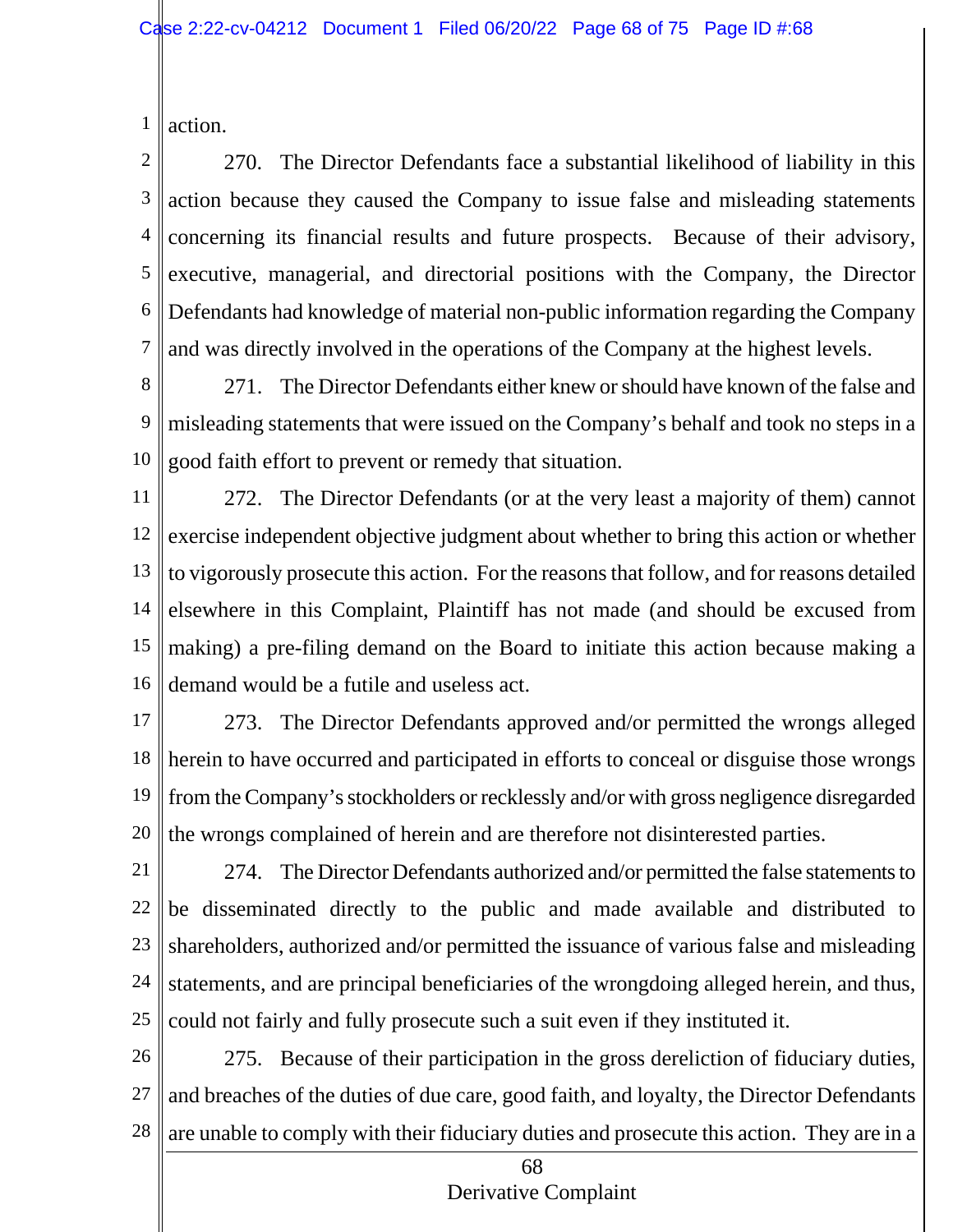1 2 3 position of irreconcilable conflict of interest in terms of the prosecution of this action and defending themselves in the securities fraud class action lawsuit brought under the Securities Exchange Act of 1934.

4 5 6 276. Additionally, each of the Director Defendants received payments, benefits, stock options, and other emoluments by virtue of their membership on the Board and their control of the Company.

# **MOMENTUS INDIVIDUAL DEFENDANTS ARE NOT INDEPENDENT Defendant Rood**

9 10 277. Defendant Rood is the CEO of the Company. Defendant Rood is also the Chairman of the Board of the Company.

11 12 13 14 15 16 17 18 19 20 278. Defendant Rood is not disinterested or independent, and therefore, is incapable of considering demand because rood (as CEO) is an employee of the Company who derived substantially all of his income from his employment with the Company, making him not independent. Further, Defendants Kabot, Hadfield and Kugler, as members of the Compensation Committee, determine Defendant Rood's compensation, and Defendant Rood would never consider suing the members of the Compensation Committee – the body that determines his salary. Moreover, Defendant Rood cannot independently consider any demand to sue himself for breaching his fiduciary duties to the Company, because that would expose him to liability and threaten his livelihood.

- 21 22 23 279. This lack of independence and financial benefits received by Defendant Rood renders him incapable of impartially considering a demand to commence and vigorously prosecute this action.
- 24 **Defendant Kabot**

7

8

25 26 27 28 280. Defendant Kabot made many of the false and misleading statements to the market and thus, could not fairly and fully prosecute such a suit even if he instituted it. 281. Defendant Kabot was a manager of the Sponsor, shared voting and dispositive control over securities owned by the Sponsor and was reported as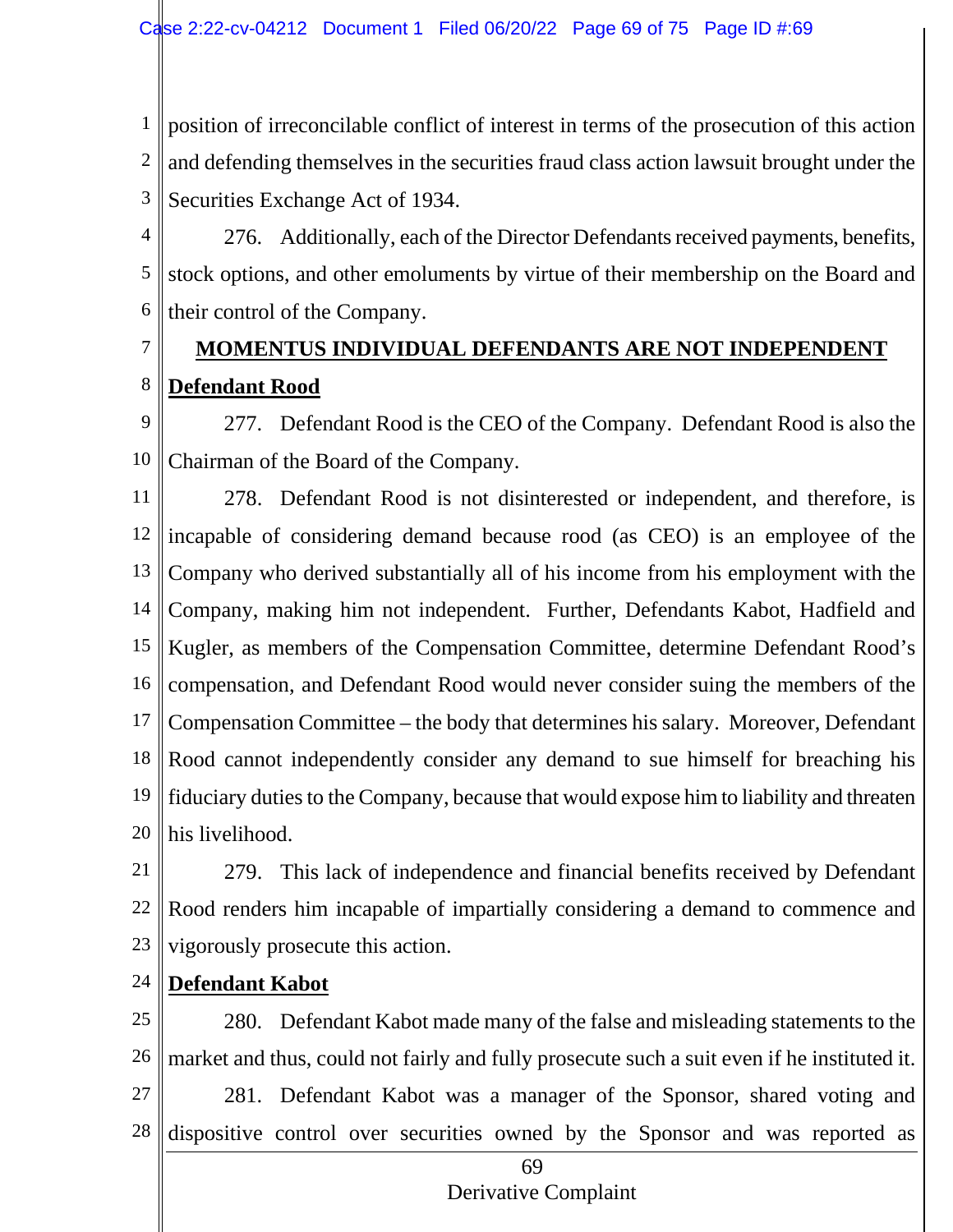1 beneficially owning securities owned by the Sponsor.

2

282. Defendant Kabot is a defendant in the Securities Class Action.

3

4 5 **Defendants Reiners, Reed and Kugler** 283. Defendant Reiners is the Chairman of the Audit Committee and Defendants Reed and Kugler are members of the Audit Committee.

6 7 8 9 10 284. Defendants Reiners, Reed and Kugler breached their fiduciary duties of due care, loyalty, and good faith, because the Audit Committee, *inter alia*, allowed or permitted false and misleading statements to be disseminated by the Company as alleged herein, and otherwise failed to ensure that adequate internal controls were in place regarding the serious business reporting issues and deficiencies described above.

11 12 13 285. Based thereon and for other reasons described herein, Defendants Reiners, Reed and Kugler face a substantial likelihood of liability for their breach of fiduciary duties and any demand upon them is futile.

14 15

## **FIRST CAUSE OF ACTION**

## **(Against Defendants for Breach of Fiduciary Duties)**

16 17 286. Plaintiff incorporates by reference and re-alleges each and every allegation contained above, as though fully set forth herein.

18 19 20 287. Defendants owe the Company fiduciary obligations. By reason of their fiduciary relationships, Defendants owed and owe the Company the highest obligation of good faith, fair dealing, loyalty, and due care.

21 22 288. Defendants violated and breached their fiduciary duties of care, loyalty, reasonable inquiry, and good faith.

23 24 25 26 27 28 289. Defendants engaged in a sustained and systematic failure to properly exercise their fiduciary duties. Among other things, Defendants breached their fiduciary duties of loyalty and good faith by allowing the Company to improperly misrepresent the Company's publicly reported financials. These actions could not have been a good faith exercise of prudent business judgment to protect and promote the Company's corporate interests.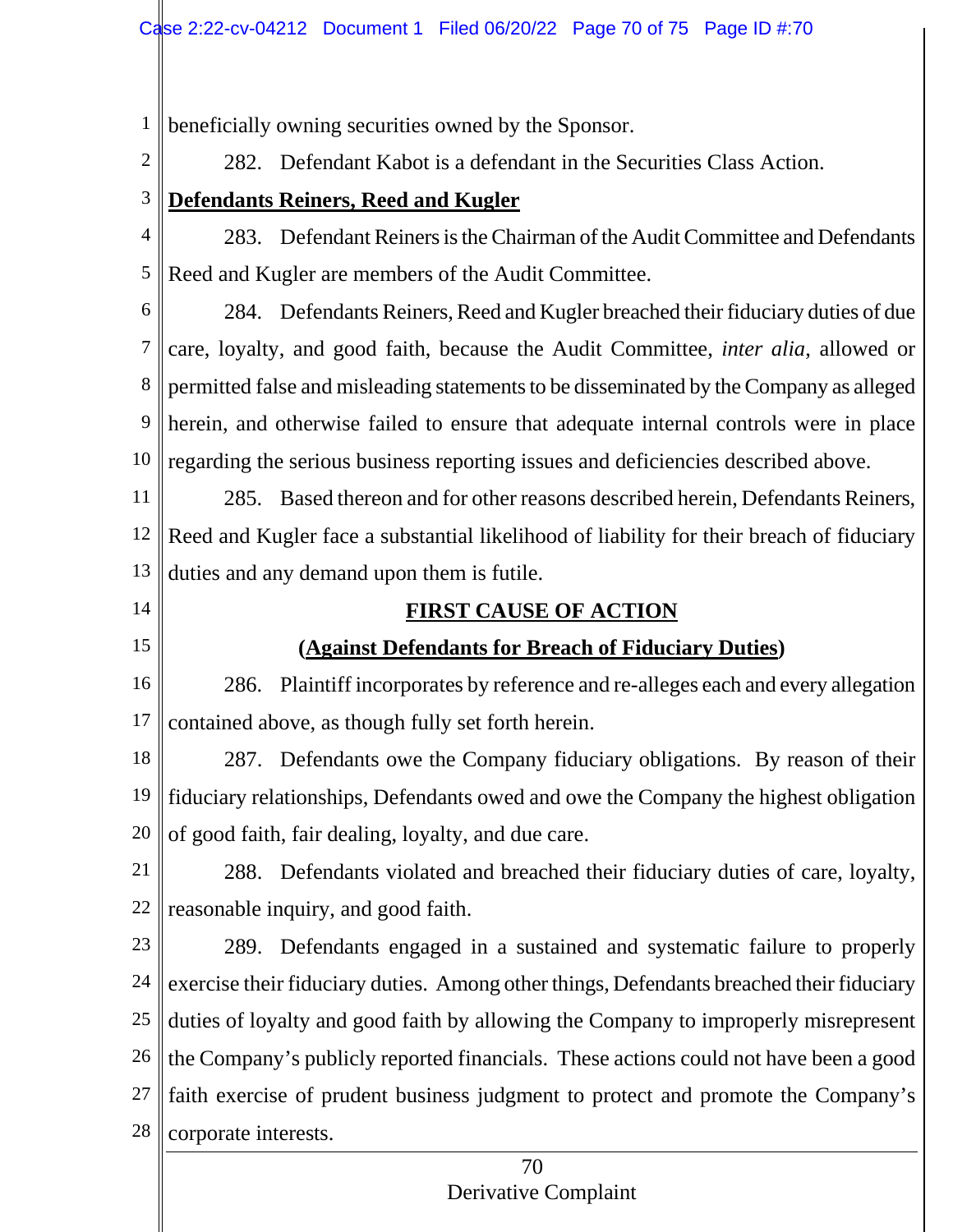1 2 3 290. As a direct and proximate result of Defendants' failure to perform their fiduciary obligations, the Company has sustained significant damages. As a result of the misconduct alleged herein, Defendants are liable to the Company.

4 5 6 7 8 9 291. As a direct and proximate result of Defendants' breach of their fiduciary duties, the Company has suffered damage, not only monetarily, but also to its corporate image and goodwill. Such damage includes, among other things, costs associated with defending securities lawsuits, severe damage to the share price of the Company, resulting in an increased cost of capital, the waste of corporate assets, and reputational harm.

## **SECOND CAUSE OF ACTION**

10

11

23

24

## **(Against Defendants for Gross Mismanagement)**

12 13 292. Plaintiff incorporates by reference and re-alleges each allegation contained above, as though fully set forth herein.

14 15 16 17 293. By their actions alleged herein, Defendants, either directly or through aiding and abetting, abandoned and abdicated their responsibilities and fiduciary duties with regard to prudently managing the assets and business of the Company in a manner consistent with the operations of a publicly held corporation.

18 19 20 294. As a direct and proximate result of Defendants' gross mismanagement and breaches of duty alleged herein, the Company has sustained significant damages in excess of millions of dollars.

21 22 295. Because of the misconduct and breaches of duty alleged herein, Defendants are liable to the Company.

## **THIRD CAUSE OF ACTION**

## **(Against Defendants for Abuse of Control)**

25 26 296. Plaintiff incorporates by reference and re-alleges each and every allegation set forth above, as though fully set forth herein.

27 28 297. Defendants' misconduct alleged herein constituted an abuse of their ability to control and influence the Company, for which they are legally responsible.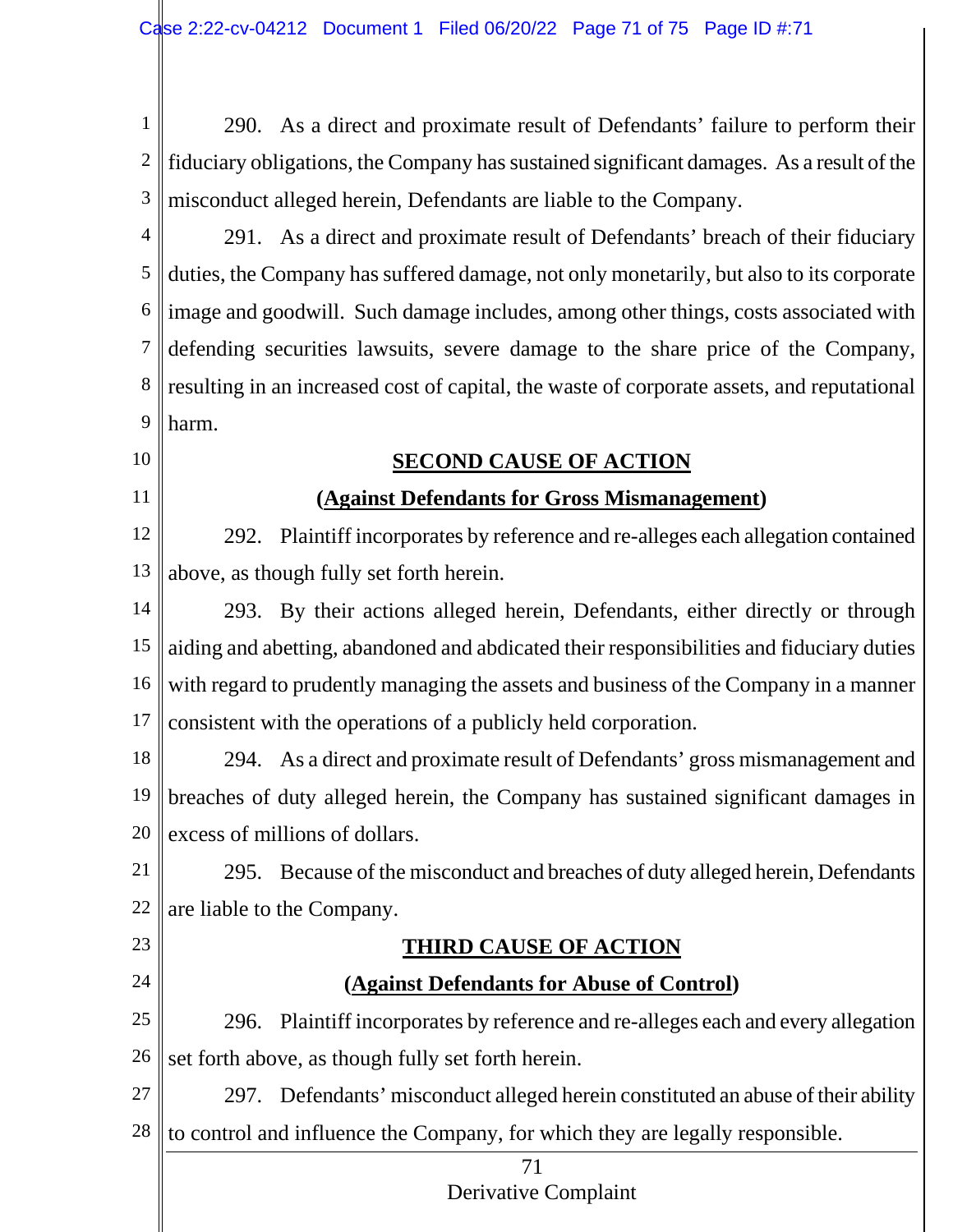72 Derivative Complaint 1 2 3 4 5 6 7 8 9 10 11 12 13 14 15 16 17 18 19 20 21 22 23 24 25 26 27 28 298. As a direct and proximate result of Defendants' abuse of control, the Company has sustained significant damages. As a direct and proximate result of the Director Defendants' breaches of their fiduciary obligations of candor, good faith, and loyalty, the Company has sustained and continues to sustain significant damages. As a result of the misconduct alleged herein, Defendants are liable to the Company. 299. The acts and omissions of Defendants complained of in this Count have been undertaken willfully, knowingly, and maliciously, and/or with reckless disregard for their respective civil obligations, and accordingly the Company is entitled to recover punitive damages with respect to this Count. **FOURTH CAUSE OF ACTION (Against Defendants For Unjust Enrichment)** 300. Plaintiff incorporates by reference and re-alleges each and every allegation set forth above, as though fully set forth herein. 301. During the Relevant Period, Defendants received bonuses, stock options, and/or similar such compensation from the Company that were tied to the financial performance of the Company. Defendants were unjustly enriched thereby. 302. To remedy Defendants' unjust enrichment, this Court should order them to disgorge their unjustly obtained bonuses and compensation. 303. The acts and omissions of Defendants complained of in this Count have been undertaken willfully, knowingly, and maliciously, and/or with reckless disregard for their respective civil obligations, and accordingly the Company is entitled to recover punitive damages with respect to this Count. **FIFTH CAUSE OF ACTION (Against Defendant Kabot for Contribution Under Sections 10(b) and 21D of the Exchange Act)** 304. Plaintiff incorporates by reference and realleges each and every allegation set forth above, as though fully set forth herein. 305. Stable Road and Defendants Kabot is a named as a defendant in the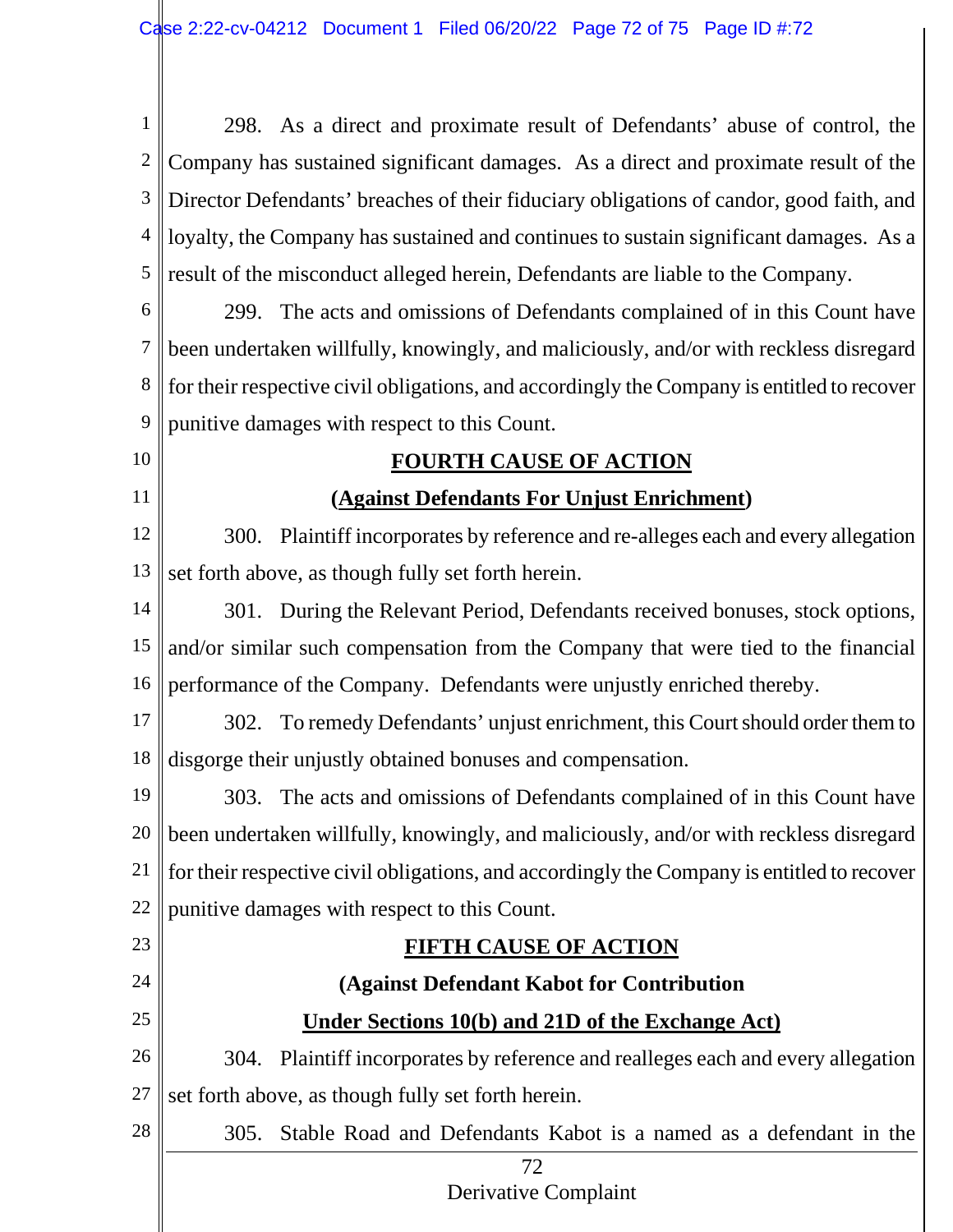1 Securities Class Action, which asserts claims under the federal securities laws for 2 <sup>3</sup> | promulgated thereunder. If and when the Company is found liable in the Securities 4 Class Action for these violations of the federal securities laws, the Company's liability 5 6 violations of Sections 10(b) and 20(a) of the Exchange Act, and SEC Rule 10b-5 will be in whole or in part due to Defendants Kabot's willful and/or reckless violations of their obligations as officers of Stable Road

7 8 9 10 306. Defendant Kabot, because of his positions of control and authority was able to and did, directly and/or indirectly, exercise control over the business and corporate affairs of the Company, including the wrongful acts complained of herein and in the Securities Class Action.

11 12 13 14 307. Accordingly, Defendants Kabot is liable under 15 U.S.C. § 78j(b), which creates a private right of action for contribution, and Section 21D of the Exchange Act, 15 U.S.C. § 78u-4(f), which governs the application of a private right of action for contribution arising out of violations of the Exchange Act.

15 16 308. As such, the Company is entitled to receive all appropriate contribution or indemnification from Defendants Kabot.

17

18

19

20

21

22

23

## **REQUEST FOR RELIEF**

**WHEREFORE**, Plaintiff demands judgment as follows:

A. Determining that this action is a proper derivative action maintainable under law, and that demand is excused;

B. Awarding, against all the Director Defendants and in favor of the Company, the damages sustained by the Company as a result of the Director Defendants' breaches of their fiduciary duties;

24 25 26 27 28 C. Directing the Company to take all necessary actions to reform and improve its corporate governance and internal procedures, to comply with the Company's existing governance obligations and all applicable laws and to protect the Company and its investors from a recurrence of the damaging events described herein;

## 73 Derivative Complaint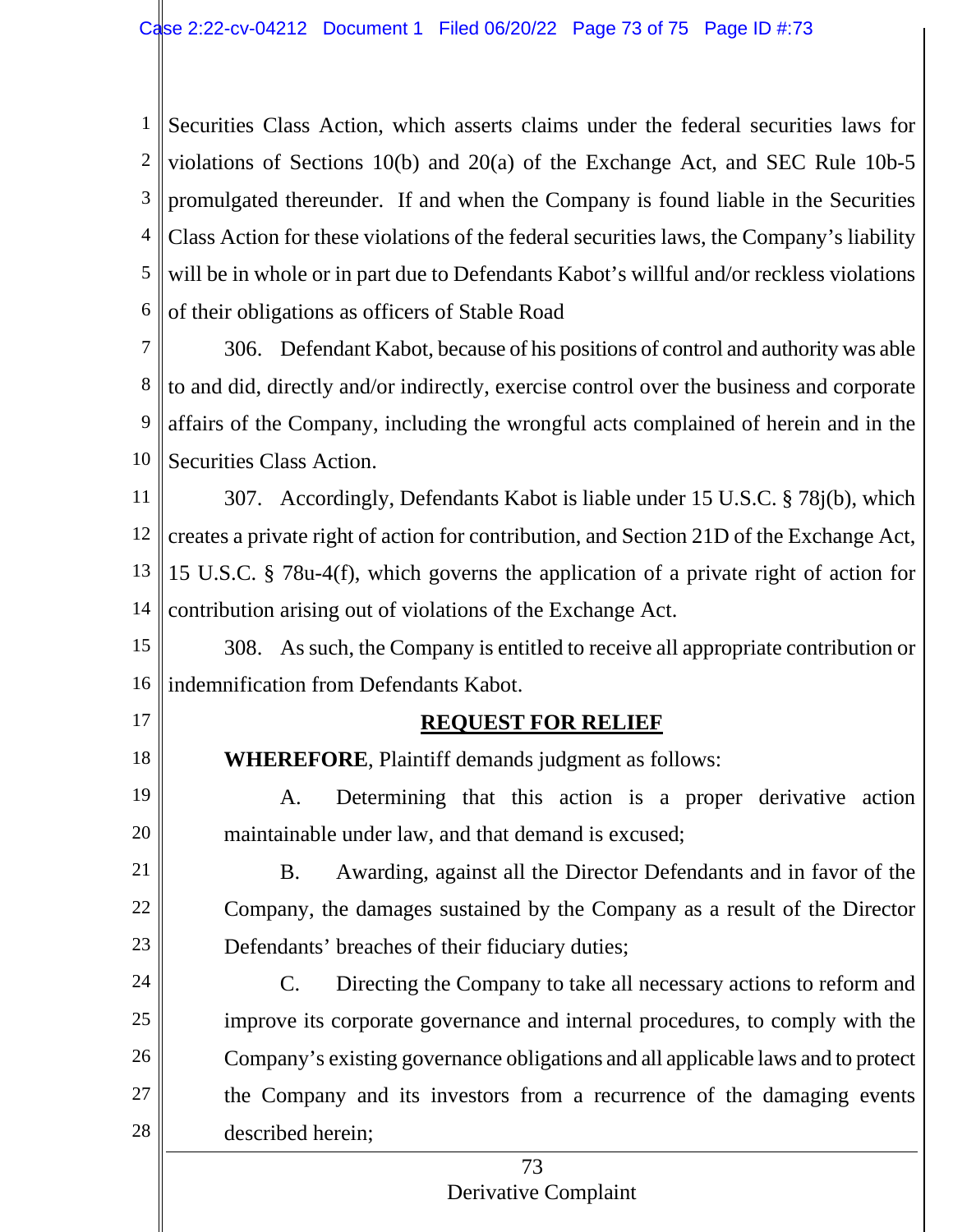| $\mathbf{1}$<br>Awarding to Plaintiff the costs and disbursements of the action,<br>D.                                                     |  |
|--------------------------------------------------------------------------------------------------------------------------------------------|--|
| $\overline{c}$<br>including reasonable attorneys' fees, accountants' and experts' fees, costs, and                                         |  |
| 3<br>expenses; and                                                                                                                         |  |
| 4<br>Ε.<br>Granting such other and further relief as the Court deems just and                                                              |  |
| 5<br>proper.                                                                                                                               |  |
| 6<br><b>JURY DEMAND</b>                                                                                                                    |  |
| 7<br>Plaintiff demands a trial by jury on all issues so triable.                                                                           |  |
| 8<br>Dated: June 20, 2022                                                                                                                  |  |
| 9<br><b>MAGNANIMO DEAN LAW, APC</b>                                                                                                        |  |
| 10                                                                                                                                         |  |
| By: /s/ Lauren A. Dean<br>11                                                                                                               |  |
| LAUREN A. DEAN (SBN 174722)<br>5850 Canoga Avenue, Suite 400<br>Woodland Hills, CA 91367<br>12<br>Tel: (818) 305-3450                      |  |
| Email: <u>lauren@magdeanlaw.com</u><br>13                                                                                                  |  |
| <b>GAINEY MCKENNA &amp; EGLESTON</b><br>14<br>THOMAS J. MCKENNA                                                                            |  |
| 15<br>GREGORY M. EGLESTON<br>501 Fifth Avenue, 19th Floor                                                                                  |  |
| 16<br>NY. NY 10017                                                                                                                         |  |
| Telephone: (212) 983-1300<br>Facsimile: (212) 983-0383<br>Email: <u>tjmckenna@gme-law.com</u><br>Email: <u>gegleston@gme-law.com</u><br>17 |  |
| 18                                                                                                                                         |  |
| 19<br><b>Counsel for Plaintiff</b>                                                                                                         |  |
| 20                                                                                                                                         |  |
| 21                                                                                                                                         |  |
| 22                                                                                                                                         |  |
| 23                                                                                                                                         |  |
| 24                                                                                                                                         |  |
| 25                                                                                                                                         |  |
| 26                                                                                                                                         |  |
| 27                                                                                                                                         |  |
| 28                                                                                                                                         |  |
| 74<br>Derivative Complaint                                                                                                                 |  |